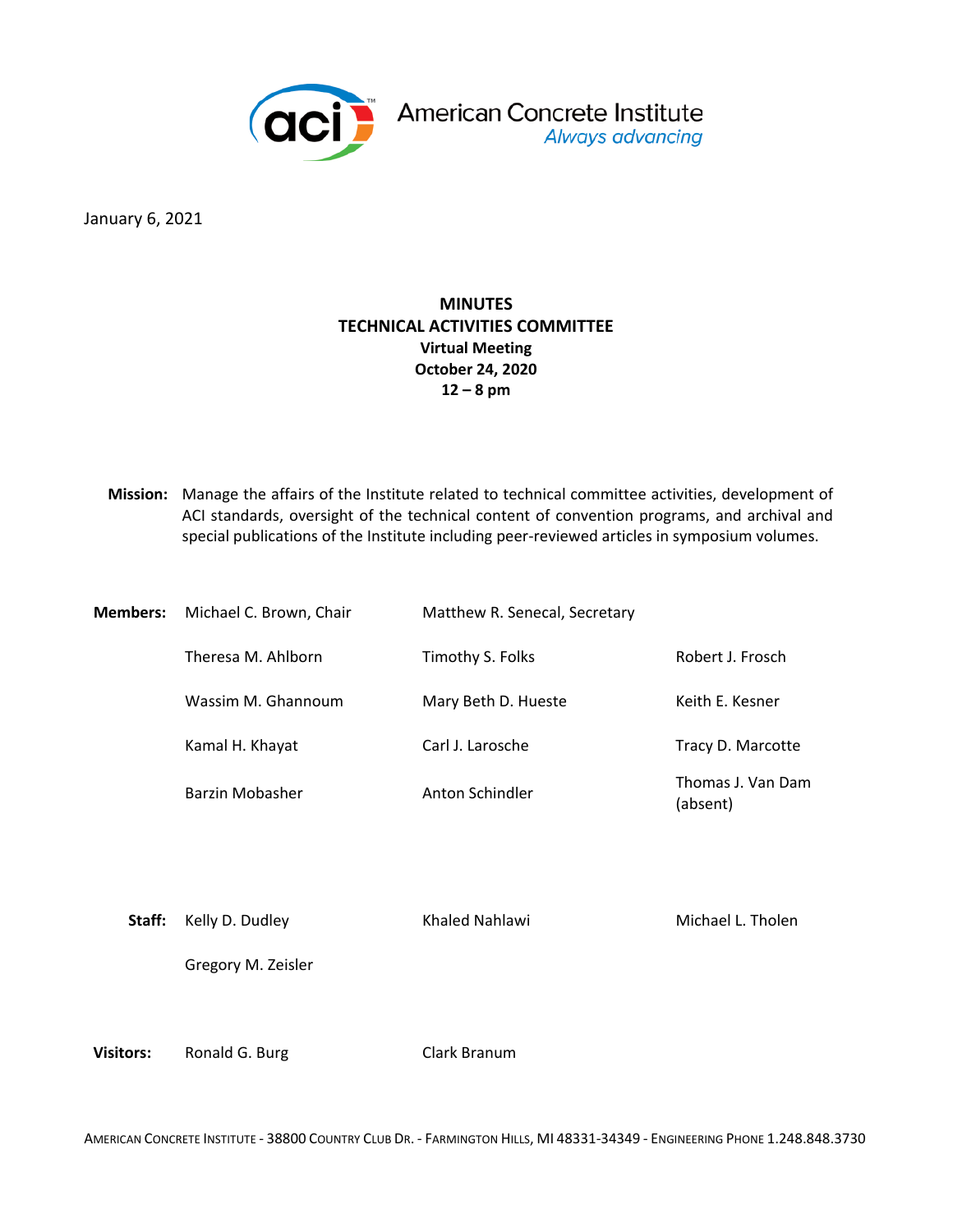| Item  | <b>Table of Contents</b>                                                                                                                                                                                        | Page |
|-------|-----------------------------------------------------------------------------------------------------------------------------------------------------------------------------------------------------------------|------|
| 4.    | TASK GROUPS, LIAISONS, AND SUBCOMMITTEES (Open Meeting)                                                                                                                                                         | 13   |
| 4.1   | ACI-ASTM Division of Responsibility for Standards Liaison                                                                                                                                                       | 13   |
| 4.2   | ACI/ASCE-SEI Joint Subcommittee                                                                                                                                                                                 | 13   |
| 4.3   | ISO/TC 71 Liaison                                                                                                                                                                                               | 14   |
| 4.4   | Strategic Development Council (SDC) Liaison                                                                                                                                                                     | 14   |
| 4.5   | MOUs with Related Organizations                                                                                                                                                                                 | 15   |
| 4.6   | Technical Exchanges with International Societies and Partners (TEISP) Task Group                                                                                                                                | 16   |
| 4.7   | Codes and Standards Advocacy and Outreach Committee (CSAO)                                                                                                                                                      | 17   |
| 4.8   | TAC Repair and Rehabilitation Committee (TRRC)                                                                                                                                                                  | 17   |
| 4.9   | TAC Construction Standards Committee (TCSC)                                                                                                                                                                     | 18   |
| 4.10  | <b>Committee Numbering Task Group</b>                                                                                                                                                                           | 19   |
| 5.    | <b>TECHNICAL COMMITTEE PROCEDURES (Open Meeting)</b>                                                                                                                                                            | 20   |
| 5.1   | <b>TCM Subcommittee</b>                                                                                                                                                                                         | 20   |
| 5.2   | Liaisons                                                                                                                                                                                                        | 21   |
| 6.    | <b>TAC SUMMER MEETINGS (Open Meeting)</b>                                                                                                                                                                       | 22   |
| 6.1   | 2021 Summer Meeting                                                                                                                                                                                             | 22   |
| 6.2   | 2022 Summer Meeting (Open Meeting)                                                                                                                                                                              | 22   |
| 7.    | <b>CONVENTIONS (Open Meeting)</b>                                                                                                                                                                               | 22   |
| 7.1   | Session Review Task Group                                                                                                                                                                                       | 22   |
| 8.    | <b>TECHNICAL COMMITTEE DOCUMENTS (Open Meeting)</b>                                                                                                                                                             | 23   |
| 8.1   | <b>TAC Document-Related Discussion</b>                                                                                                                                                                          | 23   |
| 8.1.1 | Document Deadlines for Upcoming TAC Meetings                                                                                                                                                                    | 23   |
| 8.1.2 | Documents Waiting for Committee Response to TAC Comments                                                                                                                                                        | 23   |
| 8.1.3 | Committee 318 - Request to Approve Code Case 318-19/1                                                                                                                                                           | 24   |
| 8.1.4 | Committee 350 – Resolution of Negatives on Approval of Closure for: "Code Requirements<br>for Environmental Engineering Concrete Structures (ACI 350) and<br>Commentary"                                        | 24   |
| 8.1.5 | Committee 310 - Request to Approve Closure for: "Specification for Polished Concrete Slab<br>Finishes" (ACI 310.1)                                                                                              | 24   |
| 8.1.6 | Committee 301 - Request to Approve Closure for: "Specification for Concrete Construction"<br>(ACI 301)                                                                                                          | 25   |
| 8.1.7 | Committee 359 - Request to Approve Four Code Cases for: "2017 ASME Boiler & Pressure<br>Vessel Code" (ASME BPVC III.2-2017/ACI 359-17)                                                                          | 25   |
| 8.1.8 | Committee 350 - Comment Resolution on Request to Approve Closure for: "Code<br>Requirements for Seismic Analysis and Design of Liquid-Containing<br>Concrete Structures (ACI 350.3) and Commentary" (ACI 350.3) | 26   |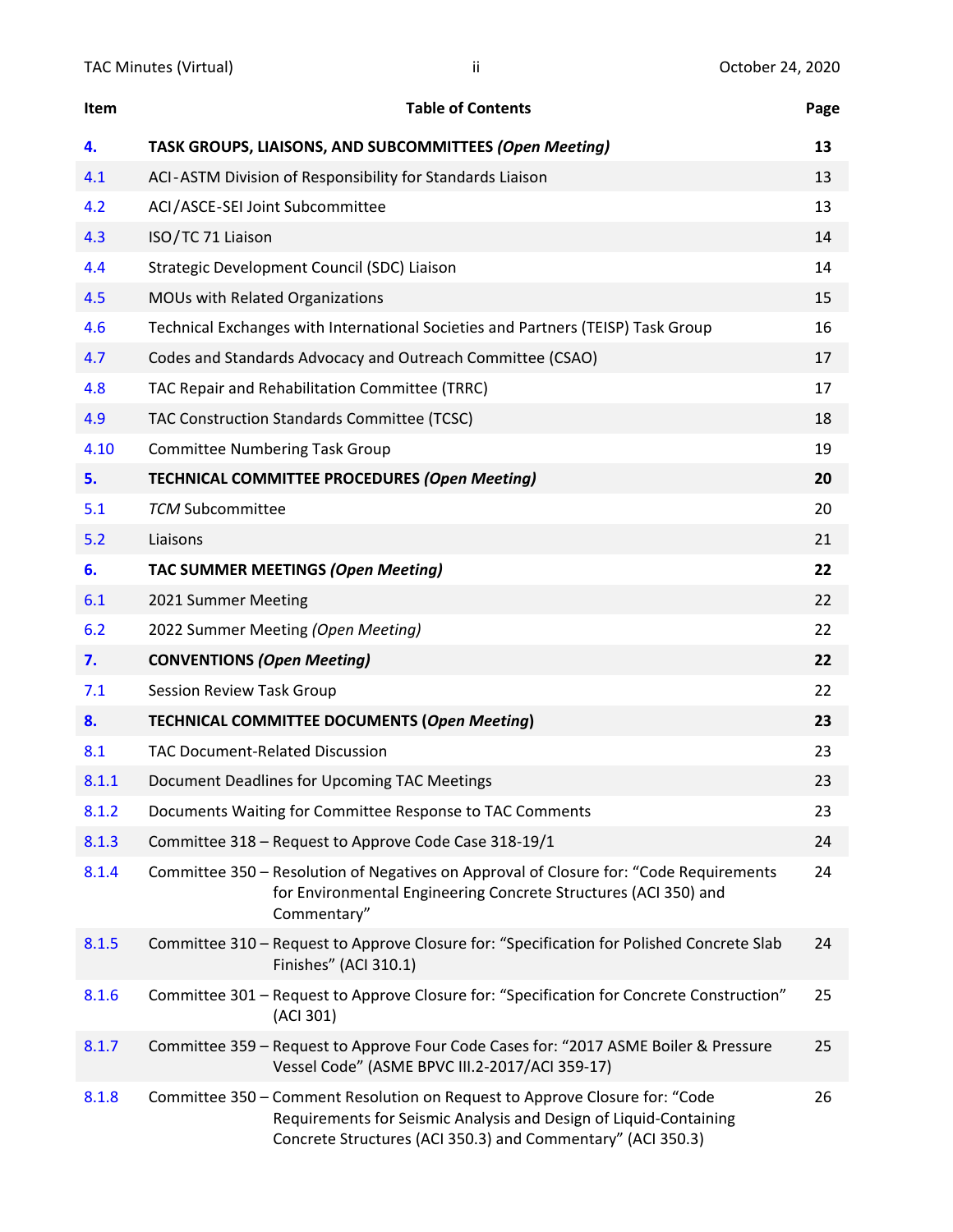| Item   | <b>Table of Contents</b>                                                                                                                                                                                                                    | Page |
|--------|---------------------------------------------------------------------------------------------------------------------------------------------------------------------------------------------------------------------------------------------|------|
| 8.1.9  | <b>TAC Summer Document Review Docket</b>                                                                                                                                                                                                    | 26   |
| 8.1.10 | Committee 359 - Request to Approve Five Code Cases for: "2017 ASME Boiler & Pressure<br>Vessel Code" (ASME BPVC III.2-2017/ACI 359-17)                                                                                                      | 27   |
| 8.2    | Document Reapproval and Withdrawal Requests                                                                                                                                                                                                 | 27   |
| 8.2.1  | Committee 349 - Negative Resolution on Reapproval of: "Guide to the Concrete Capacity<br>Design (CCD) Method-Embedment Design Examples" (ACI 349.2R-07<br>{Reapproved 2014})                                                                | 27   |
| 8.2.2  | Committee 330 - Resolution of Comments and Negative on Request to Reapprove: "Guide<br>for the Design and Construction of Concrete Site Paving for Industrial and<br>Trucking Facilities" (ACI 330.2R-17) with Minor Changes for Five Years | 28   |
| 8.2.3  | Committee 330 - Request to Reapprove: "Specification for Unreinforced Concrete Parking<br>Lots and Site Paving" (ACI 330.1-14) for Five Years                                                                                               | 28   |
| 8.3    | Requests to Develop New Documents                                                                                                                                                                                                           | 29   |
| 8.3.1  | Committee 228 - Ballot Summary on Request to Develop a TechNote: "What Should an<br>Owner or Client Know About Nondestructive Testing (NDT)?"                                                                                               | 29   |
| 8.4    | TAC Review Group Composition, Saturday, October 24, 2020                                                                                                                                                                                    | 29   |
| 8.4.1  | <b>Committee Representatives Attending TAC Reviews</b>                                                                                                                                                                                      | 30   |
| 8.5    | Documents Reviewed by TAC                                                                                                                                                                                                                   | 30   |
| 8.5.1  | Committee 211 - Proposed New: "TechNote: Creating and Using Water-Cementitious Ratio<br>Curves (Three Point Curves)" (ACI 211.ZT)                                                                                                           | 30   |
| 8.5.2  | Committee 327 - Proposed New: "TechNote: Proper In-Place Density Testing of Freshly<br>Placed Roller-Compacted Concrete by Nuclear Method" (ACI 327.XT)                                                                                     | 31   |
| 8.5.3  | Committee 348 - Proposed New: "TechNote: Modified Risk-Based Procedure for Sampling<br>and Assessment of Deficiencies in Post-Tensioned Tendons" (ACI 348.AT)                                                                               | 31   |
| 8.5.4  | Committee 350 - Proposed Revisions to: "Concrete Structures for Containment of<br>Hazardous Materials" (ACI 350.2R-04) and Title Change to: "Report on<br>Concrete Structures for Containment of Hazardous Materials"<br>(ACI 350.2R)       | 32   |
| 8.5.5  | Committee 369 - Proposed Revisions to: "Standard Requirements for Seismic Evaluation<br>and Retrofit of Existing Concrete Buildings (369.1-17) and Commentary"                                                                              | 32   |
| 8.5.6  | Committee 377 - Proposed New: "Report on Integrity and Collapse Resistance of Structural<br>Concrete Floor Systems" (ACI 377R)                                                                                                              | 33   |
| 8.5.7  | Committee 440 - Proposed New: "TechNote: Fire Resistance of FRP-Strengthened Concrete<br>Members" (ACI 440.YT)                                                                                                                              | 33   |
| 8.5.8  | Committee 506 - Proposed Revisions to: "Guide to Fiber-Reinforced Shotcrete"<br>(ACI 506.1R-08)                                                                                                                                             | 34   |
| 8.5.9  | Committee 522 - Proposed Revisions to: Fe"Report on Pervious Concrete"<br>(ACI 522R-10{11})                                                                                                                                                 | 34   |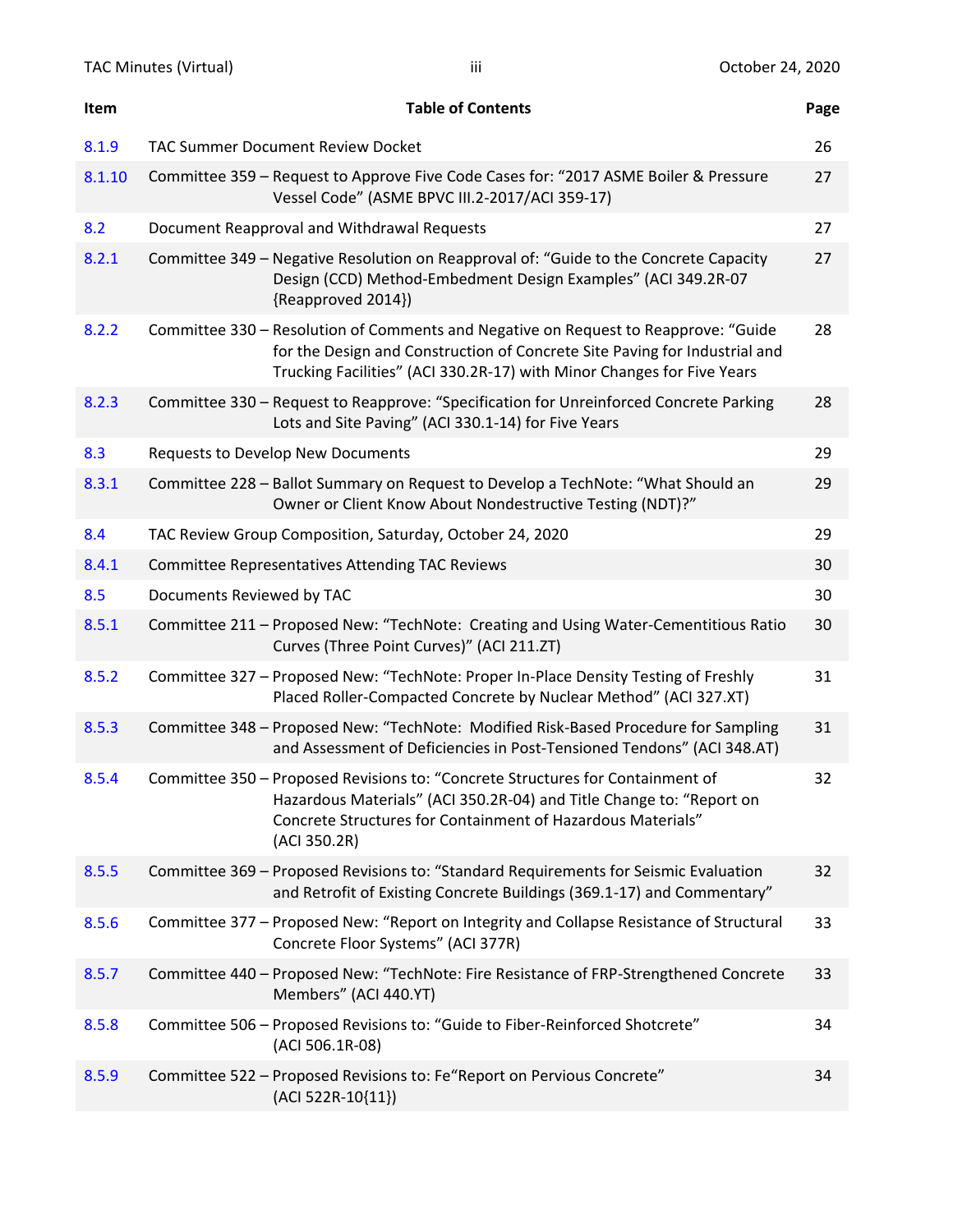| Item   | <b>Table of Contents</b>                                                                                                          | Page |
|--------|-----------------------------------------------------------------------------------------------------------------------------------|------|
| 9.     | <b>SPECIAL PUBLICATIONS (Open Meeting)</b>                                                                                        | 35   |
| 9.1    | SPs in Progress                                                                                                                   | 35   |
| 9.2    | Proposed ACI Special Publications (SPs)                                                                                           | 35   |
| 9.2.1  | Final Request for SP - Examples for the Design of Reinforced and Prestressed Concrete<br><b>Members Under Torsion</b>             | 35   |
| 9.2.2  | Final Request for SP - Recent Developments in High Strain Rate Mechanics and Impact<br><b>Behavior of Concrete</b>                | 35   |
| 9.2.3  | Final Request for SP - Field Applications of Non-Conventional Reinforcing and<br>Strengthening Methods for Bridges and Structures | 36   |
| 10.    | <b>TECHNICAL COMMITTEE AFFAIRS (Open Meeting)</b>                                                                                 | 36   |
| 10.1   | <b>Technical Committee Chair Breakfast Meeting</b>                                                                                | 36   |
| 10.2   | Leadership Training Workshop (TAC, EAC, and CPC)                                                                                  | 37   |
| 10.3   | <b>Mission Changes</b>                                                                                                            | 38   |
| 10.3.1 | Committee 310 Mission Change Request                                                                                              | 38   |
| 11.    | POLICIES AND PROCEDURES (Open Meeting)                                                                                            | 39   |
| 11.1   | New Code Committees                                                                                                               | 39   |
| 11.2   | <b>Incrementally Updated Documents</b>                                                                                            | 41   |
| 11.3   | Coordination of Information between Committees                                                                                    | 44   |

**ITEM EXHIBITS PAGE** 7.1 Future Session Requests **E-8**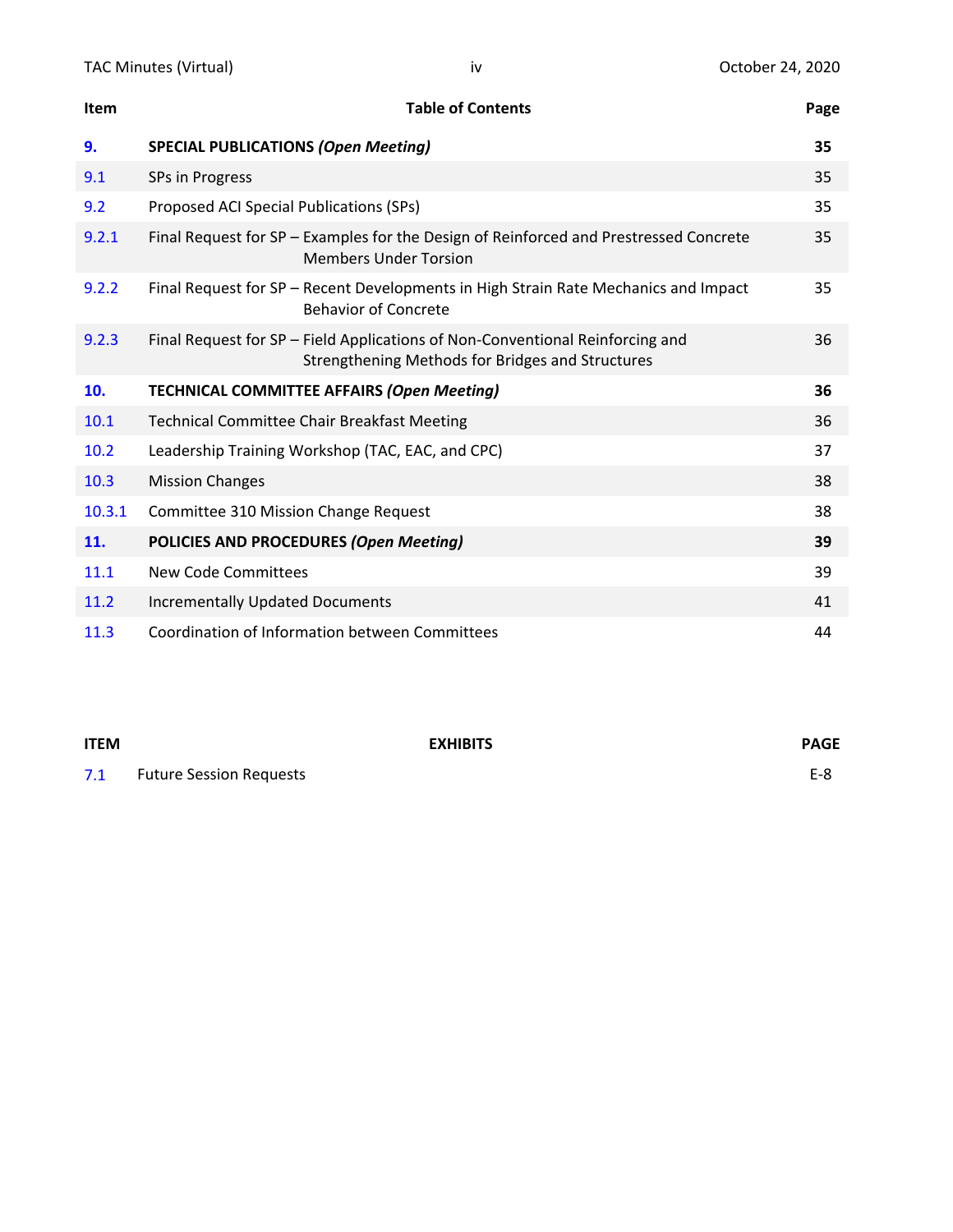#### <span id="page-4-0"></span>4. TASK GROUPS, LIAISONS, AND SUBCOMMITTEES *(Open Meeting)*

Reference: TAC Agenda, October 24, 2020, Exhibit 4.

- REPORT: A current listing of TAC Task Groups/Subcommittees and Representatives to Other Organizations is shown in Exhibit 4. TAC task groups not reported in Section 4 are:
	- TAC Awards TG, Item 3.2
	- *TCM* Subcommittee, Item 5.1
	- Session Review TG, Item 7.1
- ACTION: This item was for information only.

#### 4.1 ACI-ASTM Division of Responsibility for Standards Liaison

References: TAC Minutes, July 12-14, 2017, Item 4.1, page 5, and Exhibit 4.1, page E-1. TAC Minutes, July 11-13, 2018, Exhibit 4.1.

Members are:

- Matt Senecal (ACI staff)
- Mike Brown (ACI-TAC)
- REPORT: At the summer meeting, Senecal reported that ACI has an ongoing meeting with ASTM to discuss potential conflicts. There are currently no action items between ACI and ASTM.
- ACTION: This item will only be discussed at the summer meeting, unless TAC action is required.

#### 4.2 ACI/ASCE-SEI Joint Subcommittee

DJ Belarbi was appointed the new chair. He is changing the meeting from spring to fall. ACI 216 and ASCE 29 Fire Code wanted to have a joint code, but at the last meeting it was agreed to have ACI write the code for concrete and have ASCE reference that code.

Members are:

• Khaled Nahlawi (ACI staff)

At the 2018 summer meeting, Brown reported that their last meeting was held at the Spring 2017 Convention in Anaheim. There was poor attendance by joint committee chairs at this meeting. There is little joint committee activity that occurs at ASCE-SEI Structures Congress events. He suggested that each committee identify multiple-ASCE-SEI "liaison" members.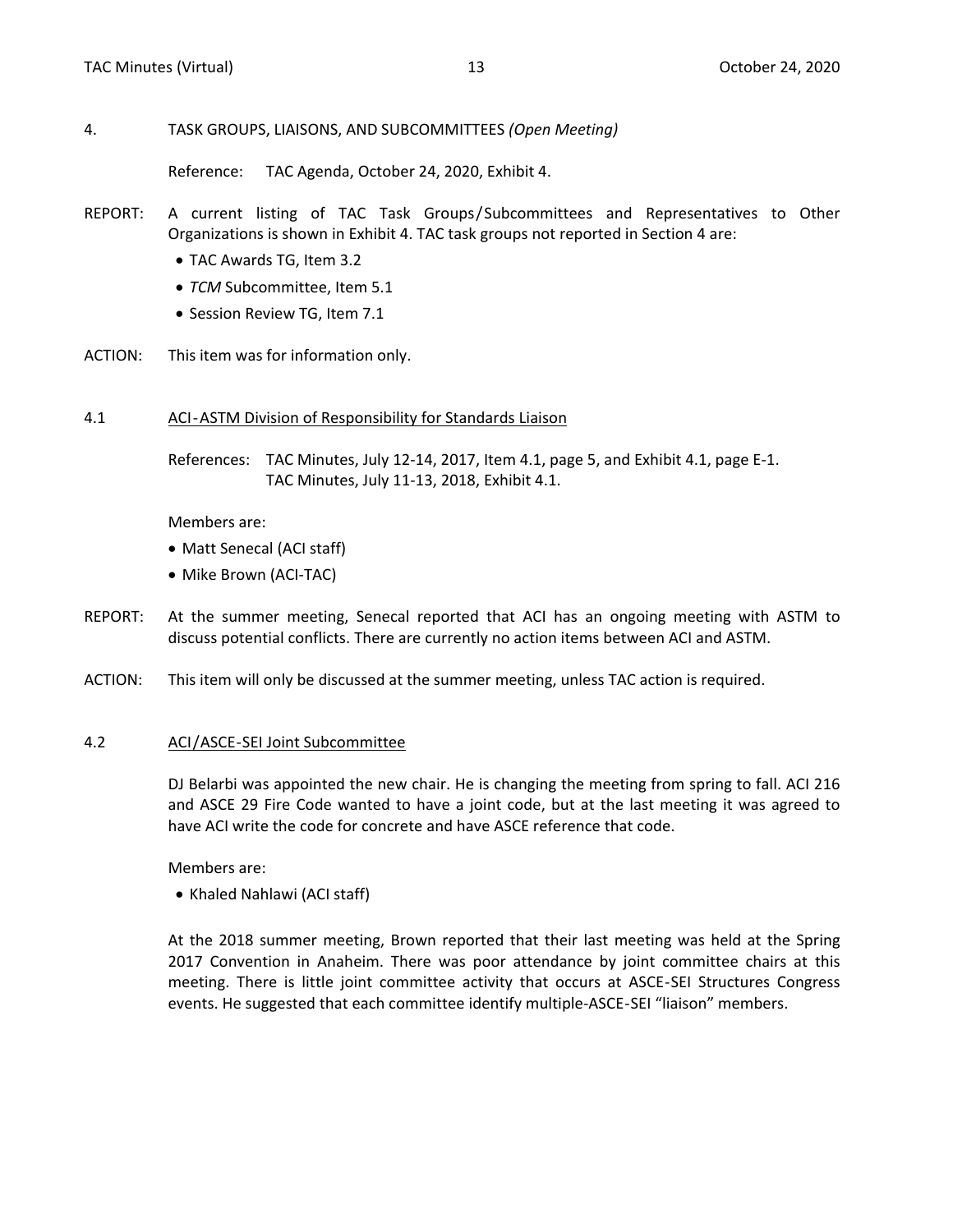## <span id="page-5-0"></span>4.2 ACI/ASCE-SEI Joint Subcommittee *(Continued)*

- REPORTS: 1) TAC Liasion Michael Brown is now chair of TAC and has appointed staff member Nahlawi as the liaison for this subcommittee.
	- 2) ACI/ASCE-SEI joint committee, when established, used to meet twice a year at conventions. The meetings were an opportunity for ACI/ASCE-SEI to stay updated on the activities of the joint committees. However, poor attendance suggested that meeting once a year would be more beneficial and would encourage committee chairs to attend. This did not fair much better. Last fall 2019, the chair recommended that future meetings will be virtual; once a year end of January or February. If an issue arises or there is a need for face-to-face meeting, then the committee will schedule a meeting at a future convention.
- ACTION: This item will only be discussed at the summer meeting, unless TAC action is required.
- CONTACT: Nahlawi

# 4.3 ISO/TC 71 Liaison

References: TAC Agenda, July 12-14, 2017, Exhibit 4.3, page E-6. TAC Minutes, July 12-14, 2017, Exhibit 4.3, page E-3. TAC Agenda, July 11-13, 2018, Exhibit 4.3. TAC Minutes, July 15-16, 2020, Exhibit 4.3.

The American National Standards Institute (ANSI) represents the U.S. as Secretariat for International Standards Organization (ISO) Technical Committee 71, Concrete, Reinforced Concrete, and Prestressed Concrete. ANSI has delegated the administration of ISO/TC 71 to ACI.

Zeisler reported that on July 9, 2020, ANSI let ISO know we are relinquishing both secretariats. Full report was shown in the Summer Minutes Exhibit 4.3.

- ACTION: This item will only be discussed at the summer meeting, unless TAC action is required.
- CONTACT: Zeisler

# 4.4 Strategic Development Council (SDC) Liaison

References: TAC Agenda, July 17-19, 2019, Supplemental Exhibit 4.4. TAC Minutes, July 17-19, 2019, Exhibit 4.4.

ACTION: This item will only be discussed at the summer meeting, unless TAC action is required.

CONTACT: Larosche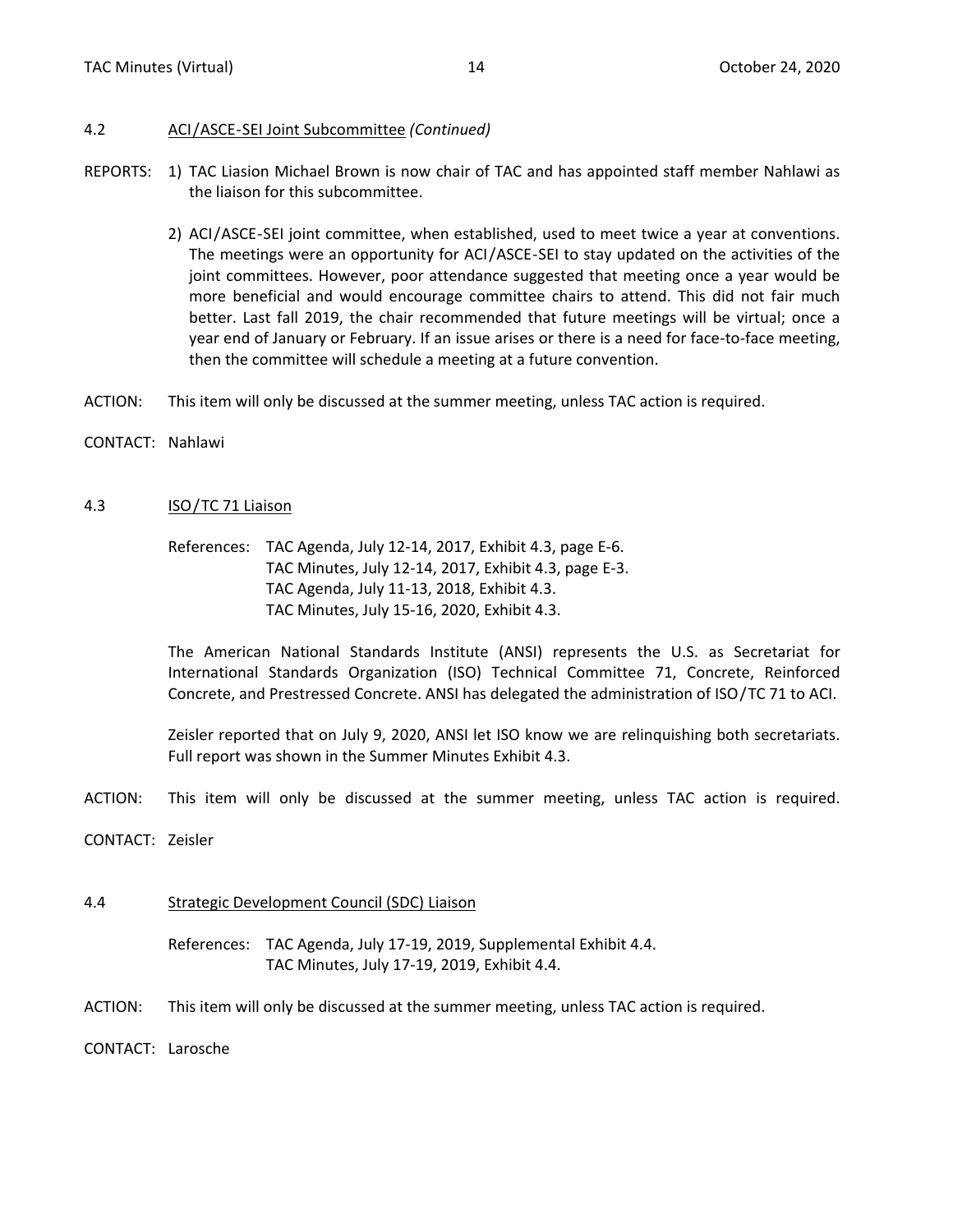#### <span id="page-6-0"></span>4.5 MOUs with Related Organizations

At the 2010 fall meeting, TAC asked staff to provide a list of Memorandum of Understanding (MOUs) and joint committees. This list is limited to U.S.-based institutions. ACI has over 40 International Partnership Agreements, IPAs, that include government agencies and foreign concrete societies, see <https://www.concrete.org/aboutaci/internationalagreements.aspx> for more information. ACI is the major sponsor for all the joint committees except where noted otherwise.

| Organization | Date of MOU      | Joint technical committee(s)                   |  |  |  |  |  |  |  |
|--------------|------------------|------------------------------------------------|--|--|--|--|--|--|--|
| <b>ASTM</b>  | February 1936    | None                                           |  |  |  |  |  |  |  |
| <b>ASME</b>  | June 1984        | 359 (ACI minor sponsor)                        |  |  |  |  |  |  |  |
| <b>TMS</b>   | October 2006     | 122, 216                                       |  |  |  |  |  |  |  |
|              | January 2007     | 334, 343, 352, 421, 423, 441,<br>445, 447, 550 |  |  |  |  |  |  |  |
| SEI/ASCE     | April 2008       | 408, 446                                       |  |  |  |  |  |  |  |
|              | January 2014     | 369                                            |  |  |  |  |  |  |  |
|              | September 2014   | 335 (ACI minor sponsor)                        |  |  |  |  |  |  |  |
| <b>AISC</b>  | January 2007     | None                                           |  |  |  |  |  |  |  |
| <b>TCA</b>   | April 2007       | None                                           |  |  |  |  |  |  |  |
| <b>CRSI</b>  | <b>July 2007</b> | 315 (General MOU only)                         |  |  |  |  |  |  |  |
|              | January 2016     | 117                                            |  |  |  |  |  |  |  |
| <b>ASCC</b>  | April 2018       | 310                                            |  |  |  |  |  |  |  |
| <b>ICRI</b>  | June 2017        | None                                           |  |  |  |  |  |  |  |
| <b>NACE</b>  | November 2010    | None                                           |  |  |  |  |  |  |  |
| PCI          | February 2020    | 319                                            |  |  |  |  |  |  |  |
| PTI          | June 2020        | 320                                            |  |  |  |  |  |  |  |

ACTION: Keep this item on future agenda as an information only item.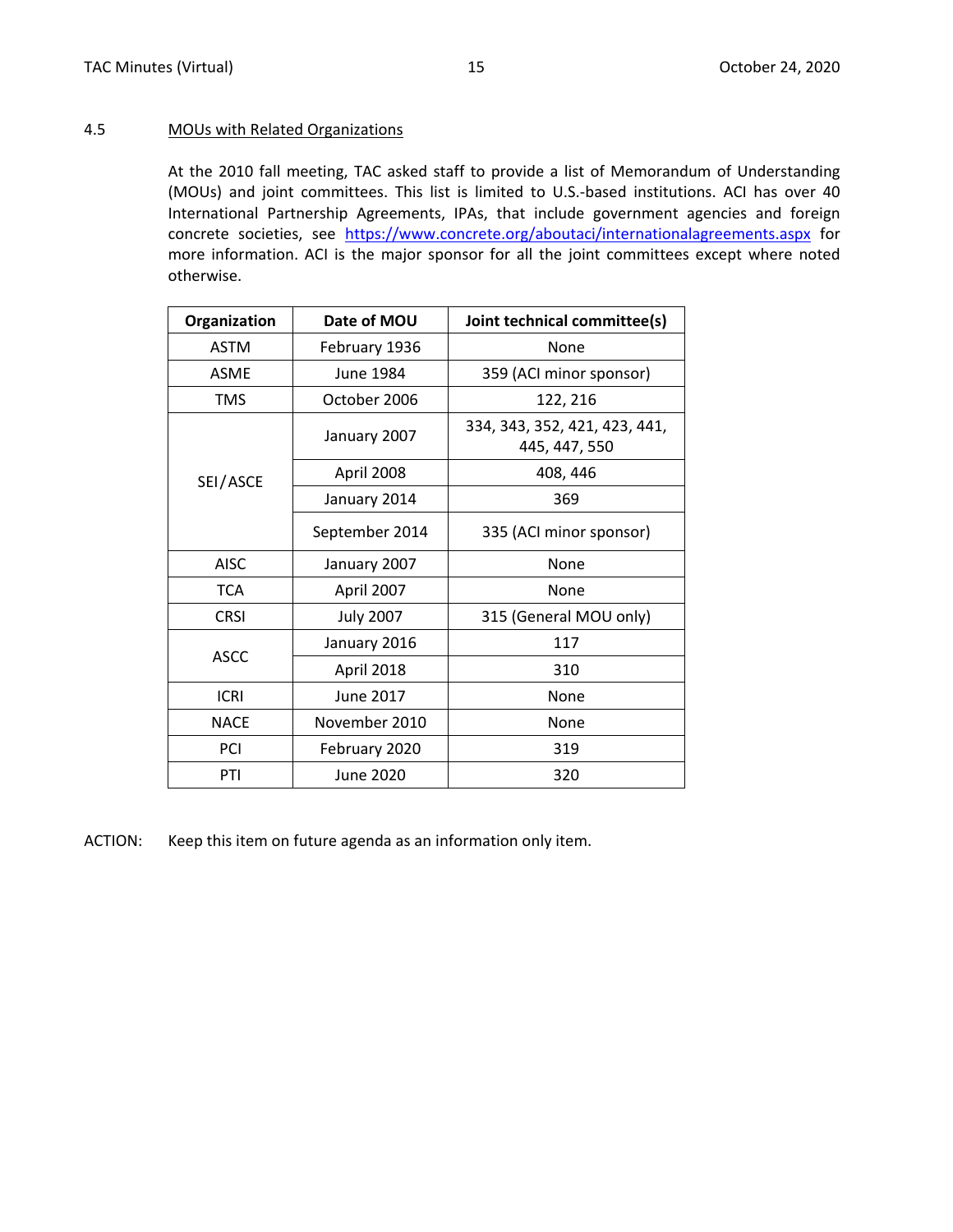### <span id="page-7-0"></span>4.6 Technical Exchanges with International Societies and Partners (TEISP) Task Group

References: TAC Agenda, October 13-14, 2017, Exhibit 4.7, pages E-3 to E-6. TAC Minutes, July 17-19, 2019, Exhibit 4.6.

The 2020 TEISP Task Group members are:

- Barzin Mobasher (Chair)
- Kamal Khayat
- Mary Beth Hueste
- Wassim Ghannoum

At the 2018 summer meeting, Krstulovic reported that there is a lack of applications coming in from the Technical Cooperation Program. He suggested we advertise in CI.

TAC contacts are asked to approach their committee chairs and be sure they are aware of the Technical Cooperation Program.

Potential committees that may be interested in applying are: 122, 130, 201, 222, 225, 228, 231, 236, 237, 238, 239, 240, 241, 242, 318, 350, 355, 365, 369, 370, 440, 444, 445, 544, 548, 549, 550, and 562.

One applicant, Remy Lequesne, submitted for sponsorship in August 2018. He was approved to attend the *fib* commission meetings on behalf of ACI 408. This is the only application approved so far.

Krstulovic's report was shown in Exhibit 4.4 of the summer minutes.

In January 2020, the Codes and Standards Advocacy and Outreach Committee (CSAO) approved two people for the Technical Cooperation Program.

- Lisa Feldman, *fib*, TG 2.5, London
- Shana Kelley, *fib*, Commission 7, Prague

A concrete international article will be published for the April edition highlighting the program and its recipients.

Mobasher agreed to chair this TG once Krstulovic's TAC term ended after the Spring 2020 TAC Meeting.

At the summer meeting, Mobasher suggested there be more streamlining in the communication with the liasions.

Khayat, Hueste, and Ghannoum joined this TG. The TG should review the FIS for the Technical Cooperation Program to be sure they understand what the resources are meant to accomplish. Senecal posted the FIS so that all of TAC can see it. Marketing for the Technical Cooperation Program could improve (potentially remind the chairs about it at the next chair breakfast).

- REPORT: Keep on future agenda. TG will not disband at this time.
- ACTION: This item will only be discussed at the summer meeting, unless TAC action is required.
- CONTACT: Mobasher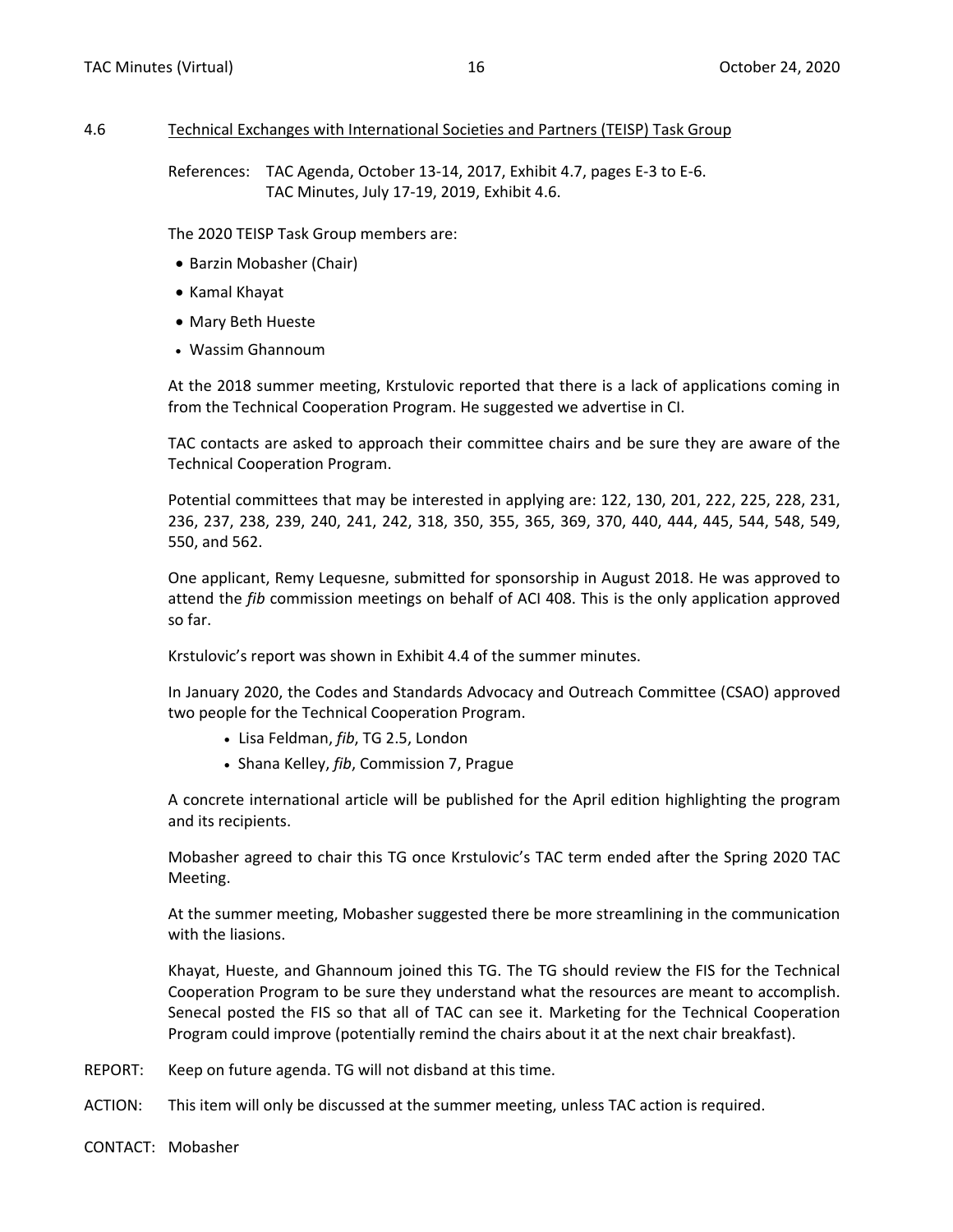#### <span id="page-8-0"></span>4.7 Codes and Standards Advocacy and Outreach Committee (CSAO)

References: TAC Minutes, July 12-14, 2017, Exhibit 4.8, page E-4. TAC Minutes, July 12-14, 2017, Exhibit 4.9, page E-5. TAC Minutes, July 11-13, 2018, Exhibit 4.7.

CSAO is reaching out to state code officials to promote ACI 562. They are also looking at port authorities and owners of LNG tanks for ways to promote ACI 562 and other repair documents.

At the summer meeting, Zeisler reported that CSAO has approved some position statements to assist in code advocacy.

- ACTION: This item will only be discussed at the summer meeting, unless TAC action is required.
- CONTACT: Frosch

#### 4.8 TAC Repair and Rehabilitation Committee (TRRC)

References: TAC Agenda, July 12-14, 2017, Exhibit 4.10 A, page E-18, and Supplemental Exhibit 4.10 B. TAC Minutes, July 12-14, 2017, Item 4.10, page 9. TAC Minutes, July 11-13, 2018, Exhibit 4.9.

TRRC members are:

- Tracy Marcotte (Chair)
- Mike Stenko
- Khaled Nahlawi (ACI staff)

At the 2019 spring TAC meeting, further discussion was had on the direction of the subcommittee. It was noted that maybe the committee could help with research proposals on needs in the repair industry.

Marcotte was appointed the new chair of TRRC.

Although Mike Stenko's term on TAC has expired, he has requested to remain a member of TRRC.

- ACTION: This item will only be discussed at the summer meeting, unless TAC action is required.
- CONTACT: Marcotte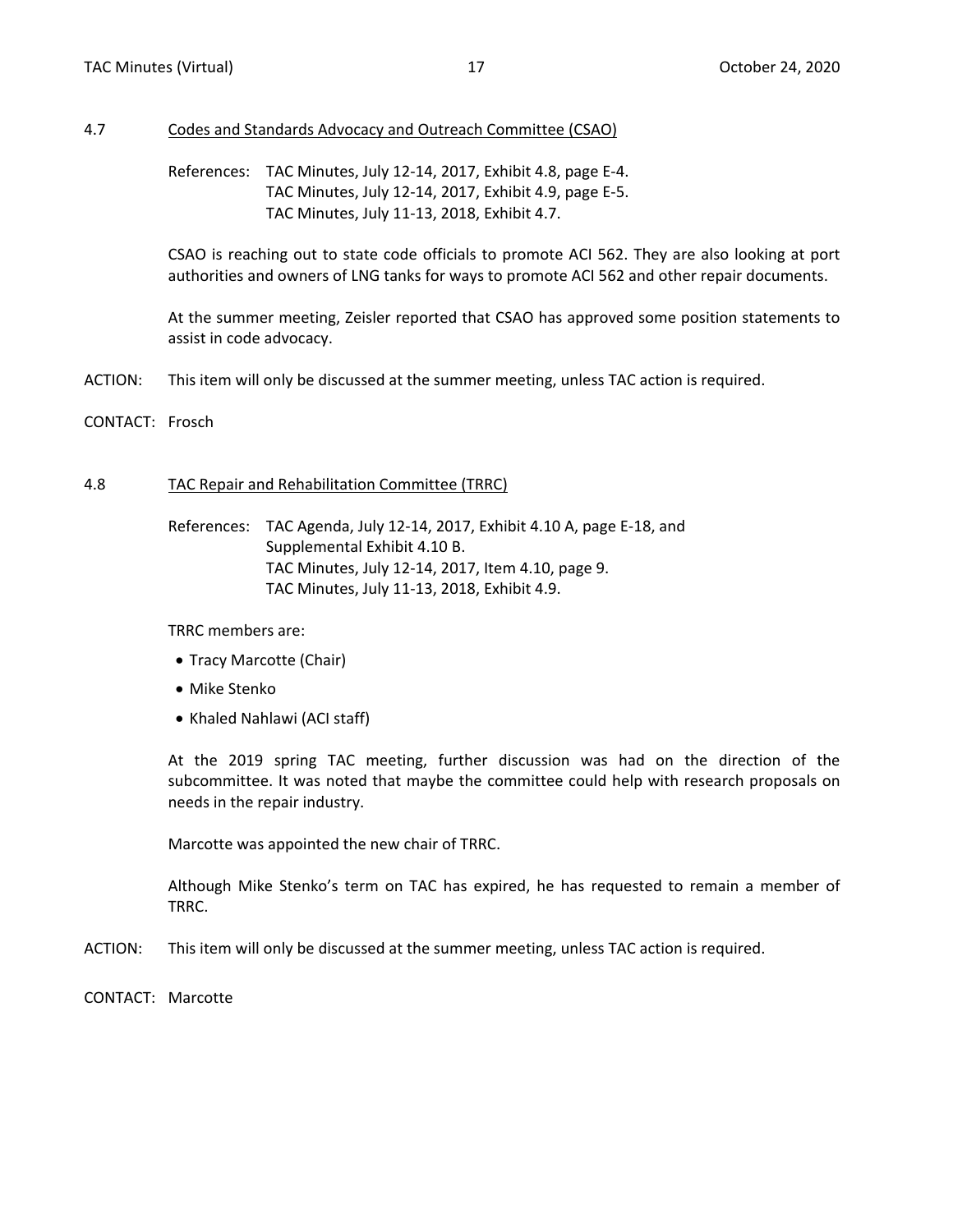#### <span id="page-9-0"></span>4.9 TAC Construction Standards Committee (TCSC)

References: TAC Minutes, July 20-22, 2016, Item 4.13, page 13. TAC Minutes, July 12-14, 2017, Item 4.11, page 10. TAC Minutes, July 11-13, 2018, Item 4.10.

TCSC members are:

- Chuck Larosche (Chair)
- Tracy Marcotte
- Mike Stenko
- Mike Tholen (ACI staff)

TCSC members have reviewed Chapter 6, Format and Language for Construction Specifications, of 2018 *TCM* and discussed proposed changes at the ACI Fall 2018 Convention. Of importance is the use of Architect/Engineer and Specialty Engineer. Many specifications, such as 301, use Architect/Engineer but since that specification has precast, tilt-up and other items, the contractor may be hiring a specialty engineer who will have responsibilities. Thus one term, Architect/Engineer, may not be sufficient. TCSC will be discussing these items and welcomes any members of the *TCM* subcommittee that would like to be part of this discussion.

TCSC is looking to revise the *TCM* on items related to specifications. They would like a crossout/underline version of the previous *TCM* to see what changes have been made.

At the 2019 spring TAC meeting, Larosche replaced Suprenant as chair on TCSC.

At the 2019 summer meeting, Larosche reported that the committee had a productive meeting in Quebec.

Mike Stenko requested to remain a member of TCSC.

- ACTION: This item will only be discussed at the summer meeting, unless TAC action is required.
- CONTACT: Larosche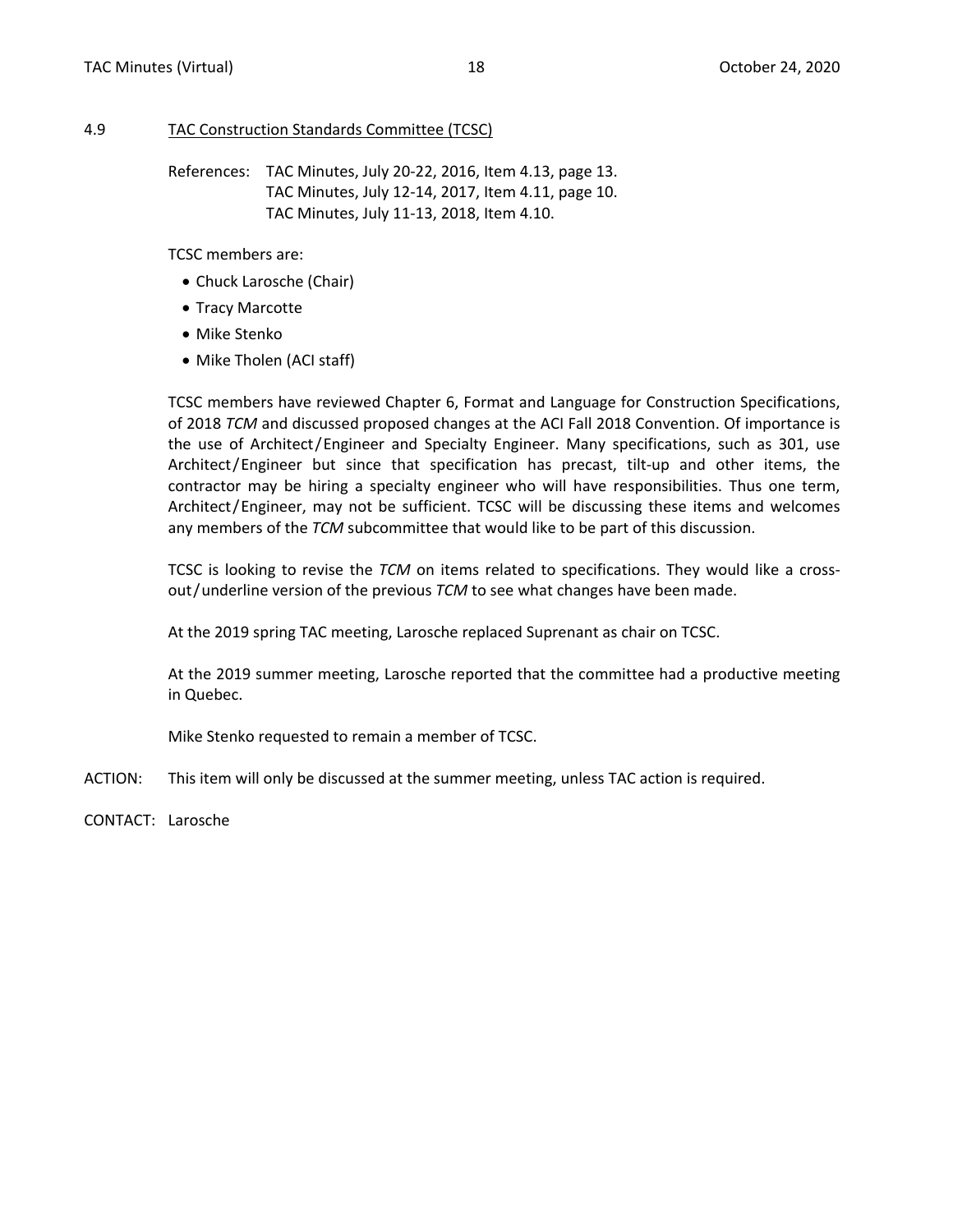#### <span id="page-10-0"></span>4.10 Committee Numbering Task Group

References: TAC Agenda, July 15-16, 2020, Item 11.1. TAC Agenda, July 15-16, 2020, Item 3.3.3. TAC Agenda, July 15-16, 2020, Exhibit 4.10. TAC Agenda, October 24, 2020, Supplemental Exhibit 4.10a and 4.10b.

At the 2019 spring TAC meeting, Marcotte requested we change the committee number of Committee 564 to something in the 300s. A task group was formed to evaluate the committee numbering system. The TG members were Marcotte, Larosche, Khayat, and Kahn. Staff member Dudley could assist if needed.

TAC requested assistance from the ACI Marketing Department to determine if there is a significant advantage to renumbering the committees. See report below.

In Item 3.3.3, TAC approved a ballot numbering the Durability Code Committee, ACI 321. In a separate email, more information on the structure of our current code number system was presented. The Board in 1962 reorganized the Technical Committee Structure as follows:

**100 Research and Administration**—This group contains all research and administrative committees governed by TAC including any committees not logically placed in other subdivisions.

**200 Materials and Properties of Concrete**—This group contains all committees dealing with materials in concrete and properties of concrete but not with construction or structural design practices of concrete.

**300 Design and Construction Practices**—This group contains all committees whose missions include design and construction practices. If design includes recommendations or specifications on field procedure the committee is in this group.

**400 Structural Analysis**—This group contains only those committees dealing with analysis of structures or analysis of design practices. It does not cover construction practices.

*Note that the website now states, Concrete Reinforcement and Structural Analysis.*

**500 Special Products and Special Processes**—This group contains all committees dealing with special products used with concrete or special processing of concrete.

*Note that the website now states, Special Applications and Repair.*

A spreadsheet, Exhibit 4.10, was also distributed that shows the history of the committee numbering system.

REPORT: ACI Marketing was asked to look at the numbering. At first, the numbering itself did not seem to be something Marketing could provide help with but, when mixed with the discussion of grouping codes together, it gave them something to work with.

> ACI Marketing presented for TAC on how we may market codes as a suite of codes and questioned does numbering matter.

> Renumbering the committees at this time is not critical. Trying to keep new code committees close to the 318, 319, etc., is preferred. The existing code committees have established histories and are currently referenced in external documents. Their number should remain the same. It is agreed that a committee number is not as important to the external users and that better marketing solutions are needed.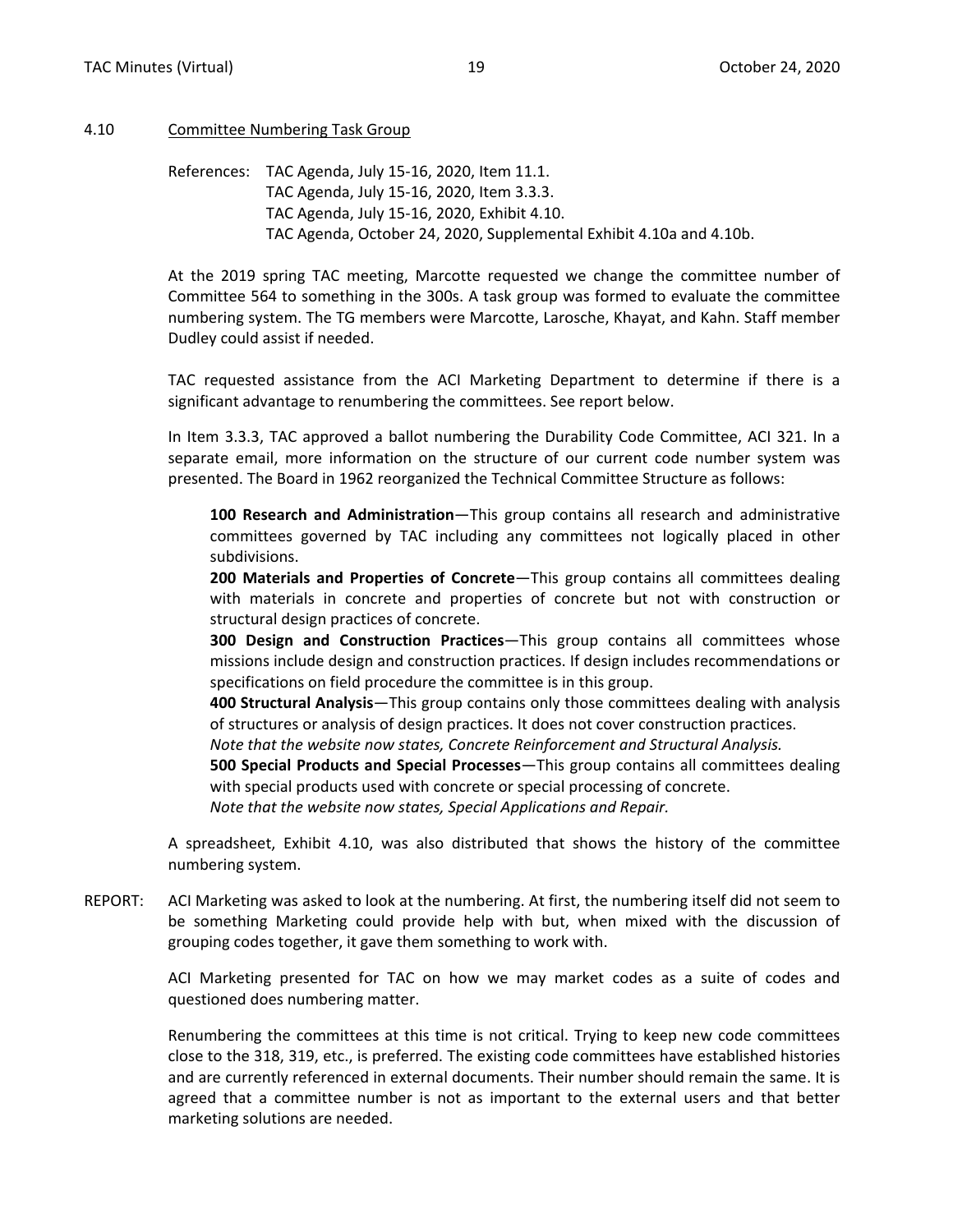#### <span id="page-11-0"></span>4.10 Committee Numbering Task Group *(Continued)*

TAC agreed that the revised nomenclature and title reorganization presented by ACI Marketing is good, but a TG should review the details. The TG will act in an advisory role to Marketing.

The new TG members are: Frosch (chair), Schindler, Folks, Larosche, and Hueste.

The Document Titles/Committee Numbering Task Group met virtually on August 21, 2020.

- ACTION: At the December meeting, TAC authorized staff to move forward with the title structure change as given by the Marketing Department and have the TCM TG start working on associated language for the manual. TAC would like an update from staff at the next TAC meeting. This TG was discharged with the thanks of TAC.
- CONTACT: Frosch

#### 5. TECHNICAL COMMITTEE PROCEDURES *(Open Meeting)*

- 5.1 *TCM* Subcommittee
	- References: TAC Minutes, July 17-19, 2019, Item 5.1, page 18. TAC Agenda, October 18-19, 2019, Item 5.1, page 18, and Supplemental Exhibit 5.1 TAC Minutes, July 15-16, 2020, Item 5.1, page 20.

The *TCM* Subcommittee reviews proposed *TCM* changes and all suggested revisions.

At the 2020 summer meeting, TAC appointed the following *TCM* Subcommittee members:

- Tracy Marcotte (Chair)
- Kamal Khayat
- Mary Beth Hueste
- Anton Schindler
- Shannon Banchero (ACI staff)
- REPORT: The *TCM* Subcommittee will review the proposals for revision in October. A TAC ballot will be issued by the end of the year. The changes are minor at this time. TAC may want to consider waiting to publish the *TCM* until 2022.

Marcotte was asked to report.

ACTION: No TAC action was required.

CONTACT: Marcotte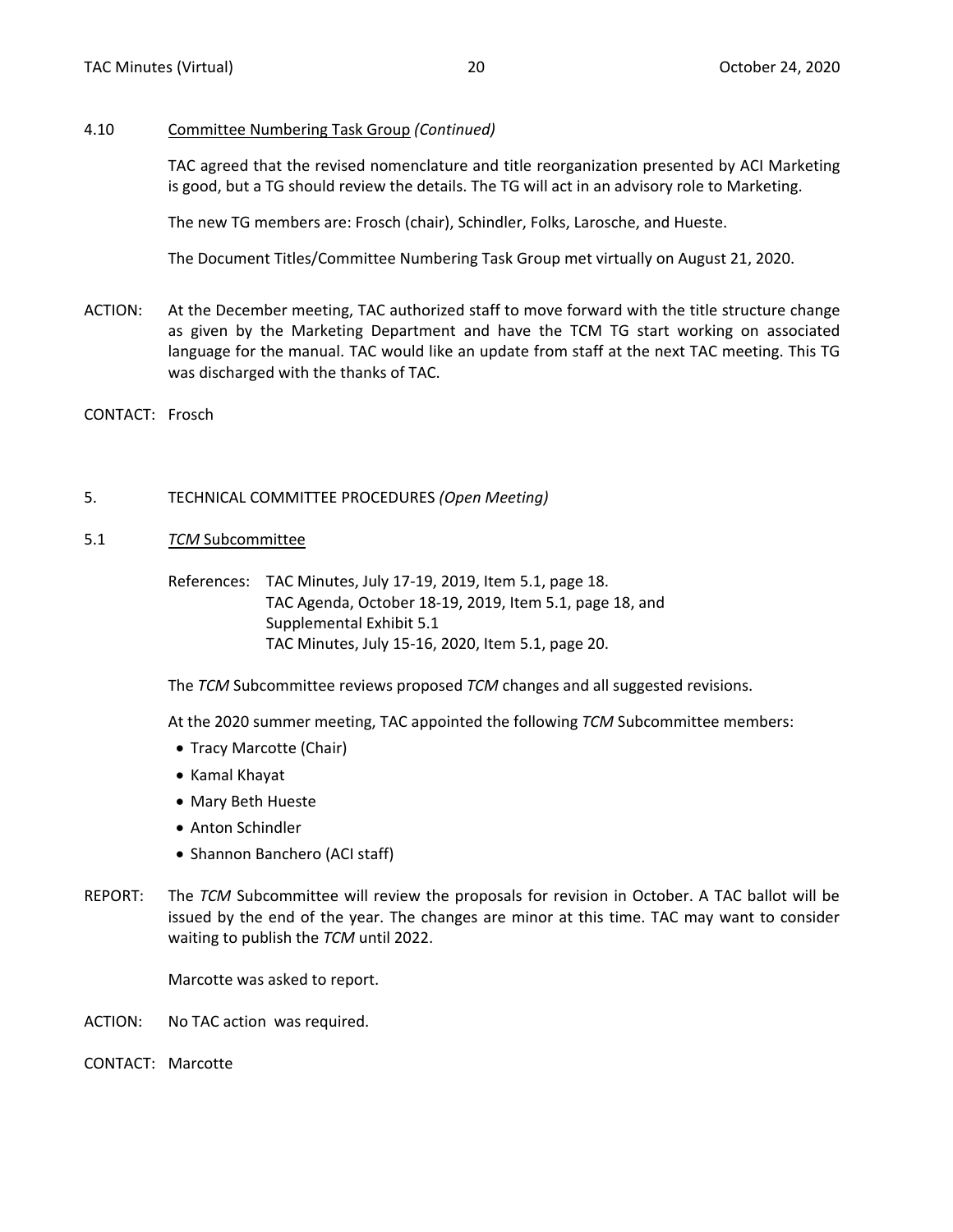#### <span id="page-12-0"></span>5.2 Liaisons

Reference: TAC Agenda, October 24, 2020, Supplemental Item 5.2.

The category of membership known as Liaisons was recently redefined to encourage greater participation by international organizations or individuals. Several years have gone by and the implementation of this program has raised several questions with staff.

- 1. In Section 1.2.3.3 of the *TCM*, it states that, "For a committee to have a liaison member, the committee must have a liaison subcommittee." This may be logical for large committees that already have many subcommittees but is confusing for small committees that do not intend to make subcommittees. Should this requirement remain in the *TCM*?
- 2. International organizations often partner with ACI and request that liaisons be placed on ACI committees. It is not clear who approves these requests. Section 1.5.4 of the *TCM* defines the qualifications, requirements, privileges, term, and appointment of a liaison member. In neither the qualifications or appointment section is there a description on how a liaison is elected.
- 3. Are there any restrictions to how many liaisons there should be from one organization? Section 1.5.4.4 of the *TCM* states that one liaison shall be made for SDC to an ITG but does not state a number for a typical organization.
- 4. Who determines that a request for a liaison membership is valid? What criteria is used to determine that an organization or individual, foreign, or domestic, is an acceptable liaison?
- REPORT: Staff member Senecal was asked to report.
- ACTION: This item was deferred until the next regularly scheduled TAC meeting.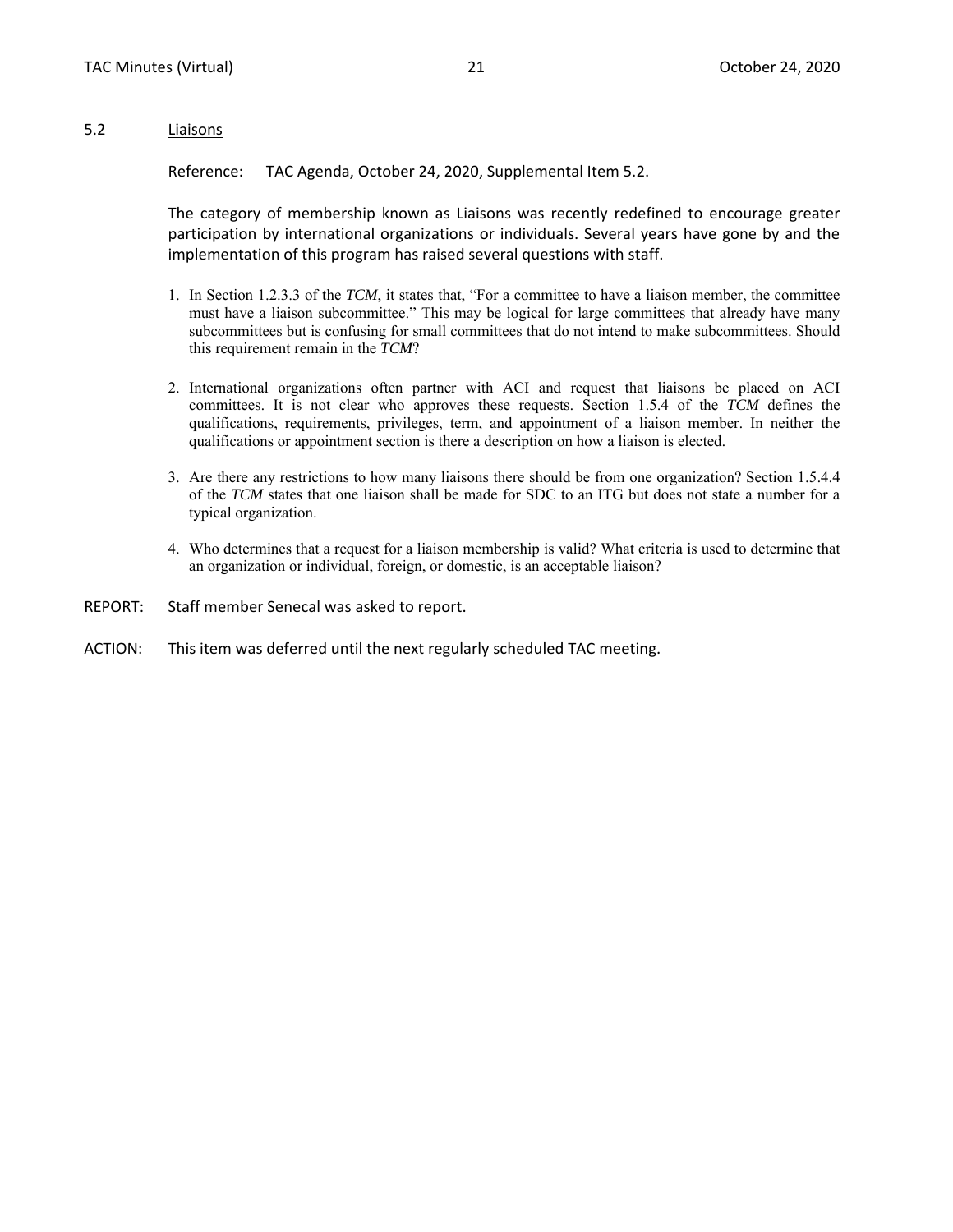- <span id="page-13-0"></span>6. TAC SUMMER MEETINGS *(Open Meeting)*
- 6.1 2021 Summer Meeting
- REPORT: The 2021 summer TAC meeting will be held at the Coeur D'Alene Resort in Coeur D'Alene, Idaho on July 15-17, 2021. More detailed information will be passed along next Spring.
- ACTION: This item was for information only.
- 6.2 2022 Summer Meeting *(Open Meeting)*

Locations that TAC has previously suggested include: Bar Harbor, ME; Traverse City, MI; Banff, Alberta; Flagstaff, AZ; the U.S. Virgin Islands; and Sonoma County, CA.

- REPORT: TAC requested our events staff look into Bar Harbor, ME; Banff, Alberta; and the U.S. Virgin Islands for the 2022 summer meeting.
- ACTION: This item was for information only.
- 7. CONVENTIONS *(Open Meeting)*
- 7.1 Session Review Task Group

References: TAC Minutes, October 18-19, 2019, Item 7.1, page 20, and Exhibit 7.1, pages E-6 to E-15. TAC Minutes, March 27-28, 2020, Exhibit 7.1. TAC Agenda, July 15-16, 2020, Item 7.1, page 21, and Exhibit 7.1, pages E-31 to E-37. TAC Agenda, October 24, 2020, Item 7.1 page 18 and Exhibit 7.1 pages E-4 to E-10. TAC Minutes, October 24, 2020, Exhibit 7.1.

The Session Review Task Group reviews all session requests for future conventions. The TG holds a virtual meeting approximately 1.5 weeks after Conventions.

At the 2020 summer meeting, TAC appointed the following TG members:

- Kamal Khayat (Chair)
- Robert Frosch
- Keith Kesner
- Barbara Coleman (ACI staff)
- REPORT: The Task Group met November 18, 2020 and reviewed all session requests to date. The Task Group reviewed 30 final requests and 34 preliminary requests. The TG also reviews session requests between the fall and spring conventions, as necessary. The status of all sessions approved is shown in Minutes Exhibit 7.1.
- ACTION: This Item was for information only.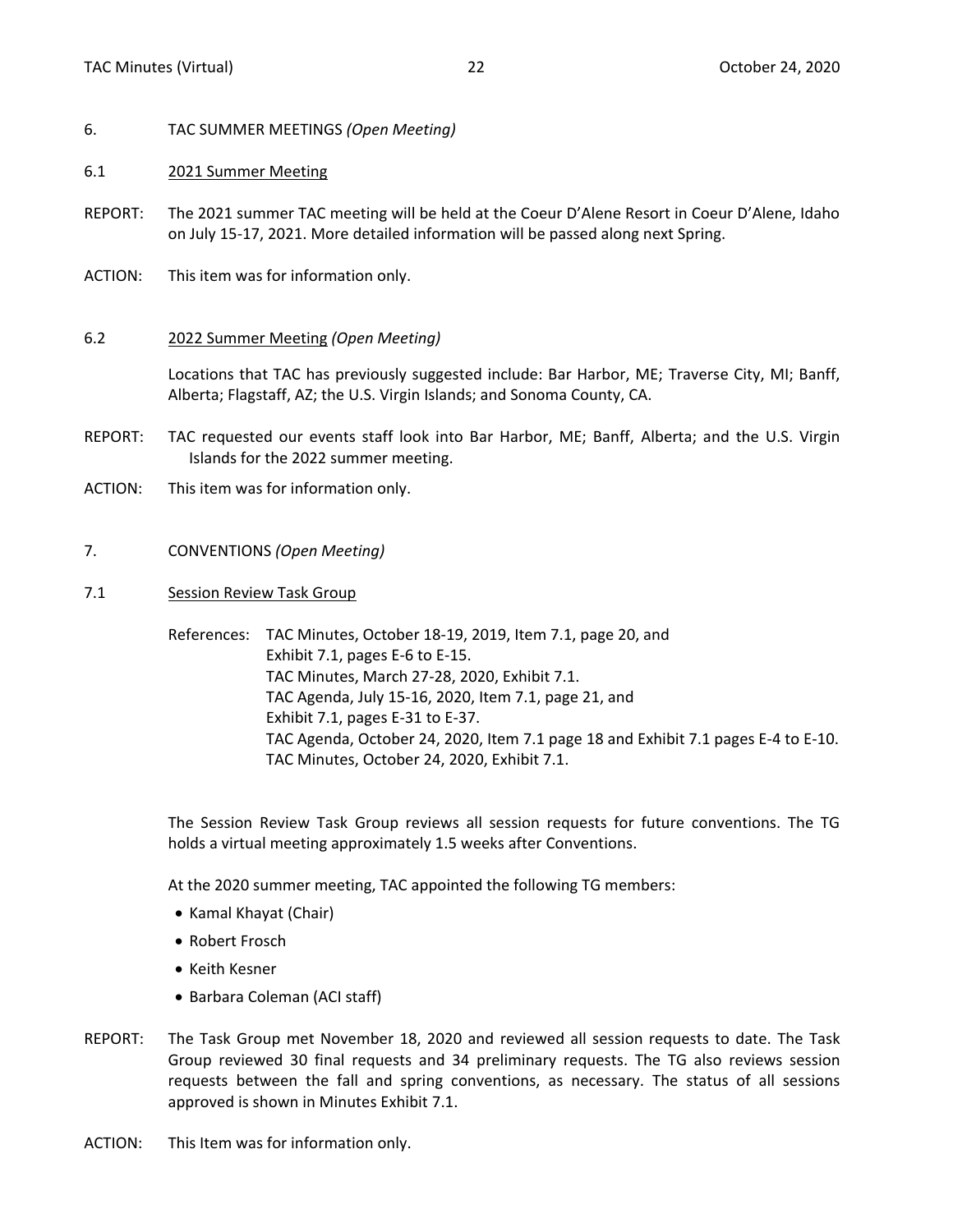#### <span id="page-14-0"></span>8. TECHNICAL COMMITTEE DOCUMENTS (*Open Meeting*)

#### 8.1 TAC Document‐Related Discussion

#### 8.1.1 Document Deadlines for Upcoming TAC Meetings

| <b>Activity</b>                                                                  | <b>ACI Spring Convention</b><br><b>Baltimore, MD</b><br><b>March 28-April 1, 2021</b> | <b>TAC Summer Meeting</b><br>Coeur d'Alene, Idaho<br>July 14-16, 2021 | <b>ACI Fall Convention</b><br>Atlanta, GA<br>October 17-21, 2021 |
|----------------------------------------------------------------------------------|---------------------------------------------------------------------------------------|-----------------------------------------------------------------------|------------------------------------------------------------------|
| <b>Final 30-day letter</b><br>ballot issued                                      | November 20, 2020                                                                     | March 12, 2021                                                        | June 11, 2021                                                    |
| Committee-<br>approved<br>document<br>submitted to staff<br>for editorial review | December 24, 2020                                                                     | April 16, 2021                                                        | July 16, 2021                                                    |
| <b>Document</b><br>submitted to TAC<br>and external<br>reviewers                 | February 19, 2021                                                                     | June 11, 2021                                                         | September 10, 2021                                               |
| <b>TAC Review Group</b><br>conference calls                                      | March 17-19, 2021                                                                     | July 7-9, 2021                                                        | October 6-8, 2021                                                |
| <b>TAC meeting</b>                                                               | March 27-28, 2021                                                                     | July 14-16, 2021                                                      | October 15-16, 2021                                              |

ACTION: This item was for information only.

#### 8.1.2 Documents Waiting for Committee Response to TAC Comments

Reference: TAC Agenda, October 24, 2020, Exhibit 8.1.2, page E-11 – E-12.

Agenda Exhibit 8.1.2 showed the status of all technical committee documents approved by TAC and waiting for committee response to TAC comments. TAC may withdraw approval if a committee does not respond to TAC comments within two years of TAC approval.

**362.2R:** Chair Donnelly informed staff on June 5, 2020, that Committee 362 had balloted the responses and would submit soon. Staff asked the chair for a status update on September 8, 2020. The chair responded: "Just checking to make sure the I's are dotted and the t's crossed."

- REPORT: Committee 362 submitted its response to TAC comments on October 24, 2020.
- ACTION: No TAC action was required.
- CONTACT: Kesner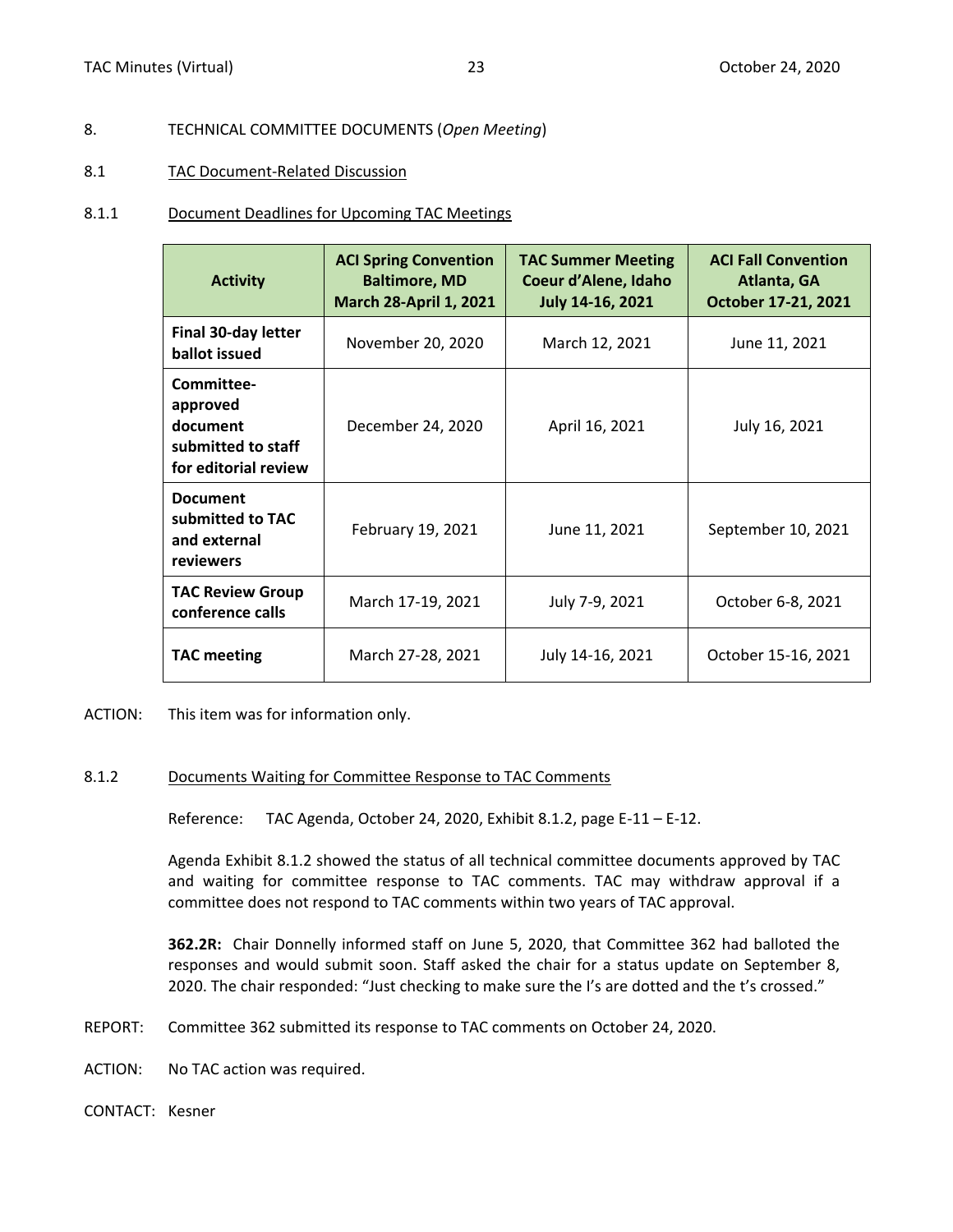#### <span id="page-15-0"></span>8.1.3 Committee 318 – Request to Approve Code Case 318-19/1

Reference: TAC Agenda, October 24, 2020, Exhibit 8.1.3, page E-12 – E-16.

Committee 318 submitted a code case for TAC approval. TAC was balloted on July 7, 2020. There were two comments and no negatives. The ballot passed. The ballot, code case, and comments were shown in Agenda Exhibit 8.1.3. The correct reference was updated in the errata.

- ACTION: This item was for information only.
- CONTACT: Frosch

#### 8.1.4 Committee 350 – Resolution of Negatives on Approval of Closure for: "Code Requirements for Environmental Engineering Concrete Structures (ACI 350) and Commentary"

Reference: TAC Agenda, July 15-16, 2020, Exhibit 8.1.5, page E-43 – page E-51.

Committee 350 submitted its response to public comments. TAC was balloted on May 12, 2020. The ballot received several comments and two negatives.

During the 2020 summer meeting, TAC found the negatives persuasive and decided that the committee would need to revise the references. Staff assisted the committee with the revised responses. The chair is currently reviewing the final proof before staff submits the document for publishing.

- ACTION: This item was for information only.
- CONTACT: Larosche

#### 8.1.5 Committee 310 – Request to Approve Closure for: "Specification for Polished Concrete Slab Finishes" (ACI 310.1)

Reference: TAC Agenda, October 24, 2020, Exhibit 8.1.5, page E-17 – E-62.

Committee 310 submitted its response to public comments. TAC was balloted on July 24, 2020. The ballot received one negative. After requesting clarification from the chair, the TAC member withdrew the negative comment. The ballot passed. The ballot, closure, draft, and comments were shown in Agenda Exhibit 8.1.5.

- ACTION: This item was for information only.
- CONTACT: Hueste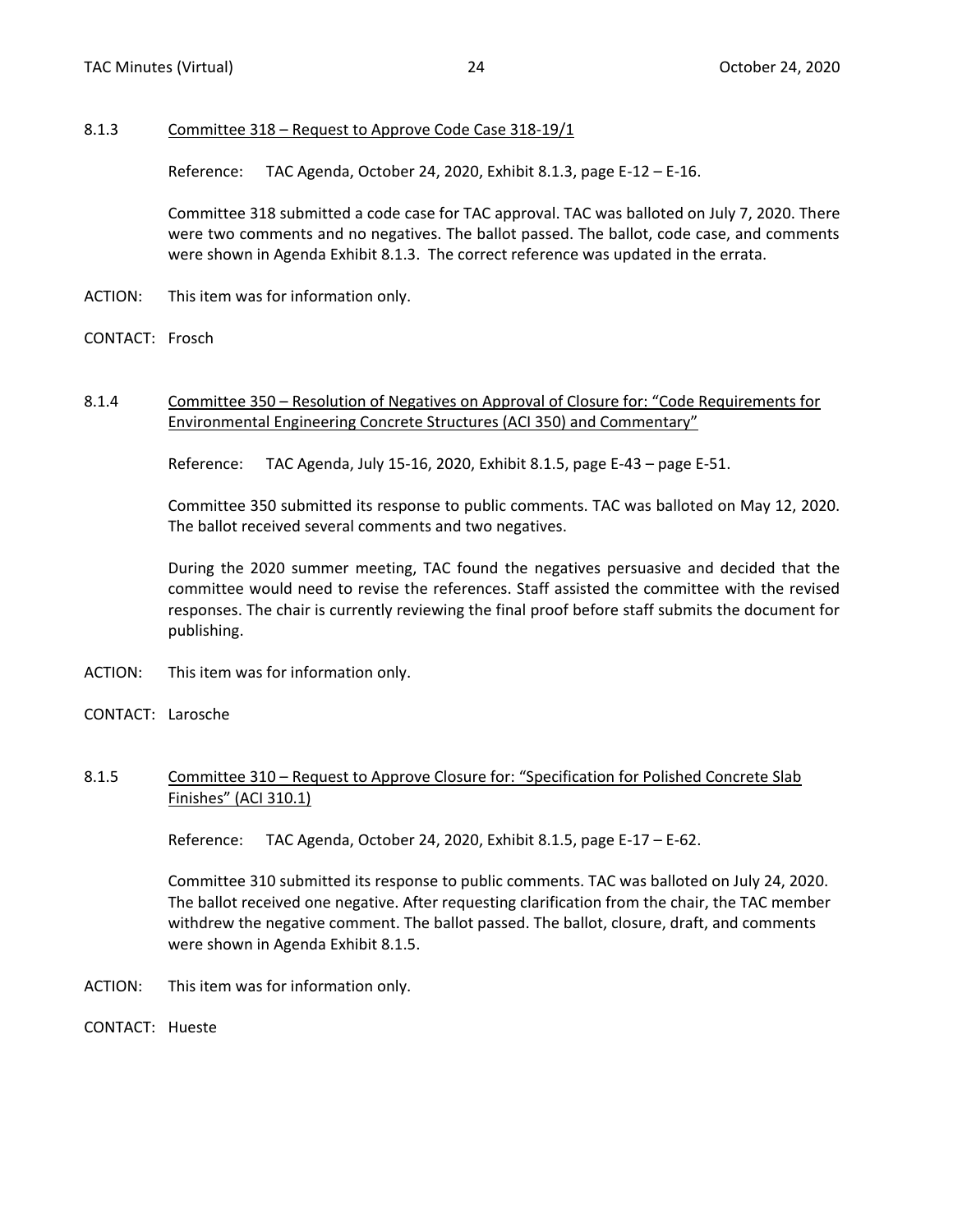#### <span id="page-16-0"></span>8.1.6 Committee 301 – Request to Approve Closure for: "Specification for Concrete Construction" (ACI 301)

Reference: TAC Agenda, October 24, 2020, Exhibit 8.1.6, page E-63 – E-241.

Committee 301 submitted its response to public comments. TAC was balloted on July 29, 2020. The ballot received several comments and one negative.

Frosch and Shindler's comments were editorial and corrected in the closure. The committee answered Kesner's comments in an email dated August 14, 2020.

Hueste withdrew her negative after the committee agreed to take up the item as new business and add a supplement within one year.

The ballot, closure, draft, and comments were shown in Agenda Exhibit 8.1.6.

*Note: This document has since been published.*

- ACTION: This item was for information only.
- CONTACT: Van Dam

#### 8.1.7 Committee 359 – Request to Approve Four Code Cases for: "2017 ASME Boiler & Pressure Vessel Code" (ASME BPVC III.2-2017/ACI 359-17)

Reference: TAC Agenda, October 24, 2020, Exhibit 8.1.7, page E-242 – E-249.

Committee 359 submitted four code cases for TAC approval. TAC was balloted on August 10, 2020. There were several comments and no negatives. The ballot passed. All comments were forwarded to the chair on September 1, 2020. The ballot, code cases, and comments were shown in Agenda Exhibit 8.1.7.

- ACTION: This item was for information only.
- CONTACT: Larosche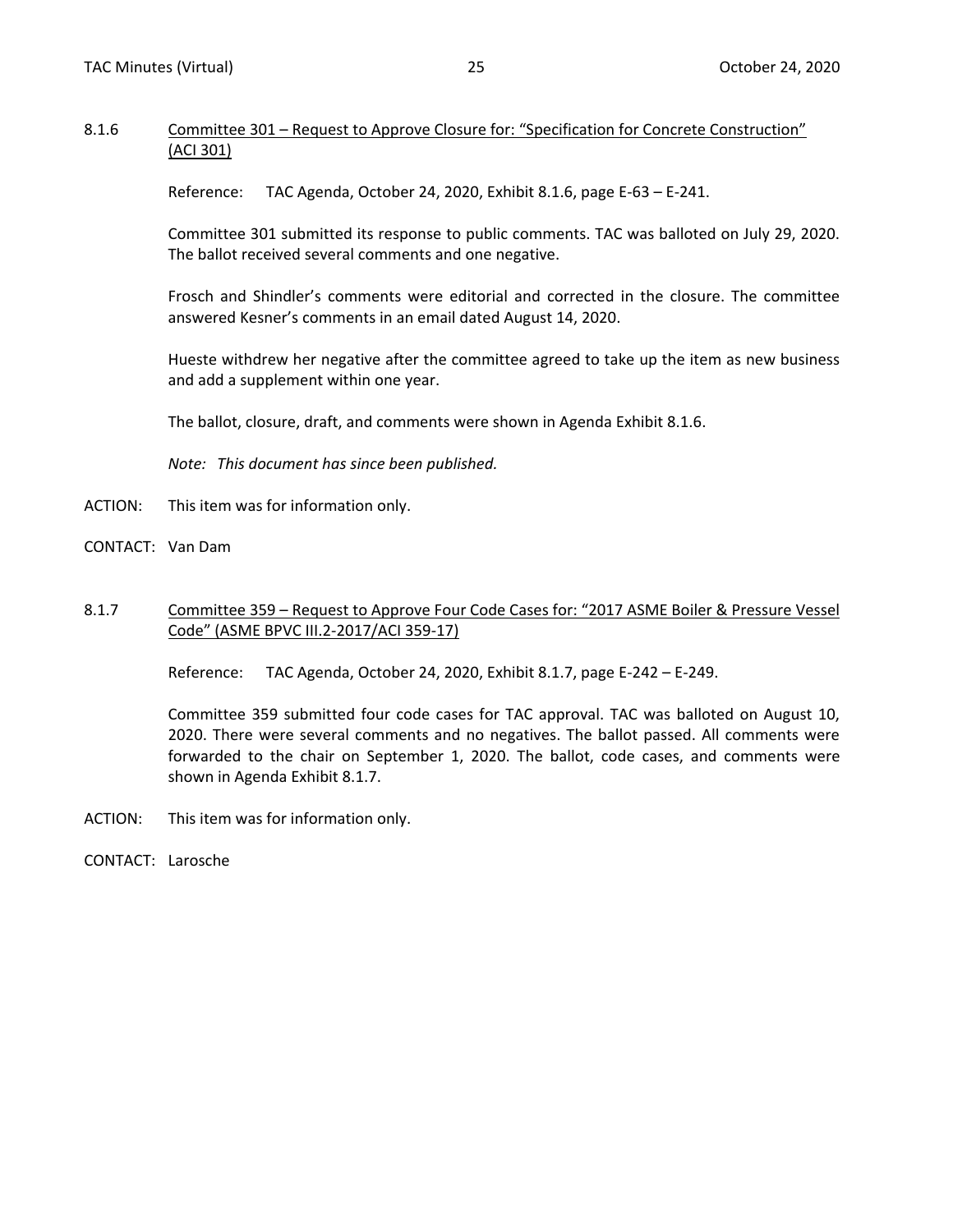<span id="page-17-0"></span>8.1.8 Committee 350 – Comment Resolution on Request to Approve Closure for: "Code Requirements for Seismic Analysis and Design of Liquid-Containing Concrete Structures (ACI 350.3) and Commentary" (ACI 350.3)

Reference: TAC Agenda, October 24, 2020, Exhibit 8.1.8, page E-290 – E-389.

Committee 350 submitted its response to public comments. TAC was balloted on August 11, 2020. The ballot received affirmative with comments from Mary Beth Hueste and Anton Schindler; however, the comments addressed a safety issue. The ballot summary, closure, draft, and comments were shown in Agenda Exhibit 8.1.8.

- ACTION: a. TAC determined that Committee 350 must align loading requirements in ACI 350.3 with ASCE 7 before it will be published.
	- b. Senecal is asked to report the TAC action to the committee.
- CONTACT: Larosche

#### 8.1.9 TAC Summer Document Review Docket

Reference: TAC Agenda, October 24, 2020, Exhibit 8.1.9, page E-390 – E395.

The list of documents below were balloted for TAC approval on August 14, 2020, with an end date of August 28, 2020. All items passed unanimously with no comments and no negatives. The ballot summary was shown in Agenda Exhibit 8.1.9.

- 207.1R Guide to Mass Concrete
- 237.AR Factors Affecting Form Pressure Exerted by Self-Consolidating Concrete
- 364.5T TechNote: Importance of Modulus of Elasticity in Surface Repair Materials
- 364.7T Evaluation and Mitigation of Bruising in Concrete Repair
- 364.9T Cracks in Repair
- 548.9 Specification for Type ES (Epoxy Slurry) Polymer Overlay for Bridge and Parking Garage Decks
- ACTION: This item was for information only.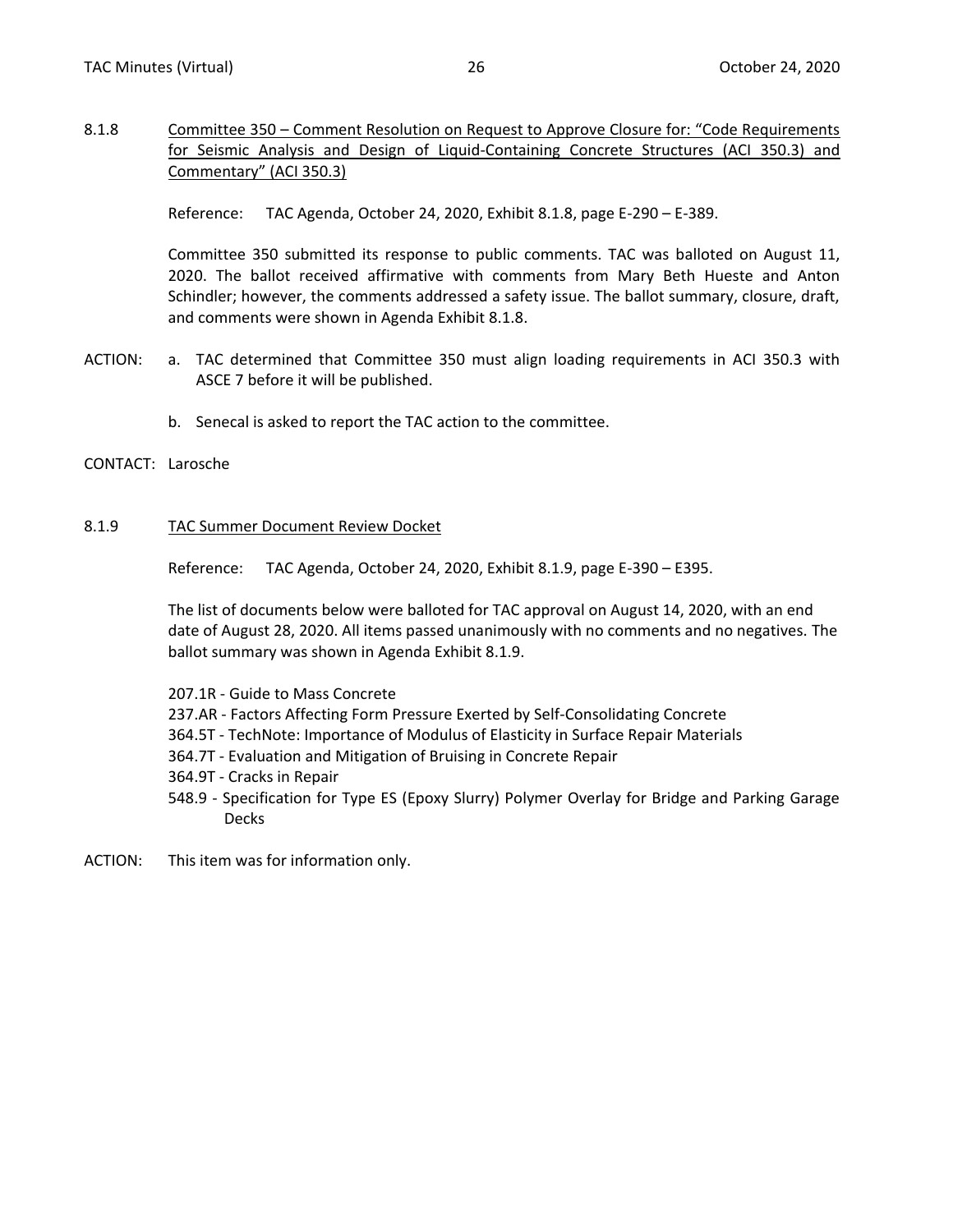#### <span id="page-18-0"></span>8.1.10 Committee 359 – Request to Approve Five Code Cases for: "2017 ASME Boiler & Pressure Vessel Code" (ASME BPVC III.2-2017/ACI 359-17)

Reference: TAC Agenda, October 24, 2020, Exhibit 8.1.10.

Committee 359 submitted five code cases for TAC approval. TAC was balloted on September 22, 2020. There were several comments and no negatives. The ballot passed. All comments were forwarded to the chair on October 12, 2020. The ballot, code cases, and comments were shown in Agenda Exhibit 8.1.10.

- ACTION: This item was for information only.
- CONTACT: Larosche
- 8.2 Document Reapproval and Withdrawal Requests
- 8.2.1 Committee 349 Negative Resolution on Reapproval of: "Guide to the Concrete Capacity Design (CCD) Method-Embedment Design Examples" (ACI 349.2R-07 {Reapproved 2014})

References: TAC Agenda, March 27-28, 2020, Exhibit 8.2.10, page E-38 – E-39. TAC Minutes, July 15-16, 2020, Item 8.2.3, page 25.

Committee 349 requested reapproval of 349.2R-07 {Reapproved 2014} for three years. TAC was balloted on December 19, 2019. One negative and one comment were received.

During the 2020 spring virtual meeting, TAC asked Larosche to reach out to the committee and ask them:

- 1. What is the need of the industry for the guide?
- 2. To whom is the guide directed?

The committee was asked to provide TAC with the details by the 2020 fall convention. TAC would then decide if the committee should revise the guide, or sunset it and incorporate the existing examples into another document.

At the 2020 summer meeting, this item was deferred to the 2020 fall convention.

- REPORT: Larosche reported that the committee explained they strongly feel there is a clear distinction of the methods between 349 and 318. They plan to update the design examples after they finish revising their code. Larosche agreed with their position.
- ACTION: TAC reapproved the guide for five years.
- CONTACT: Larosche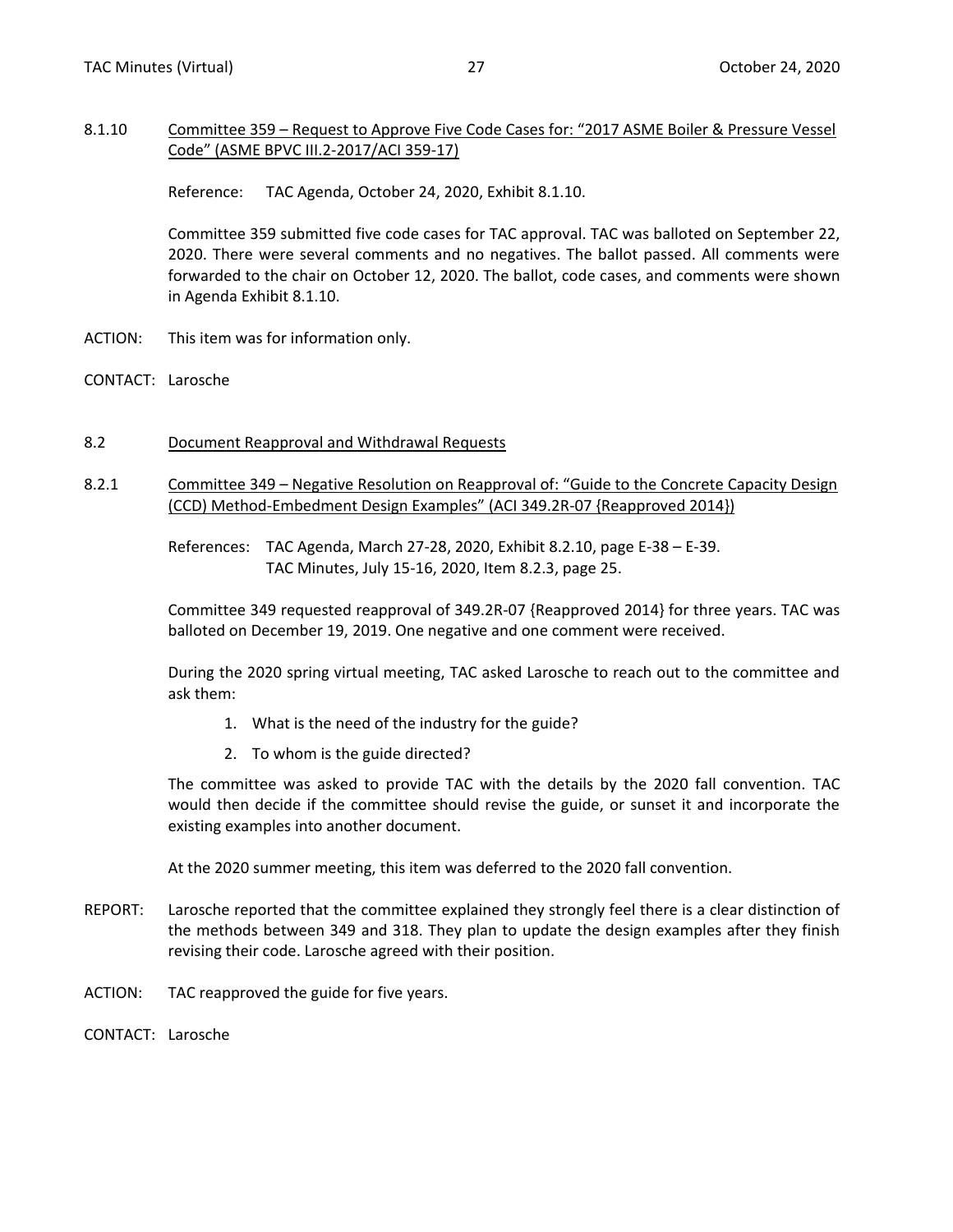<span id="page-19-0"></span>8.2.2 Committee 330 – Resolution of Comments and Negative on Request to Reapprove: "Guide for the Design and Construction of Concrete Site Paving for Industrial and Trucking Facilities" (ACI 330.2R-17) with Minor Changes for Five Years

Reference: TAC Agenda, October 24, 2020, Supplemental Exhibit 8.2.2.

Committee 330 requested reapproval of 330.2R-17 with minor changes for five years. TAC was balloted on October 2, 2020. There were several comments and one negative. The ballot summary, comments, and draft with minor changes shown in strikeout / underline were shown in Supplemental Agenda Exhibit 8.2.2.

- ACTION: a. Hueste withdrew her negative.
	- b. TAC granted reapproval with a technical change for five years.
- CONTACT: Kesner

#### 8.2.3 Committee 330 – Request to Reapprove: "Specification for Unreinforced Concrete Parking Lots and Site Paving" (ACI 330.1-14) for Five Years

Reference: TAC Agenda, October 24, 2020, Supplemental Exhibit 8.2.3.

Committee 330 requested reapproval of 330.1-14 for five years. TAC was balloted on October 8, 2020. The ballot passed and there were no comments. The ballot summary was shown in Supplemental Agenda Exhibit 8.2.3.

- ACTION: This item was for information only.
- CONTACT: Kesner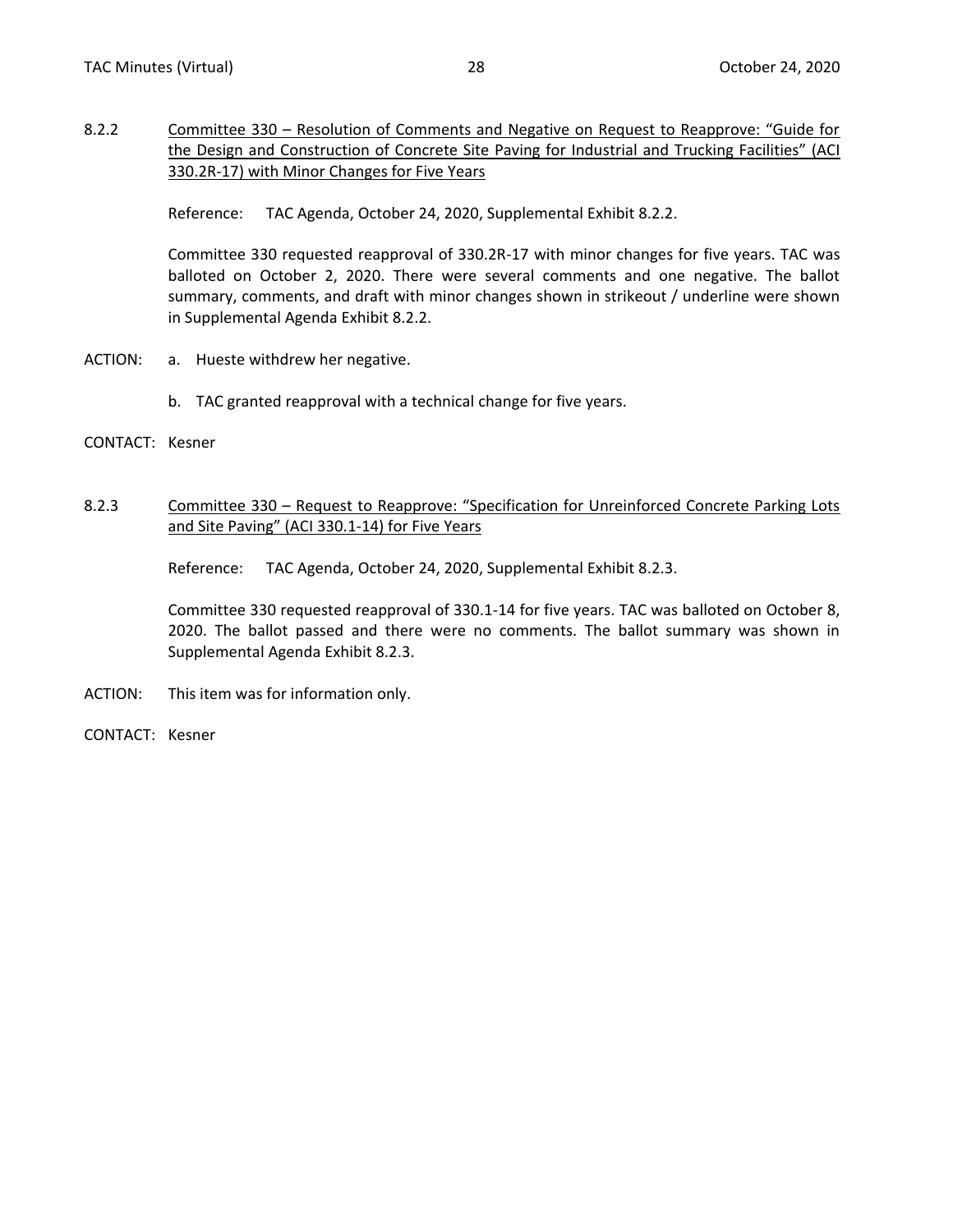#### <span id="page-20-0"></span>8.3 Requests to Develop New Documents

#### 8.3.1 Committee 228 – Ballot Summary on Request to Develop a TechNote: "What Should an Owner or Client Know About Nondestructive Testing (NDT)?"

Reference: TAC Agenda, October 24, 2020, Supplemental Exhibit 8.3.1.

Committee 228 requested permission to develop a new TechNote. TAC was balloted on September 22, 2020. The ballot summary and Document Development Request for were included as Supplemental Agenda Exhibit 8.3.1.

The ballot passed received several comments and one negative. The negative comment was withdrawn after the committee provided further explanation. The remaining comments and notification of TAC action were sent to the chair on October 16, 2020.

- ACTION: This item was for information only.
- CONTACT: Schindler

#### 8.4 TAC Review Group Composition, Saturday, October 24, 2020

|          | <b>GoToMeeting/Review Groups</b>     | <b>GoToMeeting/Review Groups</b>     | <b>GoToMeeting/Review Groups</b>     |  |  |  |  |  |
|----------|--------------------------------------|--------------------------------------|--------------------------------------|--|--|--|--|--|
|          | 506.1R                               | 327.XT                               | 348.AT                               |  |  |  |  |  |
|          | <b>Folks-RC</b>                      | <b>Khayat-RC</b>                     | <b>Mobasher-RC</b>                   |  |  |  |  |  |
|          | Khayat                               | <b>Schindler</b>                     | Larosche                             |  |  |  |  |  |
| $1-2$ PM | Larosche                             | <b>Van Dam</b>                       | Ghannoum                             |  |  |  |  |  |
|          | <b>RMH</b>                           | JZZ                                  | <b>RMH</b>                           |  |  |  |  |  |
|          | https://global.gotomeeting.com/join/ | https://global.gotomeeting.com/join/ | https://global.gotomeeting.com/join/ |  |  |  |  |  |
|          | 178000309                            | 780036109                            | 883780909                            |  |  |  |  |  |
|          | 350.2R                               | 369.1                                | 377R                                 |  |  |  |  |  |
|          | <b>Marcotte-RC</b>                   | <b>Frosch-RC</b>                     | Ghannoum-RC                          |  |  |  |  |  |
|          | <b>Mobasher</b>                      | <b>Hueste</b>                        | Larosche                             |  |  |  |  |  |
|          | Ghannoum                             | <b>Kesner</b>                        | <b>Mobasher</b>                      |  |  |  |  |  |
| $2-3$ PM | <b>MRS</b>                           | <b>KN</b>                            | <b>GMZ</b>                           |  |  |  |  |  |
|          | https://global.gotomeeting.com/join/ | https://global.gotomeeting.com/join/ | https://global.gotomeeting.com/join/ |  |  |  |  |  |
|          | 764714653                            | 831382285                            | 833324301                            |  |  |  |  |  |
|          |                                      |                                      |                                      |  |  |  |  |  |
|          | 522R                                 | 211.ZT                               | 440.YT                               |  |  |  |  |  |
|          | <b>Van Dam-RC</b>                    | <b>Khayat-RC</b>                     | <b>Schindler-RC</b>                  |  |  |  |  |  |
|          | <b>Folks</b>                         | <b>Schindler</b>                     | <b>Marcotte</b>                      |  |  |  |  |  |
|          | <b>Khayat</b>                        | <b>Van Dam</b>                       | <b>Van Dam</b>                       |  |  |  |  |  |
| $3-4$ PM | <b>MSS</b>                           | JZZ                                  | <b>MRS</b>                           |  |  |  |  |  |
|          | https://global.gotomeeting.com/join/ | https://global.gotomeeting.com/join/ | https://global.gotomeeting.com/join/ |  |  |  |  |  |
|          | 798996493                            | 234221885                            | 321971477                            |  |  |  |  |  |
|          |                                      |                                      |                                      |  |  |  |  |  |

ACTION: This item was for information only.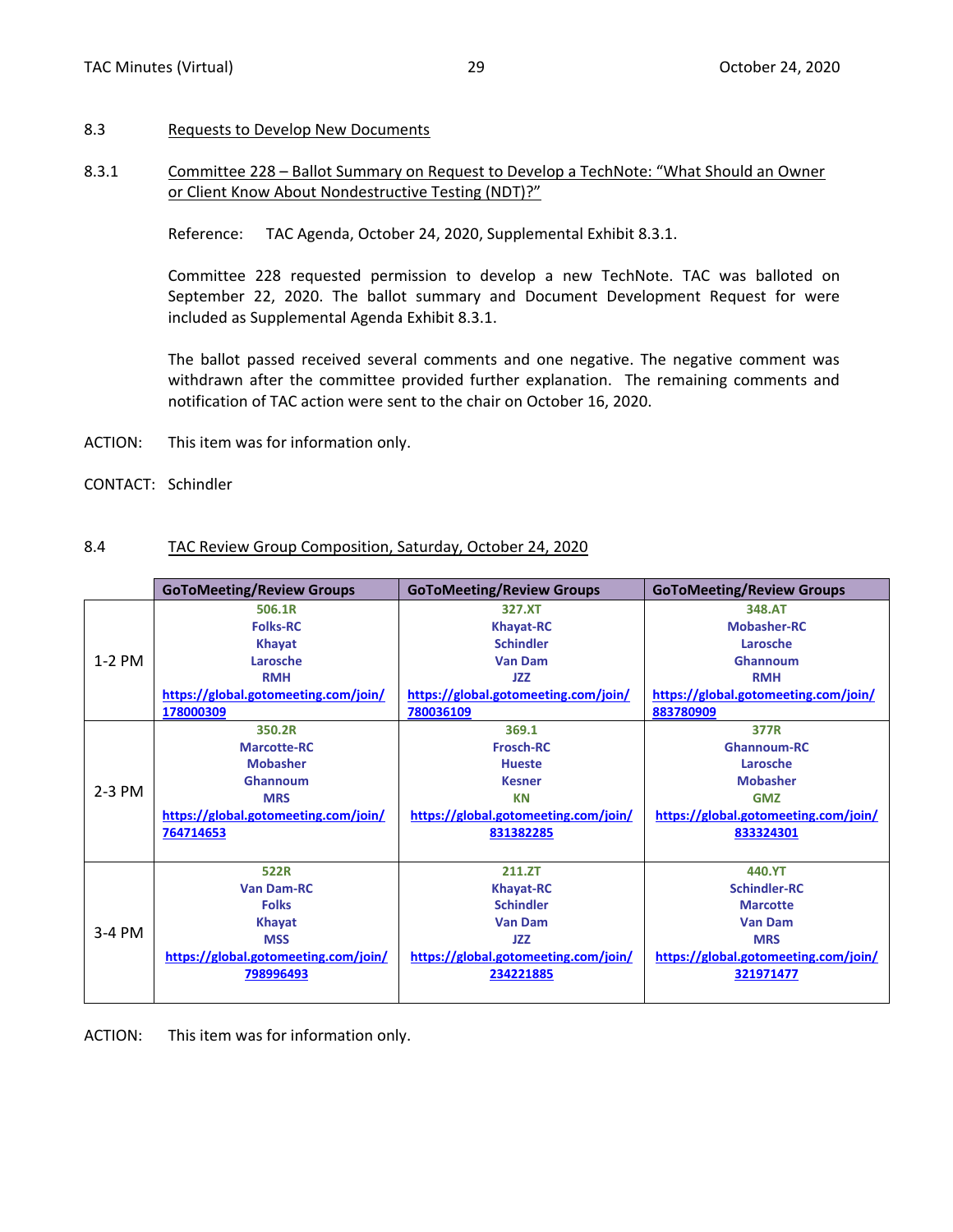#### <span id="page-21-0"></span>8.4.1 Committee Representatives Attending TAC Reviews

Reference: TAC Agenda, October 24, 2020, Supplemental Exhibit 8.4.1.

Committee chairs were invited to meet with the review groups. The list of attendees was shown in Supplemental Exhibit 8.4.1.

ACTION: This item was for information only.

#### 8.5 Documents Reviewed by TAC

Unless TAC decides otherwise, the following actions for approved documents will be taken:

- If a document is a standard, it will be processed using the Normal Standardization Procedure.
- The review group compliance check of the response to TAC comments is waived.

Unless TAC decides otherwise, the following actions for documents **not** approved will be taken:

- Specific comments will be returned to the committee along with the TAC comments.
- If applicable, the existing document (guide / report / TechNote / standard) will be retained in the *Collection* until a revised version is published.

#### 8.5.1 Committee 211 – Proposed New: "TechNote: Creating and Using Water-Cementitious Ratio Curves (Three Point Curves)" (ACI 211.ZT)

Review Group: Khayat; Schindler, Van Dam TAC Contact: Folks

ACI Committee 211 submitted the proposed new TechNote for TAC approval and further processing. Review Chief Khayat was asked to state the review group's recommendations for TAC action.

ACTIONS: TAC did not approve the proposed new TechNote, and returned it to the committee to rewrite, reballot, and resubmit for TAC approval.

*Note: The committee was notified of TAC action on October 29, 2020.*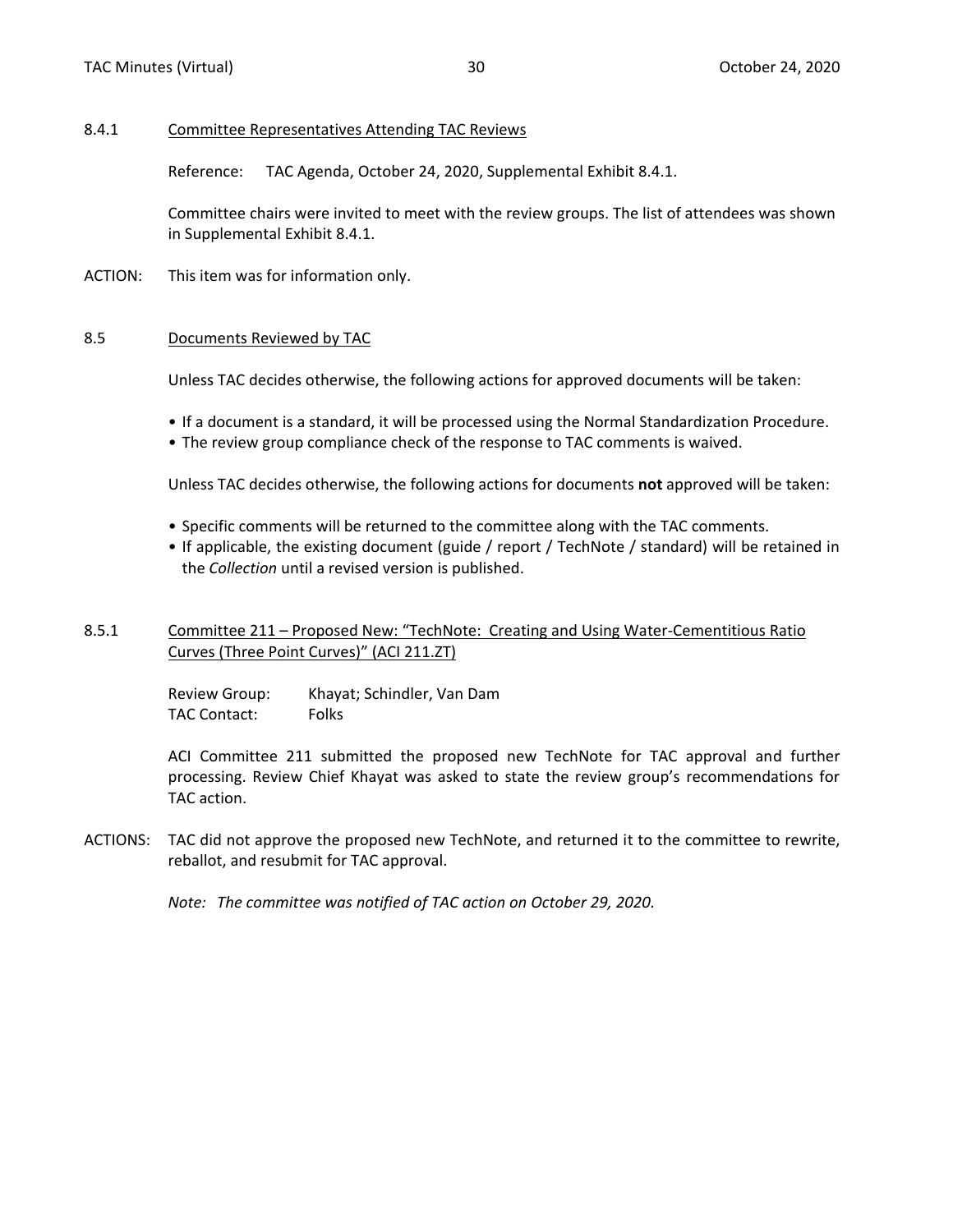#### <span id="page-22-0"></span>8.5.2 Committee 327 – Proposed New: "TechNote: Proper In-Place Density Testing of Freshly Placed Roller-Compacted Concrete by Nuclear Method" (ACI 327.XT)

Review Group: Khayat; Schindler, VanDam TAC Contact: Khayat

ACI Committee 327 submitted the proposed new TechNote for TAC approval and further processing. Review Chief Khayat was asked to state the review group's recommendations for TAC action.

- ACTIONS: a. TAC approved the proposed new TechNote subject to satisfactory response to TAC comments.
	- b. TAC concurred with the default requirements in 8.5.
	- c. TAC did not recommend an app or design aid be developed from this document.
	- d. TAC did not request a patent statement be added to this document.

*Note: The committee was notified of TAC action on October 29, 2020.*

#### 8.5.3 Committee 348 – Proposed New: "TechNote: Modified Risk-Based Procedure for Sampling and Assessment of Deficiencies in Post-Tensioned Tendons" (ACI 348.AT)

Review Group: Mobasher; Larosche, Ghannoum TAC Contact: Larosche

ACI Committee 348 submitted the proposed new TechNote for TAC approval and further processing. Review Chief Mobasher was asked to state the review group's recommendations for TAC action.

ACTIONS: TAC did not approve the proposed new TechNote, and returned it to the committee to rewrite, reballot, and resubmit for TAC approval. Specifically, TAC asked the committee to refocus the document or broaden it to be applicable to other committees.

*Note: The committee was notified of TAC action on October 28, 2020.*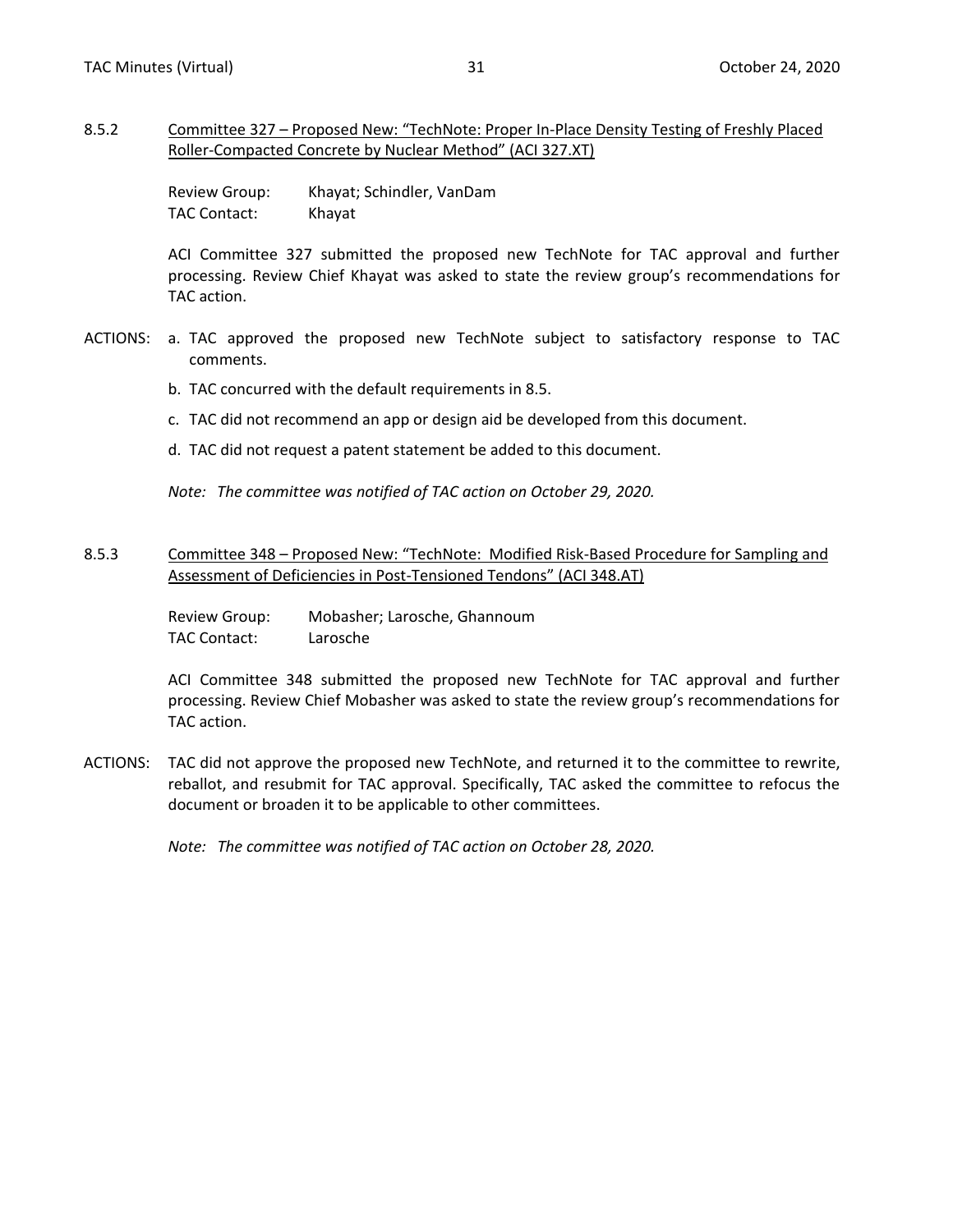<span id="page-23-0"></span>8.5.4 Committee 350 – Proposed Revisions to: "Concrete Structures for Containment of Hazardous Materials" (ACI 350.2R-04) and Title Change to: "Report on Concrete Structures for Containment of Hazardous Materials" (ACI 350.2R)"

> Review Group: Marcotte; Mobasher, Ghanoum TAC Contact: Larosche

ACI Committee 350 submitted the proposed revised report for TAC approval and further processing. Review Chief Marcotte was asked to state the review group's recommendations for TAC action.

- ACTIONS: a. TAC approved the proposed revised report subject to satisfactory response to TAC comments.
	- b. TAC concurred with the default requirements in 8.5.
	- c. TAC did not recommend an app or design aid be developed from this document.
	- d. TAC did not request a patent statement be added to this document.

*Note: The committee was notified of TAC action on October 29, 2020.*

#### 8.5.5 Committee 369 – Proposed Revisions to: "Standard Requirements for Seismic Evaluation and Retrofit of Existing Concrete Buildings (369.1-17) and Commentary"

Review Group: Frosch; Hueste, Kesner Reviewer: Ahmed TAC Contact: Ghannoum

ACI Committee 369 submitted the proposed revised code requirements for TAC approval and further processing. Review Chief Frosch was asked to state the review group's recommendations for TAC action.

- ACTIONS: a. TAC approved the proposed revised code requirements subject to satisfactory response to TAC comments.
	- b. TAC concurred with the default requirements in 8.5.
	- c. TAC did not recommend an app or design aid be developed from this document.
	- d. TAC did not request a patent statement be added to this document.

*Note: The committee was notified of TAC action on October 29, 2020.*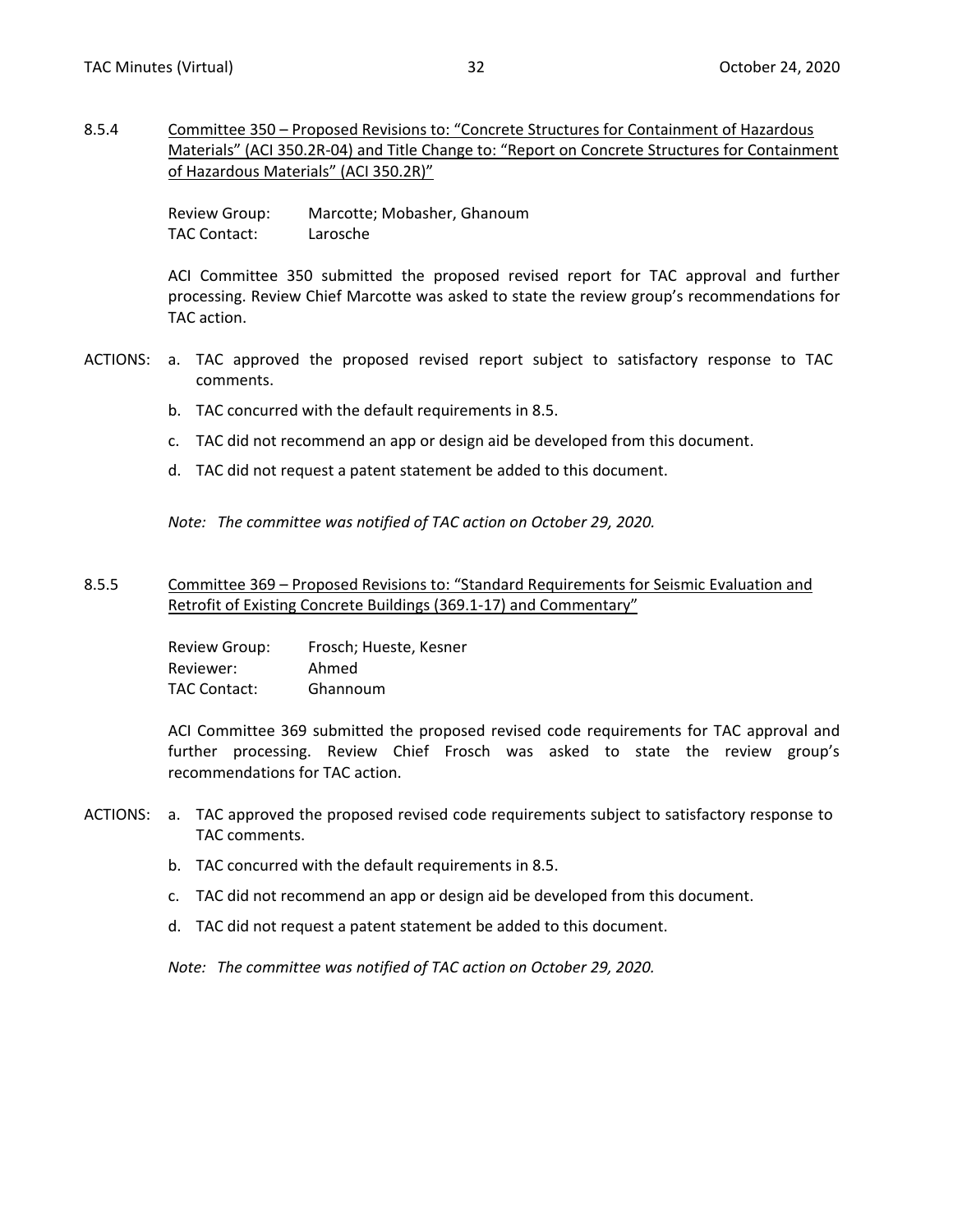#### <span id="page-24-0"></span>8.5.6 Committee 377 – Proposed New: "Report on Integrity and Collapse Resistance of Structural Concrete Floor Systems" (ACI 377R)

Review Group: Ghannoum; Larosche, Mobasher Reviewers: Hedegaard, Lequesne TAC Contact: Ghannoum

ACI Committee 377 submitted the proposed new report for TAC approval and further processing. Review Chief Ghannoum was asked to state the review group's recommendations for TAC action.

- ACTIONS: a. TAC approved the proposed new report subject to satisfactory response to TAC comments.
	- b. TAC concurred with the default requirements in 8.5.
	- c. TAC did not recommend an app or design aid be developed from this document.
	- d. TAC did not request a patent statement be added to this document.

*Note: The committee was notified of TAC action on October 26, 2020.*

#### 8.5.7 Committee 440 – Proposed New: "TechNote: Fire Resistance of FRP-Strengthened Concrete Members" (ACI 440.YT)

Review Group: Schindler; Marcotte, Van Dam TAC Contact: Larosche

ACI Committee 440 submitted the proposed new TechNote for TAC approval and further processing. Review Chief Schindler was asked to state the review group's recommendations for TAC action.

- ACTIONS: a. TAC approved the proposed new TechNote subject to satisfactory response to TAC comments.
	- b. TAC concurred with the default requirements in 8.5.
	- c. TAC did not recommend an app or design aid be developed from this document.
	- d. TAC did not request a patent statement be added to this document.

*Note: The committee was notified of TAC action on October 29, 2020.*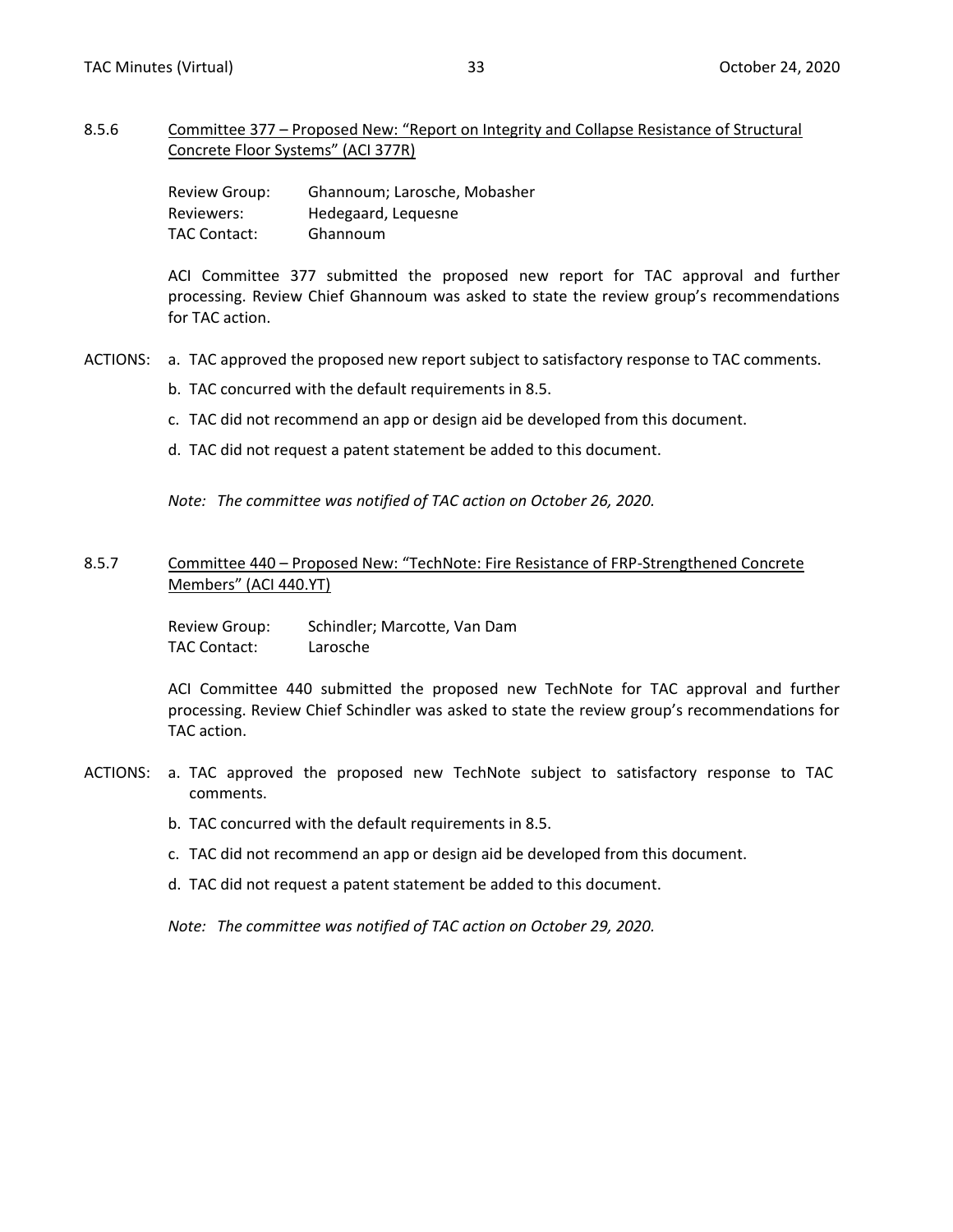#### <span id="page-25-0"></span>8.5.8 Committee 506 – Proposed Revisions to: "Guide to Fiber-Reinforced Shotcrete" (ACI 506.1R-08)

Review Group: Folks; Khayat, Larosche TAC Contact: Folks

ACI Committee 506 submitted the proposed revised guide for TAC approval and further processing. Review Chief Folks was asked to state the review group's recommendations for TAC action.

- ACTIONS: a. TAC approved the proposed revised guide subject to satisfactory response to TAC comments.
	- b. TAC concurred with the default requirements in 8.5.
	- c. TAC did not recommend an app or design aid be developed from this document.
	- d. TAC did not request a patent statement be added to this document.

*Note: The committee was notified of TAC action on October 24, 2020.*

#### 8.5.9 Committee 522 – Proposed Revisions to: Fe"Report on Pervious Concrete" (ACI 522R-10{11})

Review Group: Van Dam; Folks, Khayat Reviewers: Crouch, Jaycox TAC Contact: Kesner

ACI Committee 522 submitted the proposed revised report for TAC approval and further processing. Review Chief Van Dam was asked to state the review group's recommendations for TAC action.

- ACTIONS: a. TAC approved the proposed revised report subject to satisfactory response to TAC comments.
	- b. TAC concurred with the default requirements in 8.5.
	- c. TAC did not recommend an app or design aid be developed from this document.
	- d. TAC did not request a patent statement be added to this document.

*Note: The committee was notified of TAC action on October 26, 2020.*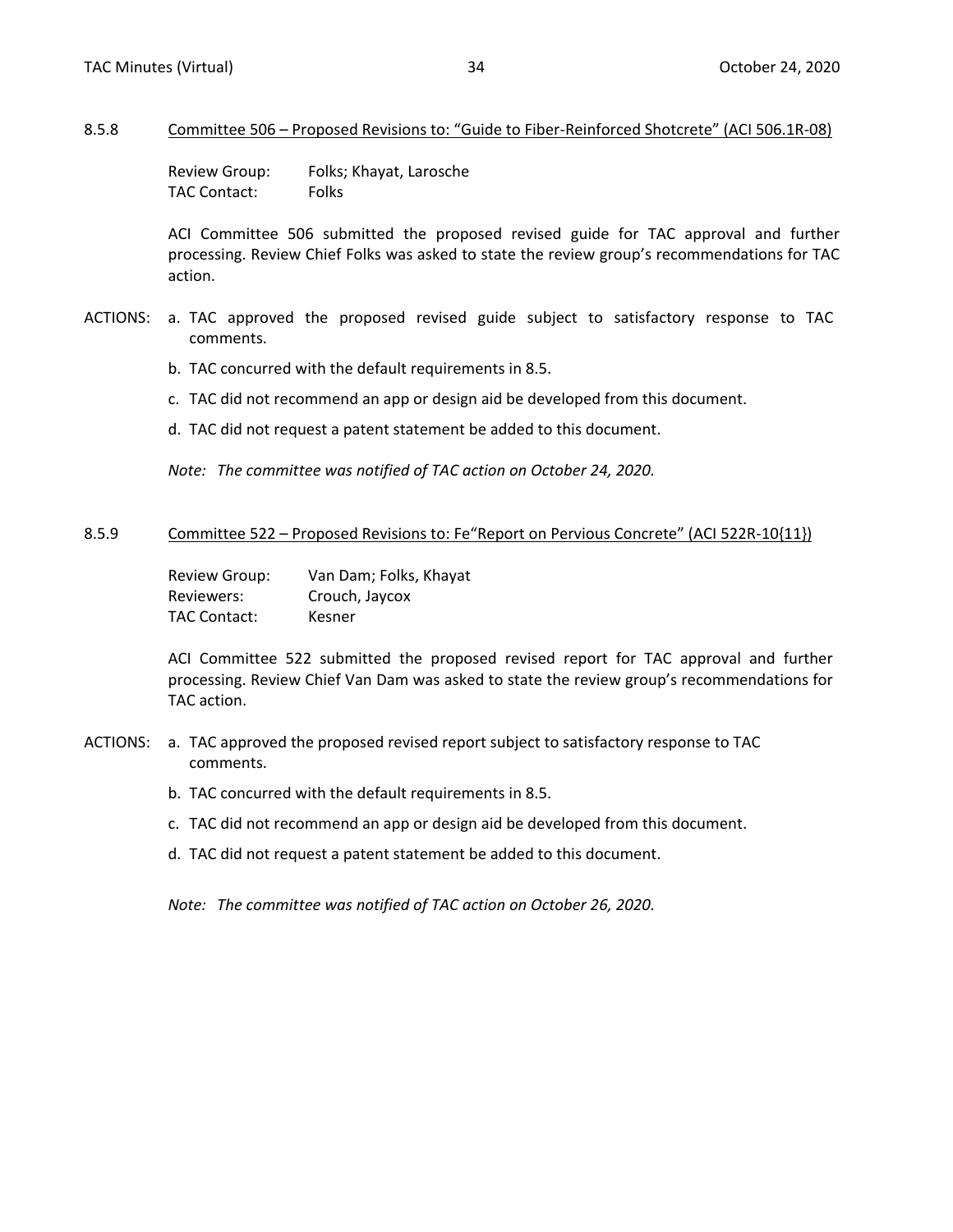- <span id="page-26-0"></span>9. SPECIAL PUBLICATIONS *(Open Meeting)*
- 9.1 SPs in Progress

References: TAC Minutes, March 27-28, 2020, Item 9.1, page 40, and Exhibit 9.1, pages E-8 to 9. TAC Agenda, July 15-16, 2020, Item 9.1, page 27, and Exhibit 9.1, pages E-74 to E-75. TAC Agenda, October 24, 2020, Item 9.1, page 30 and Exhibit 9.1, pages E-396 to E-397.

The status of SPs previously approved by TAC was shown in Agenda Exhibit 9.1.

- ACTION: No TAC action was required.
- 9.2 Proposed ACI Special Publications (SPs)
- 9.2.1 Final Request for SP Examples for the Design of Reinforced and Prestressed Concrete Members Under Torsion

Reference: TAC Agenda, October 24, 2020, Item 9.2.1, page 30 and Exhibit 9.2.1, pages E-398 to E-399.

Exhibit 9.2.1 was a web ballot issued August 17, 2020, ending August 31, 2020.

Out of the 12 eligible voting members 11 voting members voted affirmative with no comments, 1 voted affirmative with comments (Hueste).

- REPORT: Staff forwarded the comment to the SP editor and notified the editor of the ballot results. This item passed.
- ACTION: This item was for information only.
- 9.2.2 Final Request for SP Recent Developments in High Strain Rate Mechanics and Impact Behavior of Concrete

Reference: TAC Agenda, October 24, 2020, Supplemental Item 9.22 and Supplemental Exhibit 9.2.2.

Exhibit 9.2.2 was a web ballot issued September 29, 2020, ending October 12, 2020.

Out of the 13 eligible voting members 8 voting members voted affirmative with no comments, 3 voted affirmative with comments (Brown, Frosch, and Kesner), and 2 did not return (Mobasher and Van Dam).

- REPORT: Staff forwarded the comments to the SP editor and notified the editor of the ballot results. This item passed.
- ACTION: This item was for information only.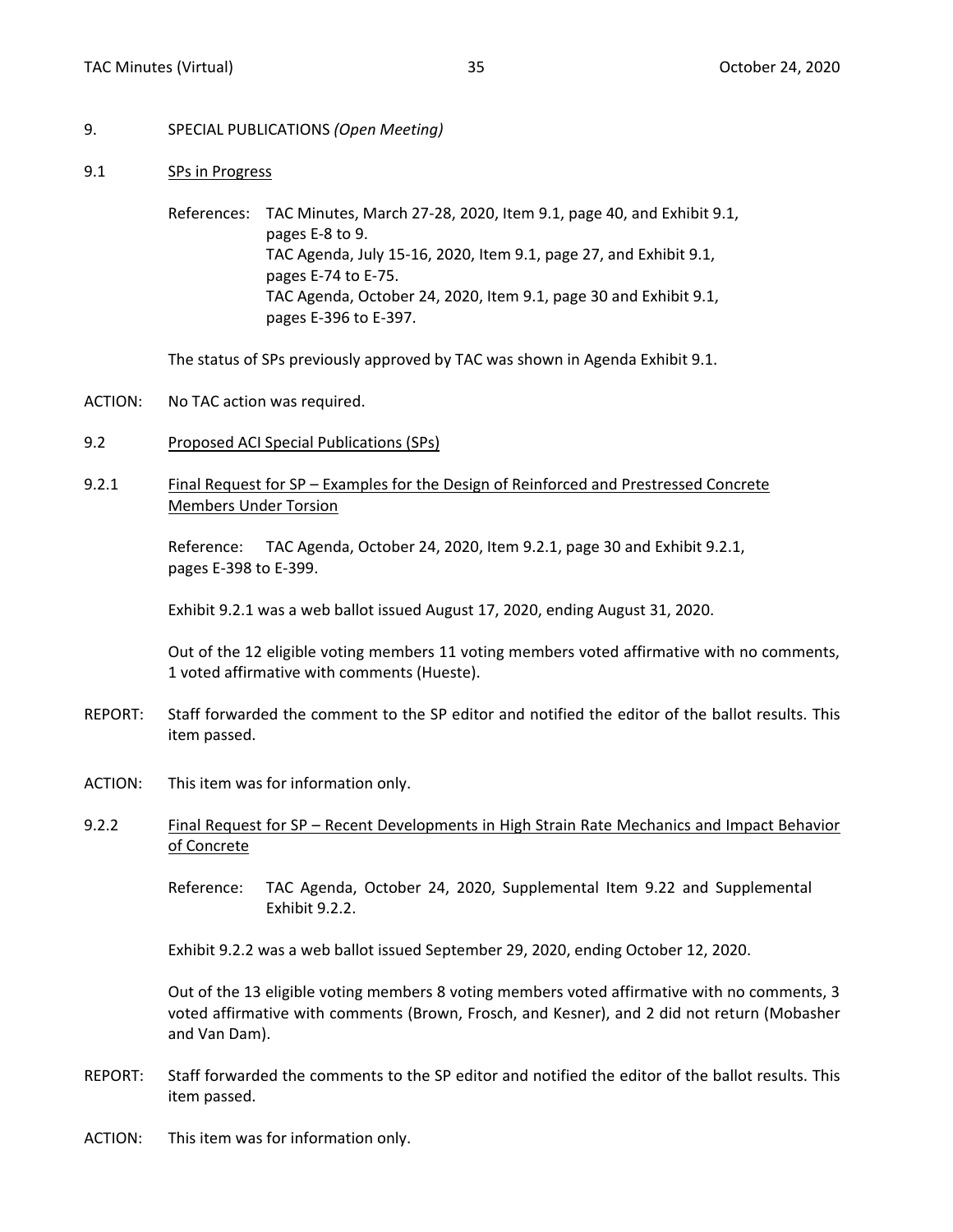#### <span id="page-27-0"></span>9.2.3 Final Request for SP – Field Applications of Non-Conventional Reinforcing and Strengthening Methods for Bridges and Structures

Reference: TAC Agenda, October 24, 2020, Supplemental Item 9.2.3 and Supplemental Exhibit 9.2.3.

For final TAC approval, the committee must submit a final SP request to the TAC Secretary, including the completed SP, the table of contents, preface, all papers, the reviews for all papers with the reviewers' names, and the copyright transfer forms. Staff has completed a review and has initially verified that the submittal is complete. TAC reviews the final documentation and verifies that procedures have been followed.

ACI Committee 345 requested final approval for the SP titled, "Field Applications of Non-Conventional Reinforcing and Strengthening Methods for Bridges and Structures." Staff has completed a review of the final submittal and has verified that the submittal is complete. The final request was shown in Supplemental Exhibit 9.2.3.

- REPORTS: 1) Staff created a TAC ballot November  $4^{\text{th}}$  with a canvassing date of November 18<sup>th</sup>.
	- 2) Staff forwarded the comments to the SP editor and notified the editor of the ballot results. This item passed.
- ACTION: This item is for information only.
- 10. TECHNICAL COMMITTEE AFFAIRS *(Open Meeting)*
- 10.1 Technical Committee Chair Breakfast Meeting

The chair breakfast is held on the Monday morning of each ACI convention week. ACI technical committee chairs are expected to attend this event to hear updates on important recent developments and to meet fellow chairs, TAC members, and ACI staff. The presentations will be uploaded to the ACI website under the Document Development Guidance page.

REPORT: The Technical Chair Breakfast Meeting has been cancelled until further notice. Vital information will be passed along via TAC Newsletter.

> A new "Meeting Balloting Tool" has been added to the committee web sites. It should be functional on the website by October 5. Once live, staff and TAC Chair to host a web meeting for committee officers to demonstrate the balloting tool, tentatively scheduled for October 12. There will be demonstration videos available on the committee websites and the event app.

Questions about the upcoming convention will be answered at the October 12 meeting as well.

This meeting was held as planned.

- ACTION: This item was for information only.
- CONTACT: Brown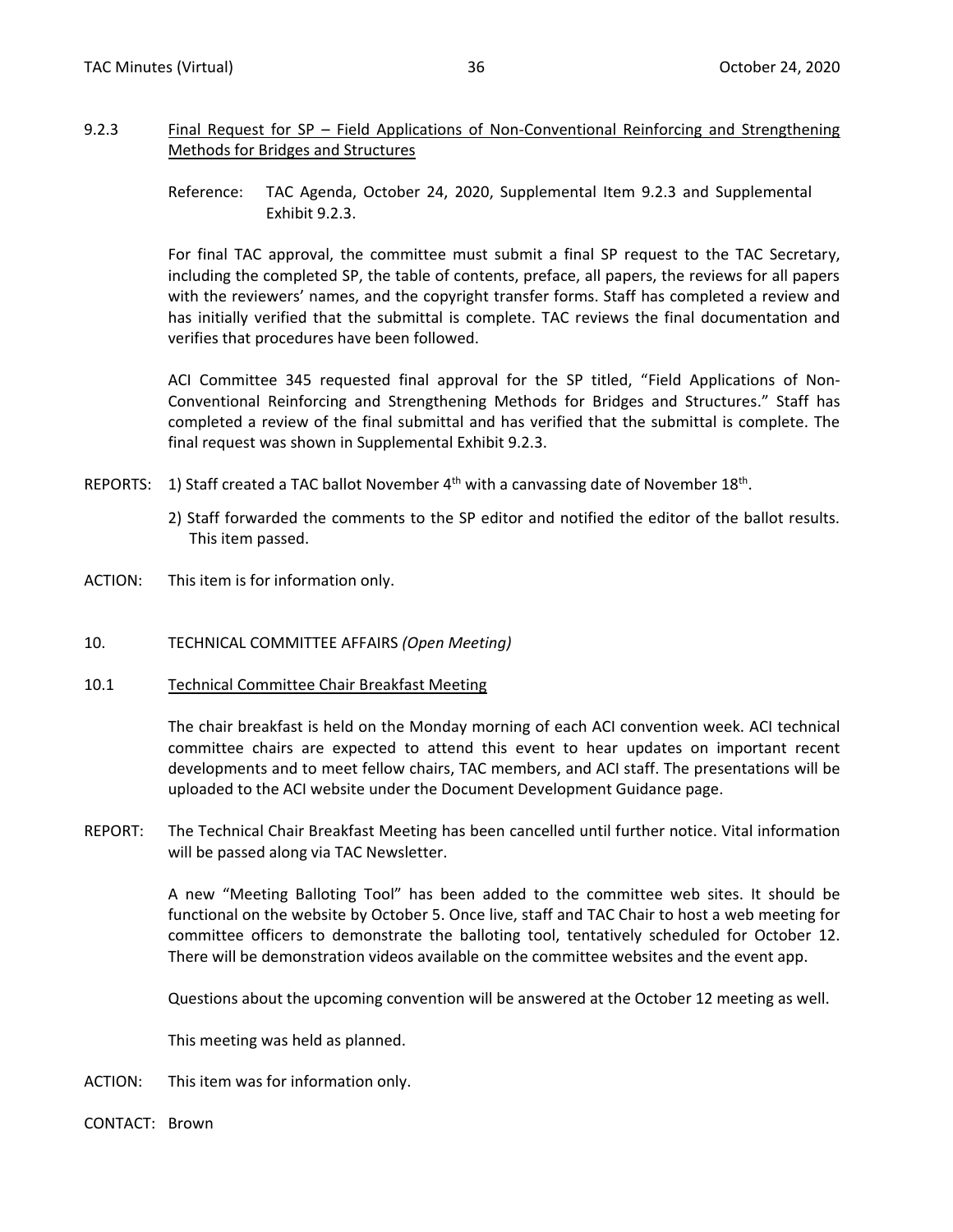#### <span id="page-28-0"></span>10.2 Leadership Training Workshop (TAC, EAC, and CPC)

Leadership Training Workshops are generally offered twice a year at ACI Headquarters and are open to all committee officers. Staff extended the invitation to subcommitee chairs.

Due to many officers having been through the training already, staff decided to only offer this training once in 2020.

The 2020 training was held at ACI HQ on February 24-25, 2020.

- REPORT: The 2021 will be scheduled for February 2021. Videos will be created by staff.
- ACTION: This item was for information only.
- CONTACT: Senecal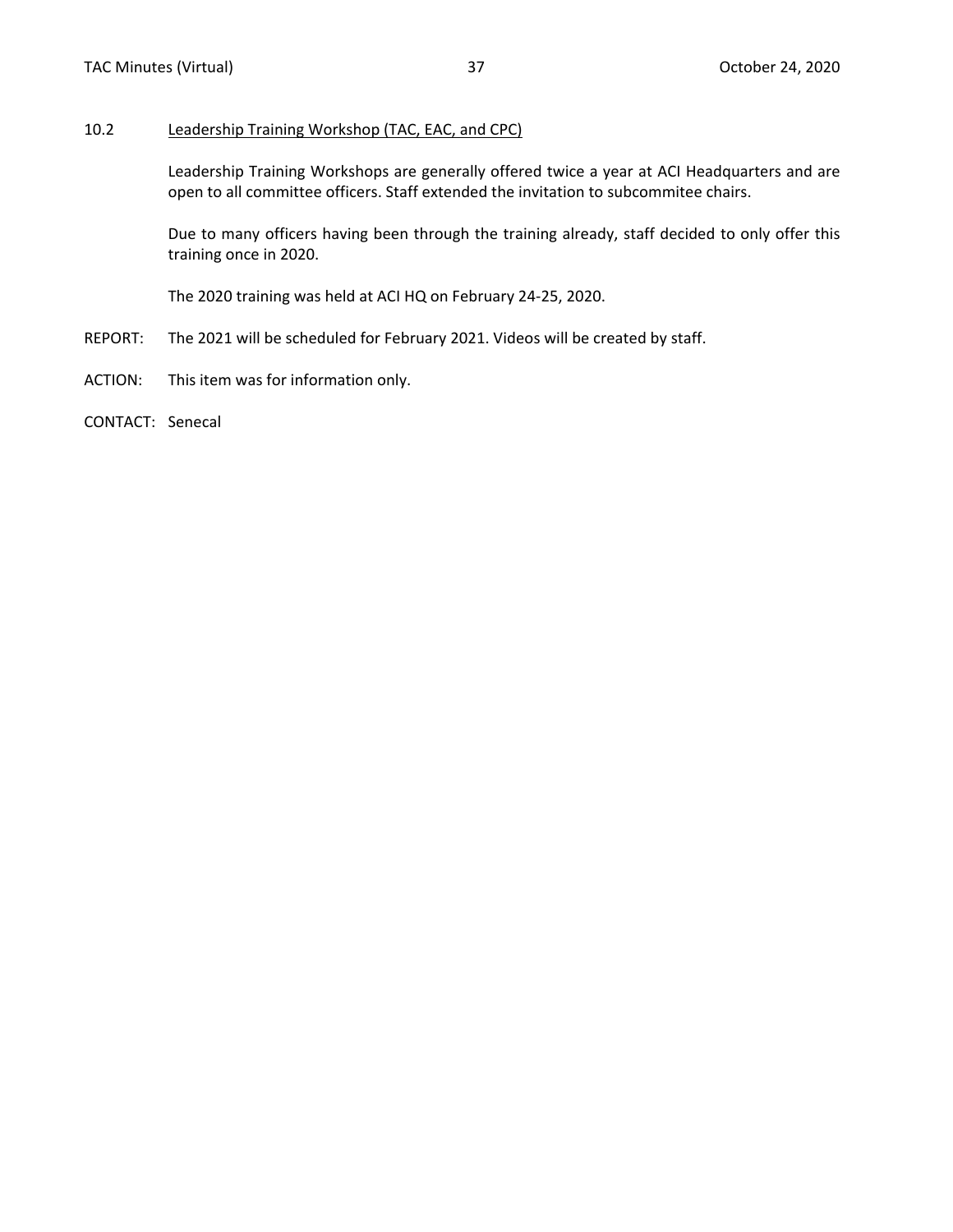#### <span id="page-29-0"></span>10.3 Mission Changes

#### 10.3.1 Committee 310 Mission Change Request

Reference: TAC Agenda, July 17-19, 2019, Exhibit 10.3.2.

On April 1, 2019, staff received a form from Committee 310 Chair Clark Branum requesting a mission change. The committee has already balloted and approved this change request.

**Current Mission:** "Develop and report information on the application of artistic finishes of castin-place concrete."

**Proposed Mission**: "Develop guidelines, standards, and educational materials for the application of decorative finishes to concrete."

An administrative web ballot was issued on April 2, 2019 and closed May 2, 2019 and passed with several negative votes. The comments are shown in Exhibit 10.3.2 and were passed along to Chair Branum. Chair Branum was aware that TAC would discuss their negatives at their summer meeting and will pass along their suggestions to him.

During its summer 2019 meeting, TAC did not approve their proposed mission change request.

TAC revised the mission to be:

*"To develop and report information for the application of decorative finishes to concrete."*

At the 2019 Fall Convention, ACI 310 rejected the proposal from TAC. Their counter proposal is:

*"Develop guidelines, standards, and education materials for the application of decorative finishes to concrete."*

- REPORT: Chair Branum joined the virtual TAC meeting to discuss Committee 310's mission statement.
- ACTIONS: a. TAC and Chair Branum agreed to the following mission:

"Develop and report information for the application of decorative concrete finishes."

b. Chair Branum will present this new mission statement to his committee for their agreement.

CONTACT: Hueste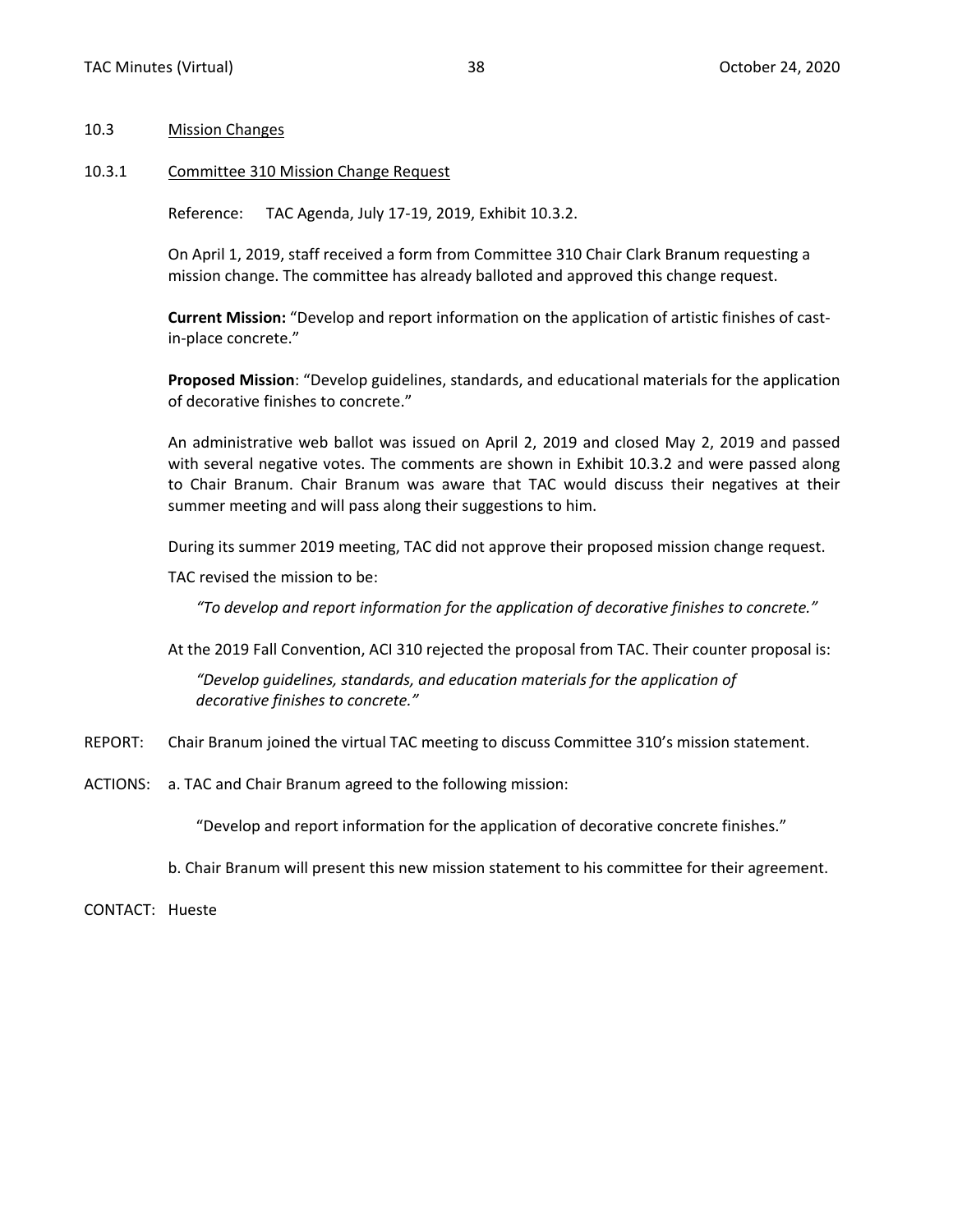#### <span id="page-30-0"></span>11. POLICIES AND PROCEDURES *(Open Meeting)*

#### 11.1 New Code Committees

References: TAC Minutes, March 27-28, 2020, Item 3.3.3. TAC Agenda, October 24, 2020, Supplemental Exhibit 11.1a, b, and c.

A meeting with the chairs of 201, 350, and 440 was held at ACI Headquarters on March 5, 2020 to discuss the issues experienced by committees that write both guides and codes. Attendees were Doug Hooten (Chair 201), Larry Sutter (VM 201), Reza Kianoush (Chair 350), Will Gold (Chair 440), Maria Lopez (Secretary 440), Larry Kahn, Chuck Larosche, Ron Burg, Mike Tholen, and Matt Senecal. The Board and TAC have been discussing formation of new code-writing committees whose mission is focused on one issue. The discussion with the leadership of the 201, 350, and 440 were centered around the following key points and concepts.

Talking points:

- It is difficult for technical committees to write codes and maintain the supporting document
- Balance requirements are essential for codes and specifications, but don't necessarily create idea committees for guides and reports
- Small committees can react to comments in a timelier manner, which is important, due to deadlines, for public comment responses.
- Codes and specifications require more disciplined writing. This is easier with fewer people.
- Committee attention isn't spread among several documents.
- Sunsetting gives committees a hard stopping point and incentive to reach consensus.
- Sunsetting disrupts development of guides and reports.

General Concept of New Code Committees:

- ACI 318 contains the backbone information for concrete design
- New code committees will cover focused topics or industries
- Keep committee membership to 15 or less
- Committees will be "sunset" committees
- Committees will be placed on a schedule
- Codes produced will be marketed as a suite of codes

ACI 201 leadership was excited by the new approach, as they were already having difficulty getting a code started in the larger committee. ACI 350 leadership stated that they are finishing a code cycle and now would be a good time for a good review of this concept. ACI 440 leadership felt that their current structure can handle the work load, but could see the difficulty of managing the committee if TAC requires them to sunset on a determined set of years.

The durability code was moved from ACI 201 to a new code writing committee, ACI 321, at the 2020 spring meeting.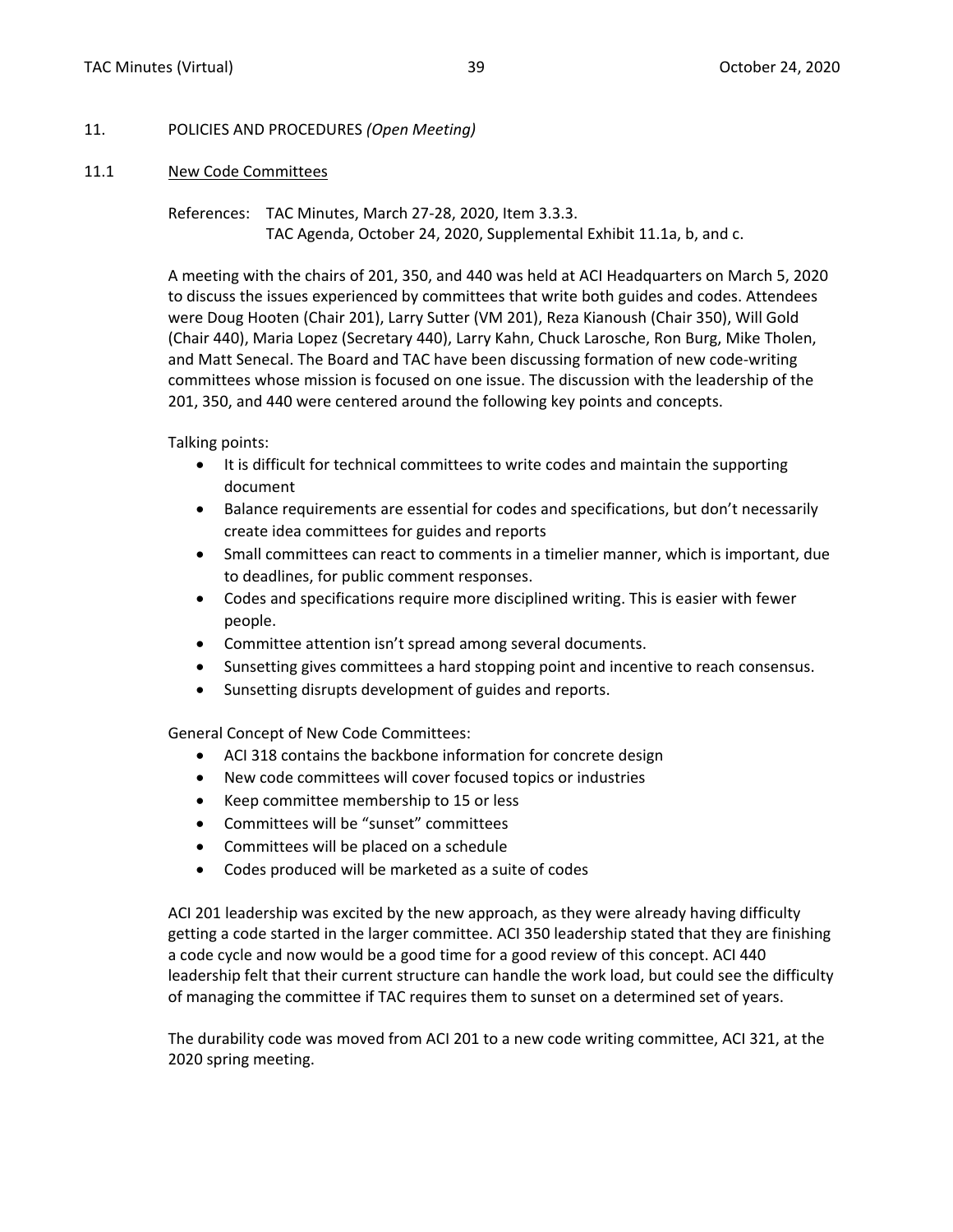#### 11.1 New Code Committees *(Continued)*

At the summer meeting, TAC approved the adoption of the general approach to creating new code committees. A Task Group was formed to work on the details of the concept. The work will include an outline or plan for the management of code committees that can be communicated to the code committees and new language for the TCM. The TG members are: Kesner (Chair), Ghannoum, Mobasher, and Marcotte.

At the fall meeting, Brown suggested the outline shown in Supplemental Exhibit 11.1a, b, and c be balloted by TAC so the TAC Members can provide feedback. The feedback from the ballot will be discussed as the TAC meeting in December.

The feedback from the ballot is shown in Exhibit 11.1. The general comments are in the beginning, Line number "0". There are a variety of ideas and many new questions. The remaining comments are related to the proposal itself.

- ACTIONS: The following questions needed to be answered so that we may provide adequate direction to the chair candidates for ACI 350 and 440. The plan is to send TAC's decision on how code committees will operate in the future to the candidates. We should have specific direction for both 350 and 440. The candidates will be interviewed at the Winter TAC virtual meeting, see Exhibit 2.2.a.
	- 1. TAC agreed that code committees should have a scheduled beginning and ending date at which time the code will be published and the committee discharged.
	- 2. Code committees are restricted to writing only a code document.
	- 3. Code committees would be stand alone from the main committee. A suggestions is that they be called an "AFFILIATED CODE COMMITTEE". For example, 440 AFF. TAC would appoint the chair.They all operate under the same rules.
	- 4. ACI 350 should be rolled into new structure ASAP. 350 as a technical committee will be independent from the code committee. The intent needs to be clear and that there will be a new code committee and this will be discussed in the interview. This interview can take place in February at the next virtual TAC meeting.
	- 5. ACI 440 should transition gradually because they are not finished with their work on sheets and bars. Committee will continue working on what they are doing. Letters needs to be written and explain the intent. Interview for the main chair should take place in February.
	- 6. ACI 349 transition should be gradual. 349 as a technical committee will be independent from the code committee. The intent needs to be clear and that there will be a new code committee and this will be discussed in the interview. This interview can take place in February at the next virtual TAC meeting.

Motion: Future code committees will be standalone independent committees and may be given a new number or a number that is affiliated with an existing technical committee.

TAC voted and unanimously passed the motion.

CONTACT: Kesner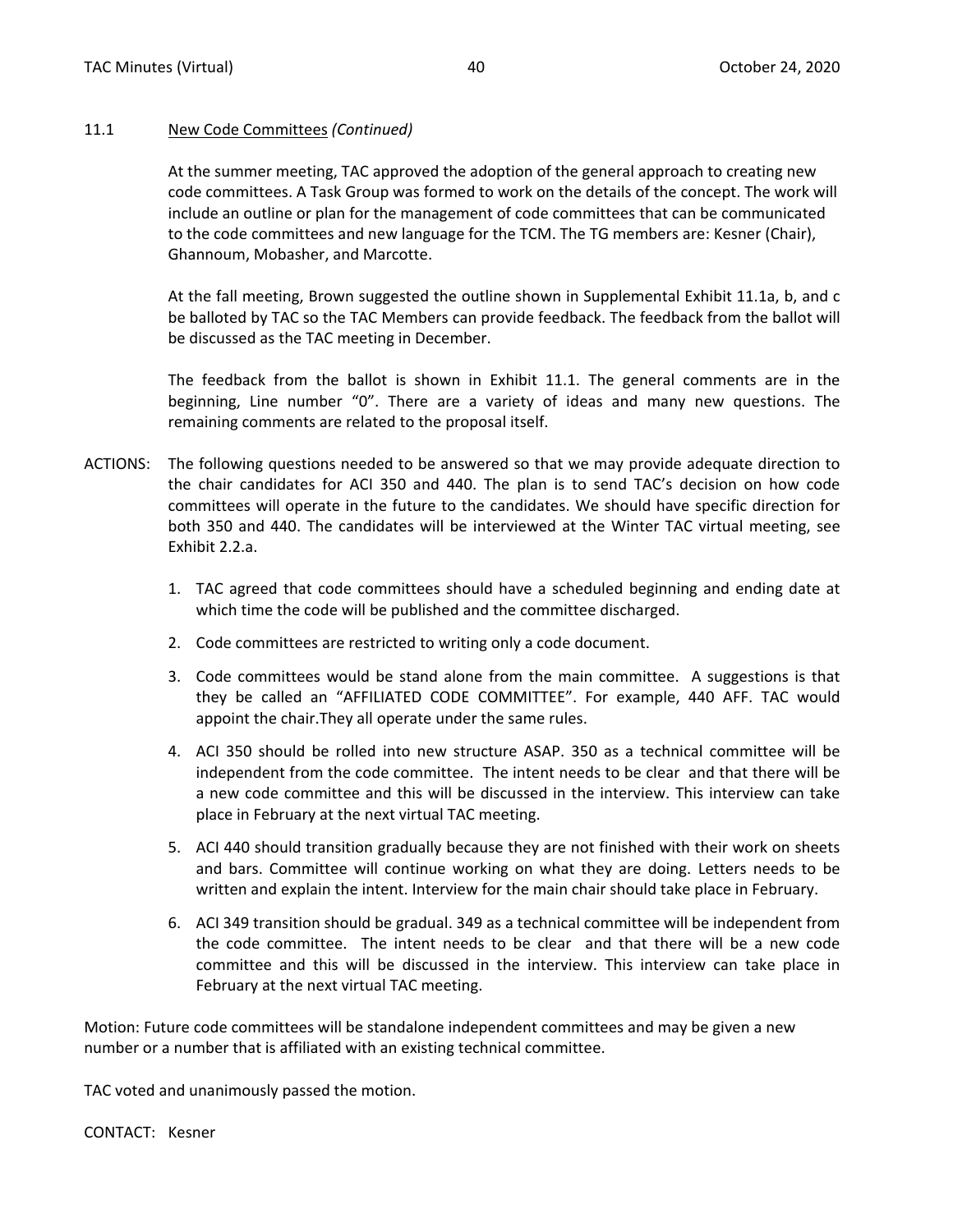#### <span id="page-32-0"></span>11.2 Incrementally Updated Documents

References: TAC Minutes, October 12-13, 2018, Item 8.1.8. TAC Agenda, March 22-23, 2019, Exhibit 11.2. TAC Agenda, July 15-16, 2020, Item 8.1.3, and Supplemental Exhibit 8.1.3. TAC Agenda, October 24, 2020, Supplemental Exhibit 11.2.

The ACI Executive staff has recently attended the *digitalNow* conference in Austin. One idea from the conference that may change how our committees operate is continuous document updating. The basic idea is that revisions to a document will be published as ballots are completed. Challenging problems are: interrelated ballots, TAC review, standardization, and delivery of this information.

The key benefit is having the latest information in the hands of the user. The current process bundles information by time limit requirements. This process incapsulates information that may have been vetted years before it reaches the public. This has created the unfortunate situation that some information is obsolete before it is published. Continuous updating can remove this problem.

A task group was formed to discuss this topic and possible committees that TAC might want to have try this. The TG members are Marcotte, Khayat, Mobasher, and Goodwin.

Feedback from TAC members:

- Many TAC members felt it would be a large burden on TAC to review every ballot.
- It could be confusing if the ballot under review was part of a series of changes; would not have full picture for review.
- Kahn suggested we get feedback from our committee chairs before we try to make too many decisions on this item.

The general feedback from the chair breakfast in Las Vegas:

- Should be optional; it would probably not work for all documents
- Would TAC consider only reviewing portions of documents?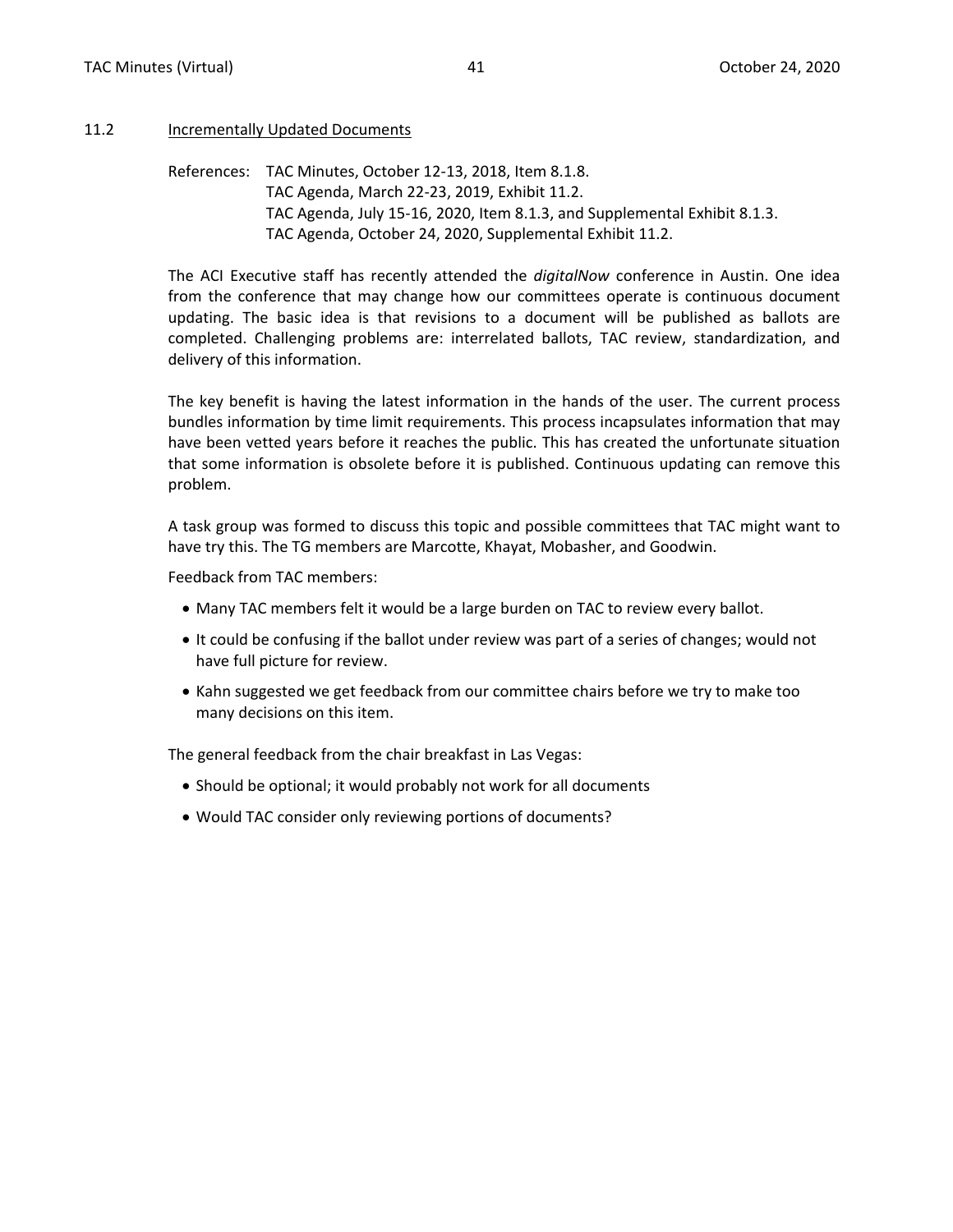#### 11.2 Incrementally Updated Documents (*Continued*)

Other interesting feedback:

- People don't like reading long documents
- Smaller documents are more manageable
- Offer an online subscription that is searchable
- Offer online editing

TAC has agreed to partially review one document since we started this discussion. In the TAC Minutes, October 12-13, 2018, Item 8.1.8, TAC granted approval for ACI 201.2R to be balloted on an ongoing basis. TAC did not set any rules on how this process would work. TAC should discuss a possible process. The biggest hurdle foreseen for this new direction is how TAC will review changes.

Tholen presented a new product: ACI 318 PLUS. It is a searchable online product that ties many resources to the provisions of the code. This product could be expanded to present changes to documents as ballots are approved. It could become part of our document development web pages or it may be shared with a wider audience. It has the benefit of seeing the original document, the cross-out/underline version, and the final version with a click of a button. When a committee has decided they are done with their last ballot, staff can immediately send it out for review or publishing.

TAC Contact Van Dam to ask Committee 201 to provide feedback on this process and report back to TAC this fall.

- 1) Van Dam reported that he had emailed the chair of 201 and the committee is progressing. The first chapter is in progress and they plan to move forward in the next year.
- 2) Process:
	- The document will be published after each submission. Changes to the document may be isolated or throughout the document. It is anticipated that a committee is working on a small amount of work. The work, for example, may be on a single chapter or a concept that affects many chapters.
	- TAC will be able to see the document in its entirety. TAC agrees to keep its review only to the content related to the submittal. If TAC finds that significant portions of the document are affected outside of the content of the submittal, the submittal will be returned for revision, reballoting, and resubmittal.
	- A preface that describes the change shall be provided by the committee to help the public understand what has changed in this incremental improvement.

In Spring 2020, TAC voted to approve the process.

In Item 8.1.3, Committee 221 wanted a chance of having their document continuously updated. See Item for TAC comments on ballot.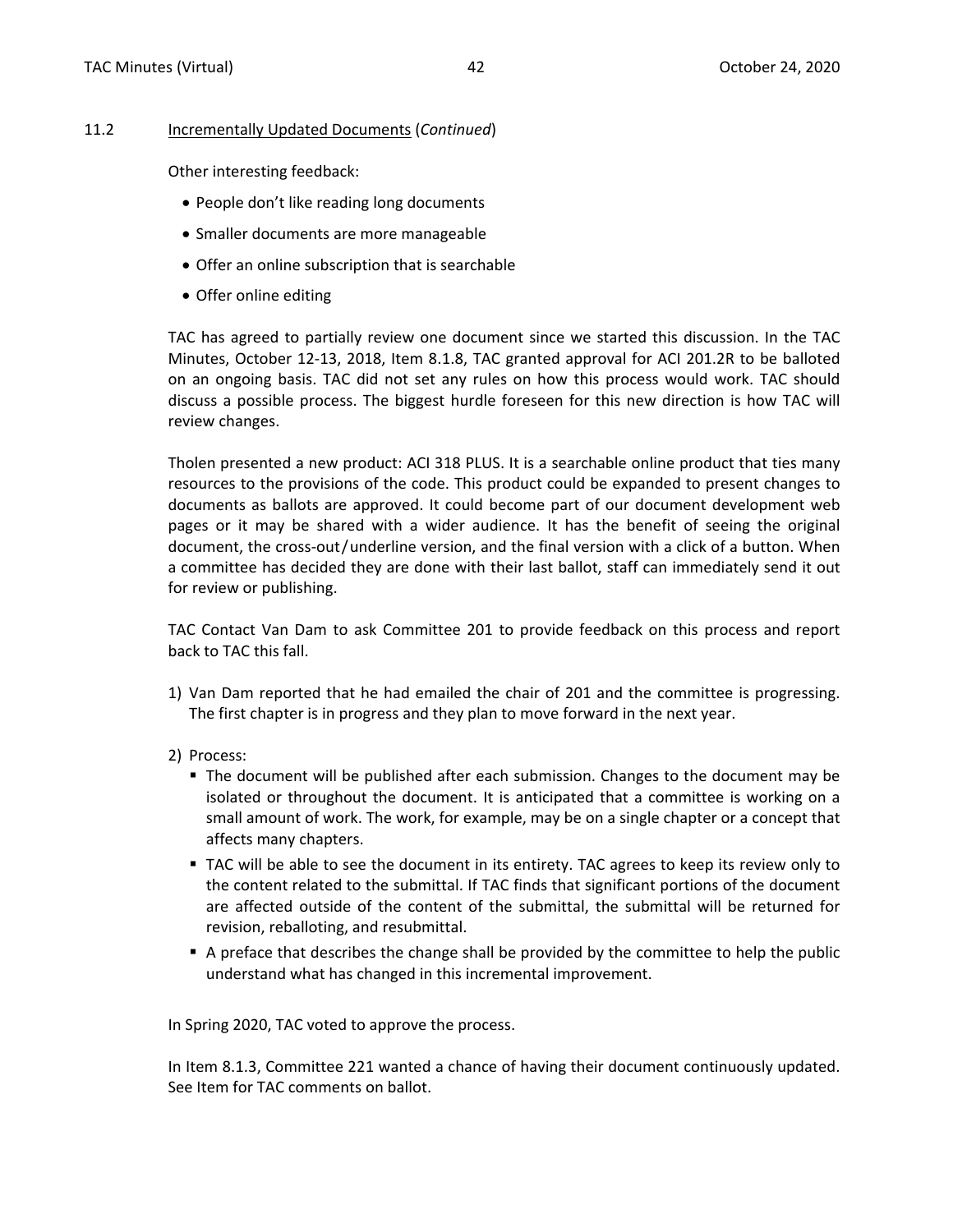#### 11.2 Incrementally Updated Documents (*Continued*)

Another point of discussion is the publishing of the continuous update. ACI hopes to eventually place all technical committee documents in the 318+ system. This means that ACI will soon have the ability to show living documents. Though this may not work for code writing committees (assuming), it may be an excellent benefit for those members on non-code writing committees.

At the summer meeting, TAC discussed the pros and cons of continuous document development. The general conclusion of the discussion is that an incremental development may be more appropriate. The greatest concern is that a document may never get a comprehensive revision, if it is only updated with small improvements. It may be that a committee should submit a plan of how their document will eventually be completely revised. As part of the plan, there could be incremental publications that allow for information to be more quickly released to the public.

TAC formed an Incremental Document Development Task Group that includes: Hueste (Chair) Folks, Ghannoum, Schindler, and Senecal (staff).

The task group met virtually on September 29, 2020. An outline of their discussion is shown in Supplemental Exhibit 11.2.

- ACTION: Brown suggested the outline shown in Supplemental Exhibit 11.2 be balloted by TAC so the TAC Members can provide feedback.
- CONTACT: Hueste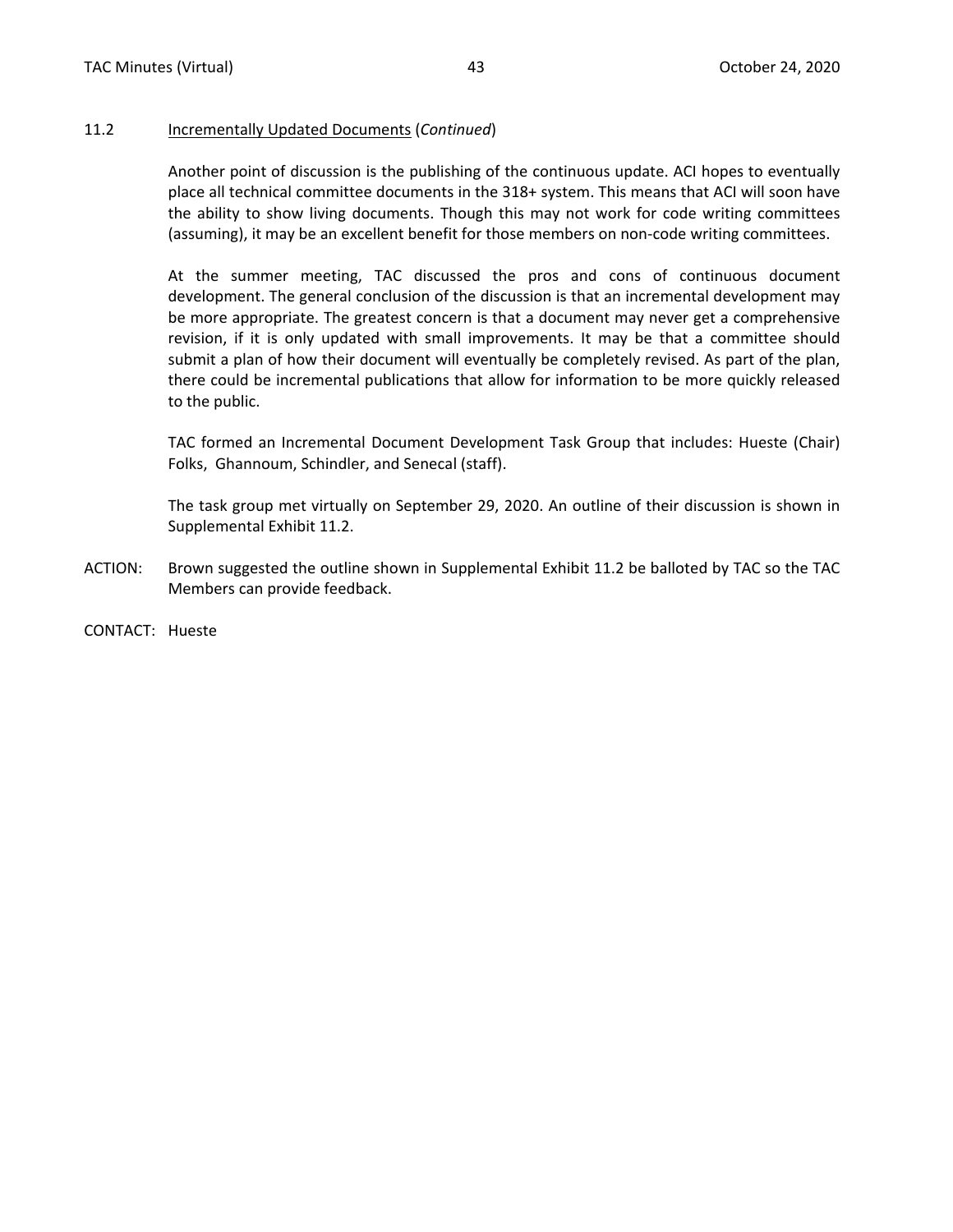#### <span id="page-35-0"></span>11.3 Coordination of Information between Committees

References: TAC Agenda, July 15-16, 2020, Item 3.3.3.1. TAC Agenda, October 24, 2020, Supplemental Exhibit 11.1a, b, and c.

The creation of the new code committees has brought forward the issue of coordination between committees. Several ongoing concerns and new concerns have been raised:

- How will these new code committees coordinate with 318 or each other in the future?
- If current committees like 350 are divided, how will the code committee communicate with the technical committee on that topic?
	- o Should there be liaisons between the two?
	- o Do liaisons really work?
	- o Should there be a code change proposal process where technical committees can bring items to the code committee? Can a member from the technical committee be a temporary liaison so that the code change proposal has a champion?
- Should TAC set up TAC subcommittees whose task it is to make sure committees are communicating? Would these subcommittees decide which information can reside where or settle disagreements?
	- o See Item 3.3.3.1, TAC thought at the 2020 spring meeting that just such a committee should be made.
	- o Does the role of TRRC change?
	- o Do other TAC Subcommittees need to be made?

The New Code Committee Task Group will create a framework/process and eventually a code coordination committee may be established.

- ACTION: This item was deferred until a TAC meeting in 2021.
- CONTACT: Kesner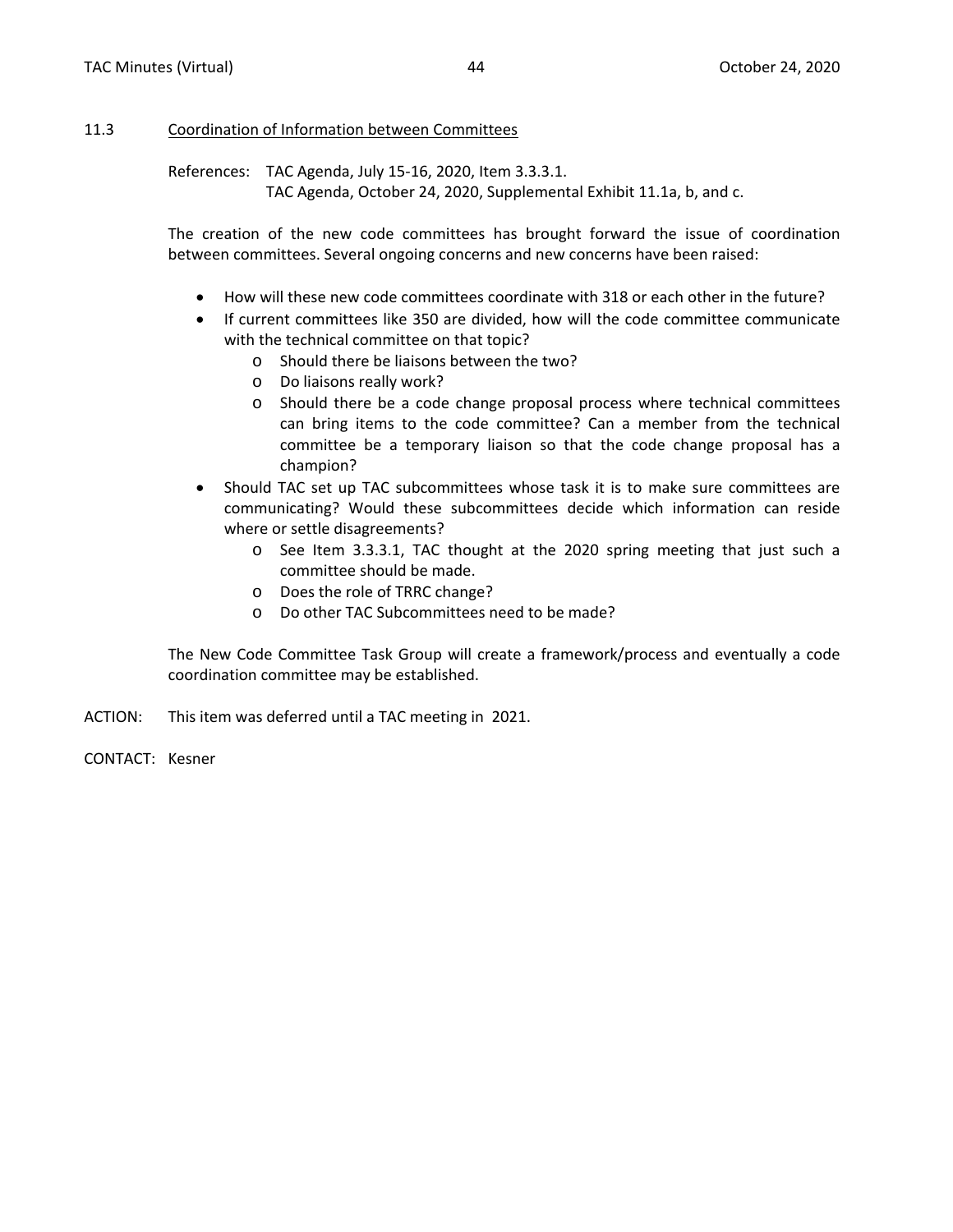|                                                  | Session Requests for Baltimore, MD-Spring 2021                                                                       |                                    |                                                       | $E-8$<br>Exhibit 7.1                                                             |                  |                                                        |                                                                                                   |                  |                                                                                                 |        |                           |                              |
|--------------------------------------------------|----------------------------------------------------------------------------------------------------------------------|------------------------------------|-------------------------------------------------------|----------------------------------------------------------------------------------|------------------|--------------------------------------------------------|---------------------------------------------------------------------------------------------------|------------------|-------------------------------------------------------------------------------------------------|--------|---------------------------|------------------------------|
| Sponsoring<br><b>Committee</b><br><b>Numbers</b> | <b>Title</b>                                                                                                         | Preliminary<br>Request<br>Received | Preliminary<br><b>Number</b><br>of<br><b>Sessions</b> | Preliminary<br><b>Number</b><br>of Sessions<br>Approved/<br><b>Approval Date</b> |                  | Final<br>Request<br>Received                           | <b>Final Number</b><br>of Sessions<br>Requested/<br><b>Presentations</b><br>(Papers)<br>Requested |                  | <b>Final Number</b><br>of Sessions<br>Approved/<br><b>Presentations</b><br>(Papers)<br>Approved |        | Final<br>Approval<br>Date | Session<br><b>Moderators</b> |
|                                                  |                                                                                                                      |                                    | Requested                                             | <b>Number</b><br>Approved                                                        | Date<br>Approved |                                                        | <b>Sessions</b>                                                                                   | Papers           | <b>Sessions</b>                                                                                 | Papers |                           |                              |
| 134<br>365<br>222                                | Service Life of Concrete Infrastructure:<br>Constructability, Construction Practices &<br><b>Maintenance Efforts</b> | 4/3/20                             | $\mathbf{1}$                                          | $\mathbf{1}$                                                                     | 4/21/20          | Moved to<br>Atlanta<br>10/30/20                        | N/A                                                                                               | N/A              | N/A                                                                                             | N/A    | N/A                       | Vosahlik                     |
| 211<br>238<br>304                                | How to Get Modern Concrete Pumped to<br>the Right Floor                                                              | 3/29/19                            | $\mathbf{1}$                                          | $\mathbf{1}$                                                                     | 4/18/19          | 10/25/19                                               | $\mathbf{1}$                                                                                      | 6                | $\mathbf{1}$                                                                                    | 6      | 11/12/19                  | Nazarenko<br>Feys            |
| 216                                              | The Concrete Industry in the Era of AI                                                                               | 3/31/20                            | $\mathbf{1}$                                          | $\mathbf{1}$                                                                     | 4/21/20          | 10/21/20                                               | $\mathbf{1}$                                                                                      | 6                | $\mathbf{1}$                                                                                    | 6      | 11/18/20                  | Naser                        |
| 222<br>364                                       | Integration of Innovative Techniques and<br>Approaches for Optimum Concrete<br><b>Structure Rehabilitation</b>       | 3/29/19                            | $\mathbf{1}$                                          | $\mathbf{1}$                                                                     | 4/18/19          | 10/25/19                                               | $\mathbf{1}$                                                                                      | 6                | $\mathbf{1}$                                                                                    | 6      | 11/12/19                  | Lapointe                     |
| 223                                              | Shrinkage Compensating Concrete Design<br>and Research                                                               | 3/27/20                            | $\mathbf{1}$                                          | $\mathbf{1}$                                                                     | 4/21/20          | Moved to<br>Atlanta<br>per phone<br>call on<br>11/4/20 | N/A                                                                                               | N/A              | N/A                                                                                             | N/A    | N/A                       | Ramseyer                     |
| 232                                              | The Future of Coal Combustion Products<br>in Concrete                                                                | 3/31/20                            | $\overline{2}$                                        | $\overline{2}$                                                                   | 4/21/20          | 10/22/20                                               | $\overline{2}$                                                                                    | 10               | $\overline{2}$                                                                                  | 10     | 11/18/20                  | Diaz-Loya<br>Rajabipour      |
| 237<br>238                                       | Form Pressure Exerted by Self-<br><b>Consolidating Concrete</b>                                                      | 4/3/20                             | $\mathbf{1}$                                          | $\mathbf{1}$                                                                     | 4/21/20          | 10/30/20                                               | $\mathbf{1}$                                                                                      | 6                | $\mathbf{1}$                                                                                    | 6      | 11/18/20                  | Khayat                       |
| 237<br>309                                       | Is SCC Consolidation-Free?                                                                                           | 3/23/19                            | $\mathbf{1}$                                          | $\mathbf{1}$                                                                     | 4/18/19          | 9/13/19                                                | $\mathbf{1}$                                                                                      | 5                | $\mathbf{1}$                                                                                    | 5      | 11/12/19                  | Ozyildirim                   |
| 238<br>239                                       | Unlocking Workability Issues of UHPC                                                                                 | 3/24/19                            | $\overline{2}$                                        | $\overline{2}$                                                                   | 4/18/19          | 10/2/19                                                | $\overline{2}$                                                                                    | 10               | $\overline{2}$                                                                                  | 10     | 11/12/19                  | Wang<br>Khayat               |
| 238<br>564                                       | Adjusting Workability of Successful 3D<br><b>Concrete Printing</b>                                                   | 4/3/20                             | $\overline{2}$                                        | $\overline{2}$                                                                   | 4/21/20          | 10/30/20                                               | $\overline{2}$                                                                                    | 14               | $\overline{2}$                                                                                  | 14     | 11/18/20                  | Kawashima                    |
| 239<br>544                                       | UHPC - Innovations in Practical<br>Applications                                                                      | 4/3/20                             | $\overline{2}$                                        | $\overline{2}$                                                                   | 4/21/20          | 10/30/20                                               | $\mathbf{1}$                                                                                      | $\,6\,$          | $\mathbf{1}$                                                                                    | 6      | 11/18/20                  | Wille                        |
| 240<br>236                                       | Raw Natural Pozzolans in Concrete                                                                                    | 12/11/19                           | $\mathbf{1}$                                          | $\mathbf{1}$                                                                     | 4/21/20          | 9/20/20                                                | $\mathbf{1}$                                                                                      | $\boldsymbol{6}$ | $\mathbf{1}$                                                                                    | 6      | 11/18/20                  | Juenger                      |
|                                                  |                                                                                                                      |                                    |                                                       | Exhibit 7.1 - Technical Activities Committee Minutes - October 24, 2020          |                  |                                                        |                                                                                                   |                  |                                                                                                 |        |                           |                              |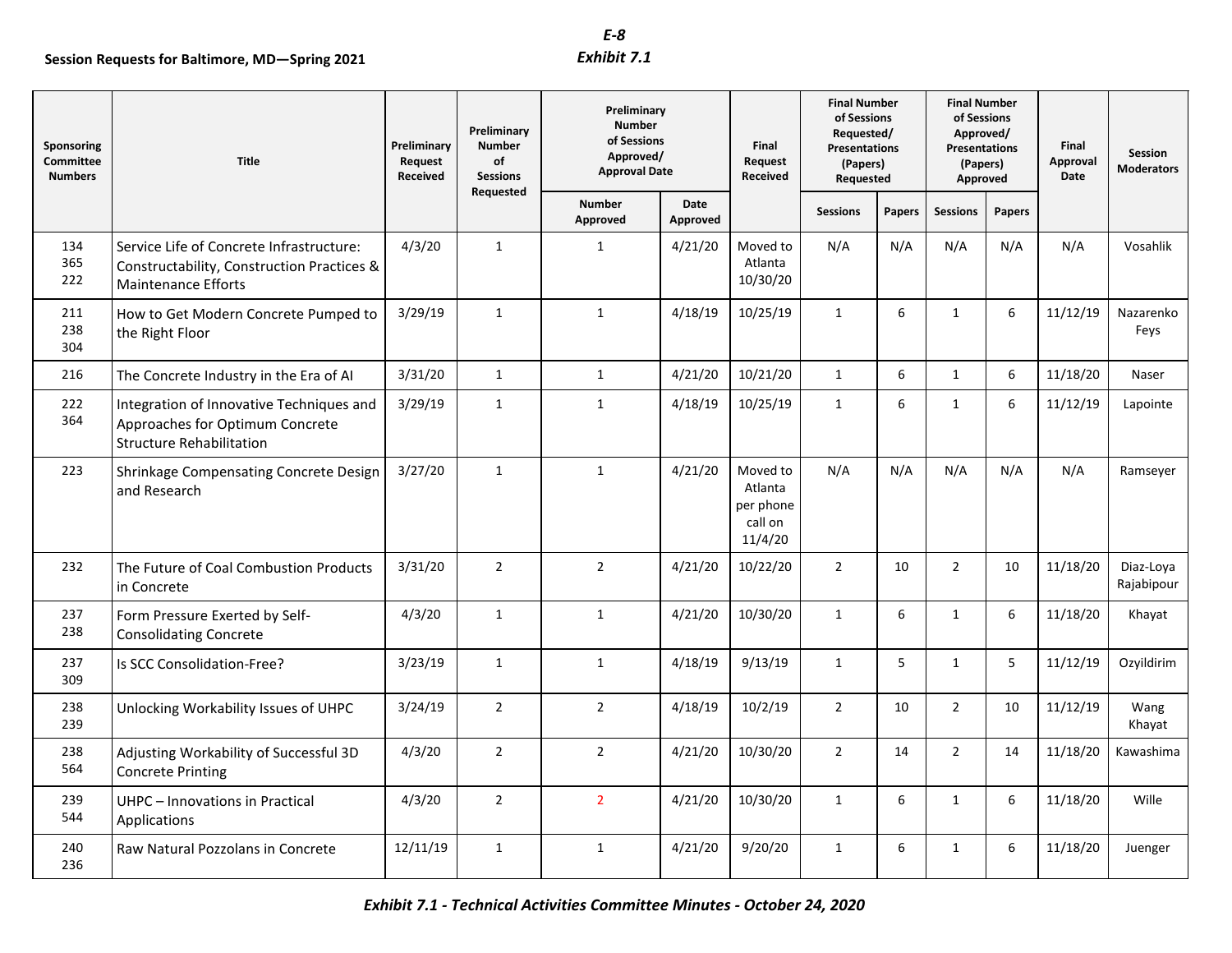| Sponsoring<br><b>Committee</b><br><b>Numbers</b> | <b>Title</b>                                                                                       | Preliminary<br>Request<br>Received | Preliminary<br><b>Number</b><br>of<br><b>Sessions</b><br>Requested | Preliminary<br><b>Number</b><br>of Sessions<br>Approved/<br><b>Approval Date</b> |                  | Final<br>Request<br>Received                       | <b>Final Number</b><br>of Sessions<br>Requested/<br><b>Presentations</b><br>(Papers)<br>Requested |                | <b>Final Number</b><br>of Sessions<br>Approved/<br><b>Presentations</b><br>(Papers)<br>Approved |                | Final<br>Approval<br>Date | Session<br><b>Moderators</b> |
|--------------------------------------------------|----------------------------------------------------------------------------------------------------|------------------------------------|--------------------------------------------------------------------|----------------------------------------------------------------------------------|------------------|----------------------------------------------------|---------------------------------------------------------------------------------------------------|----------------|-------------------------------------------------------------------------------------------------|----------------|---------------------------|------------------------------|
|                                                  |                                                                                                    |                                    |                                                                    | <b>Number</b><br>Approved                                                        | Date<br>Approved |                                                    | <b>Sessions</b>                                                                                   | Papers         | <b>Sessions</b>                                                                                 | Papers         |                           |                              |
| 241                                              | Smart Concrete, New Functionalities and<br>Nanotechnology                                          | 3/29/19                            | $\overline{2}$                                                     | $\overline{2}$                                                                   | 4/18/19          | 10/30/19                                           | $\overline{2}$                                                                                    | 13             | $\overline{2}$                                                                                  | 13             | 11/12/19                  | Konsta<br>Taha<br>Lu         |
| 305<br>546                                       | Impact of Hot Weather Conditions on<br><b>Concrete Repairs</b>                                     | 10/19/19                           | $\overline{2}$                                                     | $\overline{2}$                                                                   | 11/12/19         | 11/6/20                                            | $\overline{2}$                                                                                    | 8              | $\overline{2}$                                                                                  | 8              | 11/18/20                  | Harris                       |
| 325                                              | Concrete Pavement Design and<br><b>Construction Special Session Honoring</b><br>Dr. Shiraz Tayabji | 4/3/19                             | $\overline{2}$                                                     | $\overline{2}$                                                                   | 4/18/19          | 4/2/20                                             | $\overline{2}$                                                                                    | 8              | $\overline{2}$                                                                                  | 8              | 4/21/20                   | Smith                        |
| 341                                              | Multi-Hazard Assessment of Reinforced<br><b>Concrete Structures</b>                                | 3/28/19                            | $\mathbf{1}$                                                       | $\mathbf{1}$                                                                     | 4/18/19          | 10/25/19                                           | $\mathbf{1}$                                                                                      | 5              | $\mathbf{1}$                                                                                    | 5              | 11/12/19                  | Gencturk                     |
| 341                                              | Exploiting SSI Effects in Structural Design<br>of Bridges                                          | 3/30/19                            | $\mathbf{1}$                                                       | $\mathbf{1}$                                                                     | 4/18/19          | 10/28/19                                           | $\mathbf{1}$                                                                                      | $\overline{7}$ | $\mathbf{1}$                                                                                    | $\overline{7}$ | 11/12/19                  | Pantazopou<br>lou<br>Mackie  |
| 341<br>441                                       | Seismic Repair/Retrofit/Strengthening of<br>Bridges at the Element or<br>System Level              | 4/3/20                             | $\overline{2}$                                                     | $\overline{2}$                                                                   | 4/21/20          | Moved to<br>Atlanta<br>per e-mail<br>on<br>11/2/20 | N/A                                                                                               | N/A            | N/A                                                                                             | N/A            | N/A                       | Alam                         |
| 342<br>228                                       | <b>Fusion of Visual and Nondestructive</b><br>Techniques for Bridge Evaluation                     | 3/26/20                            | 1                                                                  | $\mathbf{1}$                                                                     | 4/21/20          | 10/30/20                                           | $\mathbf{1}$                                                                                      | 4              | 1                                                                                               | 4              | 11/18/20                  | Olson                        |
| 343                                              | Innovations in Bridge Deck Design and<br>Materials                                                 | 3/29/19                            | $\mathbf{1}$                                                       | $\mathbf{1}$                                                                     | 4/18/19          | Moved to<br>Atlanta<br>per e-mail<br>on<br>11/4/20 | N/A                                                                                               | N/A            | N/A                                                                                             | N/A            | N/A                       | Nassif<br>Nowak              |
| 370                                              | Recent Developments in High Strain Rate<br>Mechanics and Impact Behavior of<br>Concrete            | 12/24/18                           | $\overline{2}$                                                     | $\overline{2}$                                                                   | 4/18/19          | 10/20/19                                           | $\overline{2}$                                                                                    | 12             | $\overline{2}$                                                                                  | 12             | 11/12/19                  | Jacques<br>Chorzepa          |
| 439                                              | 21 <sup>st</sup> Century Steel Reinforcement: Simply<br>Superior                                   | 3/25/19                            | $\mathbf{1}$                                                       | $\mathbf{1}$                                                                     | 4/18/19          | 10/22/19                                           | $\mathbf{1}$                                                                                      | 6              | $\mathbf{1}$                                                                                    | 6              | 11/12/19                  | Huza<br>Mize                 |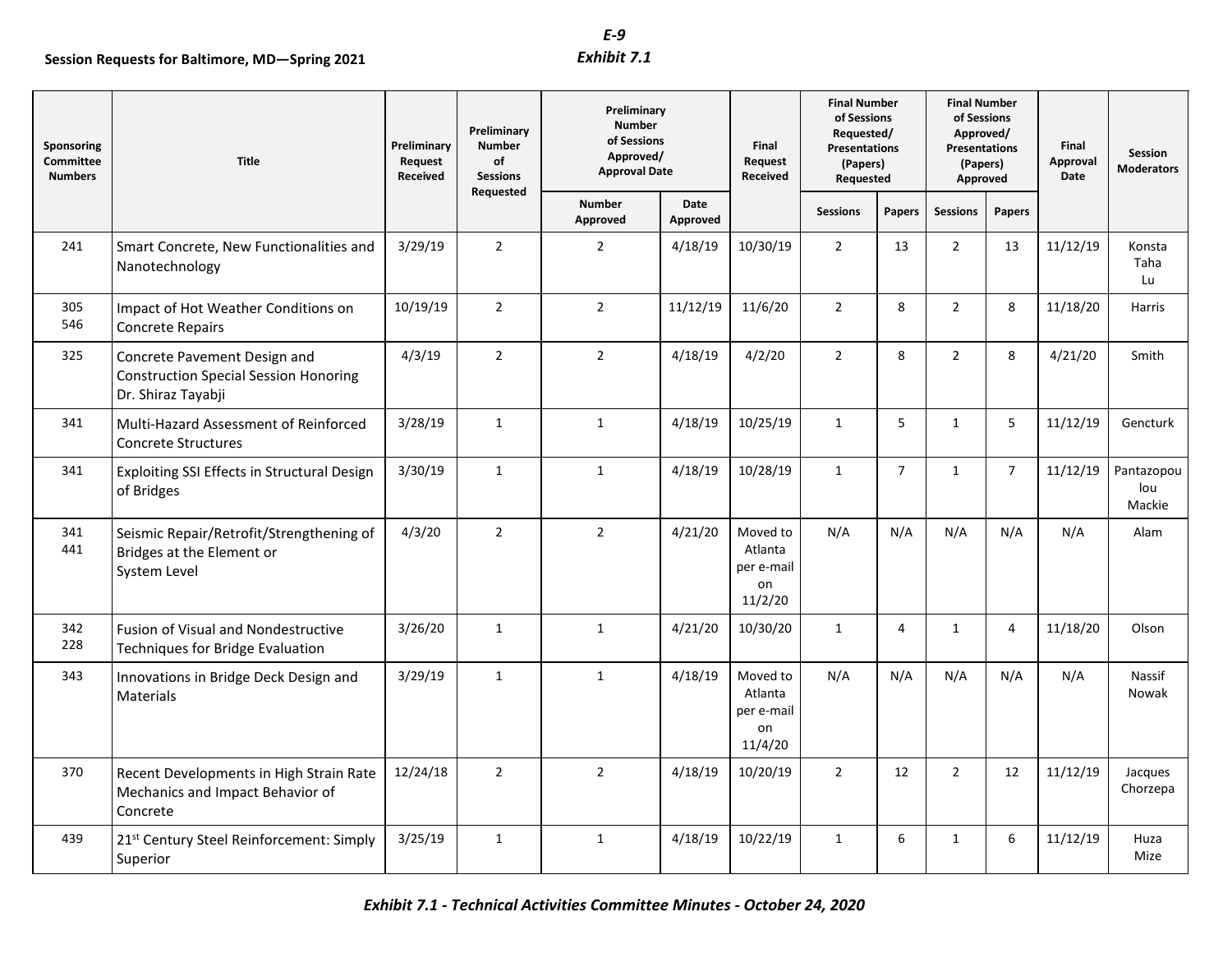|                                           | Session Requests for Baltimore, MD-Spring 2021                                   |                                    |                                                | $E-10$<br>Exhibit 7.1                                                            |                  |                              |                                                                                            |                 |                                                                                          |                  |                           |                              |
|-------------------------------------------|----------------------------------------------------------------------------------|------------------------------------|------------------------------------------------|----------------------------------------------------------------------------------|------------------|------------------------------|--------------------------------------------------------------------------------------------|-----------------|------------------------------------------------------------------------------------------|------------------|---------------------------|------------------------------|
| Sponsoring<br>Committee<br><b>Numbers</b> | <b>Title</b>                                                                     | Preliminary<br>Request<br>Received | Preliminary<br>Number<br>of<br><b>Sessions</b> | Preliminary<br><b>Number</b><br>of Sessions<br>Approved/<br><b>Approval Date</b> |                  | Final<br>Request<br>Received | <b>Final Number</b><br>of Sessions<br>Requested/<br>Presentations<br>(Papers)<br>Requested |                 | <b>Final Number</b><br>of Sessions<br>Approved/<br>Presentations<br>(Papers)<br>Approved |                  | Final<br>Approval<br>Date | Session<br><b>Moderators</b> |
|                                           |                                                                                  |                                    | Requested                                      | <b>Number</b><br>Approved                                                        | Date<br>Approved |                              | <b>Sessions</b>                                                                            | Papers          | <b>Sessions</b>                                                                          | Papers           |                           |                              |
| 506<br>134                                | Constructability and Shotcrete<br>Construction in the Windy City                 | 3/29/19                            | $\mathbf{1}$                                   | $\mathbf{1}$                                                                     | 4/18/19          | 10/25/19                     | $\mathbf{1}$                                                                               | $\,6\,$         | $\mathbf{1}$                                                                             | $\boldsymbol{6}$ | 11/12/19                  | Connolly                     |
| 515                                       | Assessment and Surface Preparation of<br>Concrete Surfaces for Protective System | 3/12/20                            | $\mathbf{1}$                                   | $\mathbf{1}$                                                                     | 4/21/20          | 10/27/20                     | $\mathbf{1}$                                                                               | $5\phantom{.0}$ | $\mathbf{1}$                                                                             | 5                | 11/18/20                  | Harrer                       |
| 564<br>544                                | Rethinking Reinforcement for 3-D Printed<br><b>Cementitious Composites</b>       | 4/3/20                             | $\overline{2}$                                 | $\overline{2}$                                                                   | 4/21/20          | 10/30/20                     | $\overline{2}$                                                                             | 8               | $\overline{2}$                                                                           | 8                | 11/18/20                  | Kreiger                      |
| <b>Totals</b>                             |                                                                                  |                                    | 36                                             | 36                                                                               |                  |                              | 29                                                                                         | 157             | 29                                                                                       | 157              |                           |                              |
|                                           |                                                                                  |                                    |                                                | Exhibit 7.1 - Technical Activities Committee Minutes - October 24, 2020          |                  |                              |                                                                                            |                 |                                                                                          |                  |                           |                              |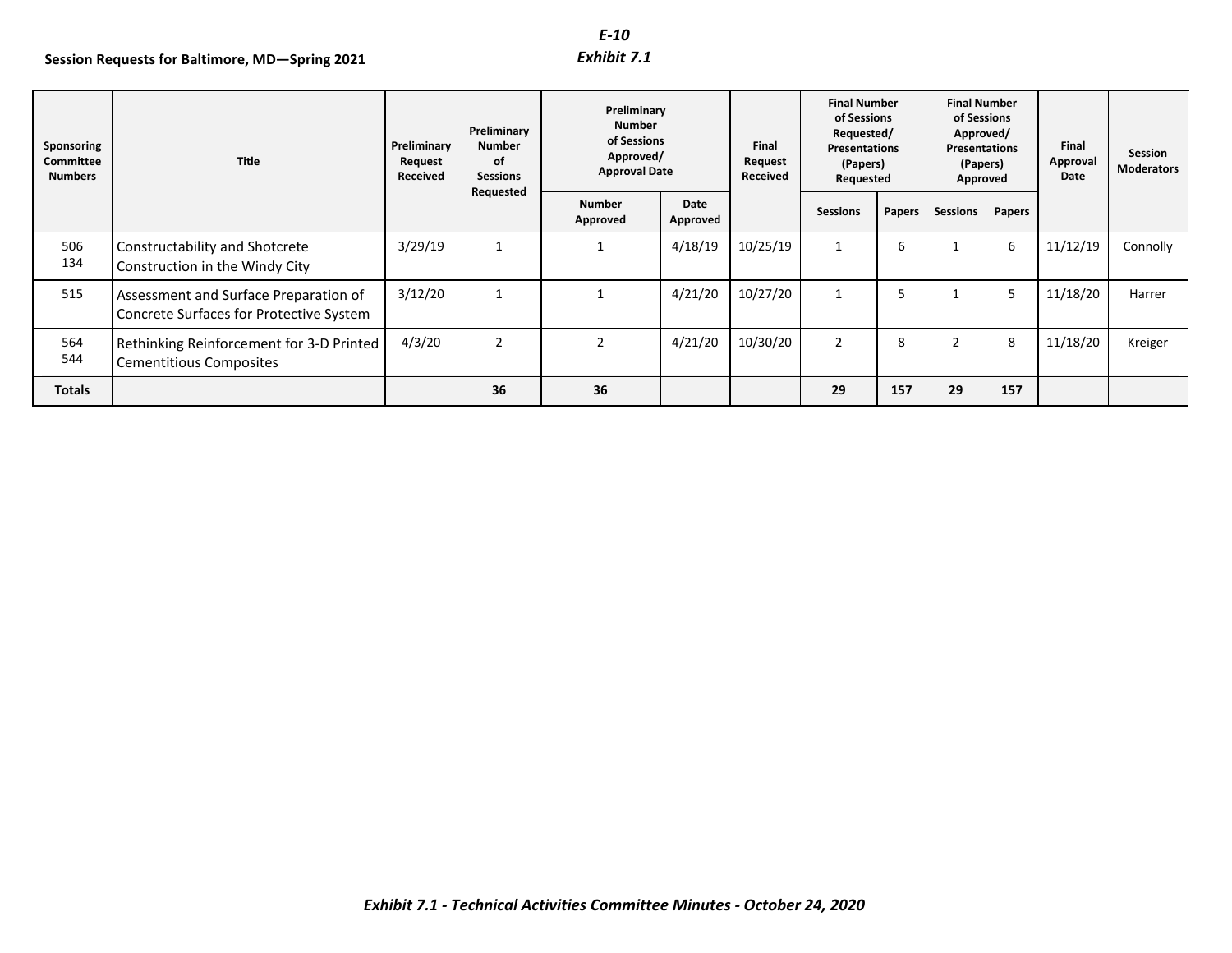|                                           |                                                                                                                       |                                    | $E-11$                                                |                                                                                  |                  |                                               |                                                                                                   |    |                                                                                                 |    |                           |                                     |
|-------------------------------------------|-----------------------------------------------------------------------------------------------------------------------|------------------------------------|-------------------------------------------------------|----------------------------------------------------------------------------------|------------------|-----------------------------------------------|---------------------------------------------------------------------------------------------------|----|-------------------------------------------------------------------------------------------------|----|---------------------------|-------------------------------------|
|                                           | Session Requests for Atlanta, GA-Fall 2021                                                                            |                                    | Exhibit 7.1                                           |                                                                                  |                  |                                               |                                                                                                   |    |                                                                                                 |    |                           |                                     |
| Sponsoring<br>Committee<br><b>Numbers</b> | <b>Title</b>                                                                                                          | Preliminary<br>Request<br>Received | Preliminary<br><b>Number</b><br>of<br><b>Sessions</b> | Preliminary<br><b>Number</b><br>of Sessions<br>Approved/<br><b>Approval Date</b> |                  | Final<br>Request<br>Received                  | <b>Final Number</b><br>of Sessions<br>Requested/<br><b>Presentations</b><br>(Papers)<br>Requested |    | <b>Final Number</b><br>of Sessions<br>Approved/<br><b>Presentations</b><br>(Papers)<br>Approved |    | Final<br>Approval<br>Date | <b>Session</b><br><b>Moderators</b> |
|                                           |                                                                                                                       |                                    | Requested                                             | <b>Number</b><br>Approved                                                        | Date<br>Approved |                                               |                                                                                                   |    | Sessions   Papers   Sessions   Papers                                                           |    |                           |                                     |
| 120                                       | Concrete Through the Ages                                                                                             | 11/2/20                            | $\mathbf{1}$                                          | 1                                                                                | 11/18/20         |                                               |                                                                                                   |    |                                                                                                 |    |                           | Borgerson                           |
| 130                                       | Adapting and Reuse of Concrete Structures                                                                             | 10/23/20                           | $\mathbf{1}$                                          | 1                                                                                | 11/18/20         |                                               |                                                                                                   |    |                                                                                                 |    |                           | Kramer                              |
| 134<br>117                                | Tolerance Considerations to Enhance Constructability                                                                  | 10/29/20                           | $\mathbf{1}$                                          | $\mathbf{1}$                                                                     | 11/18/20         |                                               |                                                                                                   |    |                                                                                                 |    |                           | Cornell                             |
| 134<br>365<br>222                         | Service Life of Concrete Infrastructure: Constructability,<br><b>Construction Practices &amp; Maintenance Efforts</b> | 4/3/20                             | $\mathbf{1}$                                          | $\mathbf{1}$                                                                     | 4/21/20          | Moved<br>from<br><b>Baltimore</b><br>10/30/20 |                                                                                                   |    |                                                                                                 |    |                           | Vosahlik                            |
| 223                                       | Shrinkage Compensating Concrete Design and Research                                                                   | 3/27/20                            | $\mathbf{1}$                                          | $\mathbf{1}$                                                                     | 4/21/20          | Moved<br>from<br>Baltimore<br>11/4/20         |                                                                                                   |    |                                                                                                 |    |                           | Ramseyer                            |
| 236<br>241                                | Graphene-Based Admixtures in Concrete                                                                                 | 10/28/20                           | $\mathbf{1}$                                          | $\mathbf{1}$                                                                     | 11/18/20         |                                               |                                                                                                   |    |                                                                                                 |    |                           | Shi                                 |
| 236<br>242                                | Applications of Alternative Cements                                                                                   | 10/27/20                           | $\mathbf{1}$                                          | $\mathbf{1}$                                                                     | 11/18/20         |                                               |                                                                                                   |    |                                                                                                 |    |                           | <b>Burris</b>                       |
| 237                                       | Practical Implementation of Self-Consolidating Concrete                                                               | 10/25/20                           | $\mathbf{1}$                                          | $\mathbf{1}$                                                                     | 11/18/20         |                                               |                                                                                                   |    |                                                                                                 |    |                           | Harris                              |
| 240                                       | Calcined natural Pozzolans, Including Calcined Clays                                                                  | 10/25/19                           | $\overline{2}$                                        | $\overline{2}$                                                                   | 11/12/19         |                                               |                                                                                                   |    |                                                                                                 |    |                           | Kurtis                              |
| 241<br>239<br>544                         | <b>UHPC-Hot Topics</b>                                                                                                | 10/30/20                           | 3                                                     | 3                                                                                | 11/18/20         |                                               |                                                                                                   |    |                                                                                                 |    |                           | Wille                               |
| 325                                       | Sustainability Considerations for Concrete Pavements                                                                  | 10/28/20                           | $\mathbf{1}$                                          | 1                                                                                | 11/18/20         |                                               |                                                                                                   |    |                                                                                                 |    |                           | Sullivan                            |
| 342                                       | Drones and High-Resolution Tools in Bridge Evaluation and<br><b>Condition Assessment</b>                              | 10/28/20                           | $\mathbf{1}$                                          | 1                                                                                | 11/18/20         |                                               |                                                                                                   |    |                                                                                                 |    |                           | Myers                               |
| 343<br>342                                | Live Load Distribution on Concrete Bridges: Design,<br>Evaluation, Construction, and Innovation                       | 10/30/20                           | $2^{\circ}$                                           | $\overline{2}$                                                                   | 11/18/20         |                                               |                                                                                                   |    |                                                                                                 |    |                           | Yazdani                             |
| 345                                       | Durability, Service Life, and Long-Term Integrity of Concrete<br>Materials, Bridges, and Structures                   | 12/19/19                           | $\overline{2}$                                        | $\overline{2}$                                                                   | 4/21/20          | 9/16/20                                       | $\overline{2}$                                                                                    | 14 | $\overline{2}$                                                                                  | 14 | 11/18/20                  | Kim<br>Shi<br>Pantelides            |
|                                           | Exhibit 7.1 - Technical Activities Committee Minutes - October 24, 2020                                               |                                    |                                                       |                                                                                  |                  |                                               |                                                                                                   |    |                                                                                                 |    |                           |                                     |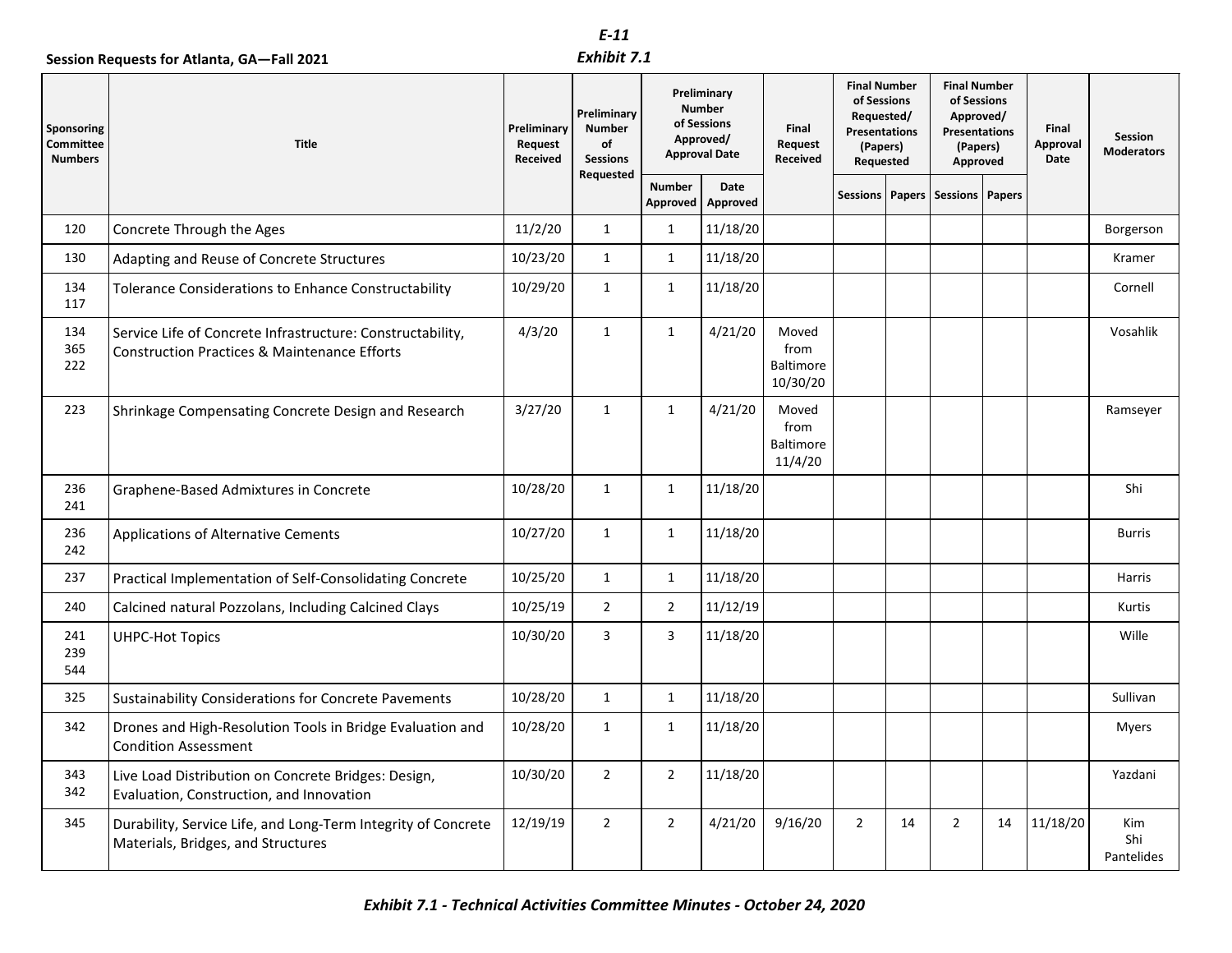|                                           |                                                                                                                          |                                    | $E-12$                                                      |                                                                                  |                                   |                                                                                        |                                                                                            |    |                                                                                                 |    |                           |                                     |
|-------------------------------------------|--------------------------------------------------------------------------------------------------------------------------|------------------------------------|-------------------------------------------------------------|----------------------------------------------------------------------------------|-----------------------------------|----------------------------------------------------------------------------------------|--------------------------------------------------------------------------------------------|----|-------------------------------------------------------------------------------------------------|----|---------------------------|-------------------------------------|
|                                           | Session Requests for Atlanta, GA-Fall 2021                                                                               |                                    | Exhibit 7.1                                                 |                                                                                  |                                   |                                                                                        |                                                                                            |    |                                                                                                 |    |                           |                                     |
| Sponsoring<br>Committee<br><b>Numbers</b> | <b>Title</b>                                                                                                             | Preliminary<br>Request<br>Received | Preliminary<br>Number<br>of<br><b>Sessions</b><br>Requested | Preliminary<br><b>Number</b><br>of Sessions<br>Approved/<br><b>Approval Date</b> |                                   | Final<br>Request<br>Received                                                           | <b>Final Number</b><br>of Sessions<br>Requested/<br>Presentations<br>(Papers)<br>Requested |    | <b>Final Number</b><br>of Sessions<br>Approved/<br><b>Presentations</b><br>(Papers)<br>Approved |    | Final<br>Approval<br>Date | <b>Session</b><br><b>Moderators</b> |
|                                           |                                                                                                                          |                                    |                                                             | <b>Number</b><br>Approved                                                        | Date<br>Approved                  |                                                                                        |                                                                                            |    | Sessions   Papers   Sessions   Papers                                                           |    |                           |                                     |
| 364                                       | Technical Session to Honor Fred Goodwin: Introducing New<br>Technotes - Part 1 and 2                                     | 3/26/20                            | $\overline{2}$                                              | $\overline{2}$                                                                   | 4/21/20                           | 10/30/20                                                                               | $\overline{2}$                                                                             | 11 | $\overline{2}$                                                                                  | 11 | 11/18/20                  | Van Ocker<br>Jiang                  |
| 376                                       | Concrete Design and Construction for LNG and other RLG<br>Containment                                                    | 11/9/20                            | $\mathbf{1}$                                                | $\mathbf{1}$                                                                     | 11/18/20                          |                                                                                        |                                                                                            |    |                                                                                                 |    |                           | Pawski                              |
| 440                                       | Research, Development and Applications of FRP<br>Reinforcements                                                          | 3/25/20                            | $\overline{4}$                                              | 4                                                                                | 4/21/20<br>(3)<br>11/18/20<br>(1) |                                                                                        |                                                                                            |    |                                                                                                 |    |                           | Masmoudi                            |
| 441                                       | Recent Advances in the Behavior of Reinforced Concrete<br>Columns: A Session Honoring the Memory of Dr. Asad<br>Esmaeily | 3/31/19                            | $\mathbf{1}$                                                | $\mathbf{1}$                                                                     | 4/18/19                           | 9/28/19                                                                                | 1                                                                                          | 6  | $\mathbf{1}$                                                                                    | 6  | 11/12/19                  | Rasheed<br>Al-Rahmani               |
| 445                                       | Effective Use of the Strut-and-Tie Method Per ACI 318-19                                                                 | 10/29/20                           | $\overline{2}$                                              | $\overline{2}$                                                                   | 11/18/20                          |                                                                                        |                                                                                            |    |                                                                                                 |    |                           | Novak<br>Klein                      |
| 544                                       | Case Studies of Fiber Reinforced Concrete for Optimized<br>Construction                                                  | 10/28/20                           | $\mathbf{1}$                                                | $\mathbf{1}$                                                                     | 11/18/20                          |                                                                                        |                                                                                            |    |                                                                                                 |    |                           | Bonakdar                            |
| 555                                       | Concrete with Recycled Materials                                                                                         | 10/30/20                           | $\overline{2}$                                              | $\overline{2}$                                                                   | 11/18/20                          |                                                                                        |                                                                                            |    |                                                                                                 |    |                           | Mahgoub                             |
| 562                                       | 5 <sup>th</sup> ACI/JCI Joint Seminar - Performance-Based Modeling of<br>Reinforced Concrete Structures                  | 10/25/19                           | $\overline{4}$                                              | $\overline{2}$                                                                   |                                   | $11/12/19$ Requested<br>during Fall<br>2020 TAC<br>Meeting<br>to move<br>to<br>Orlando |                                                                                            |    |                                                                                                 |    |                           | Kesner                              |
| 564<br>209                                | <b>Computer Simulations and Analytical Methods for Concrete</b><br>3D-Printing                                           | 10/30/20                           | 1                                                           | $\mathbf{1}$                                                                     | 11/18/20                          |                                                                                        |                                                                                            |    |                                                                                                 |    |                           | Cusatis                             |
| <b>Totals</b>                             |                                                                                                                          |                                    | 37                                                          | 33                                                                               |                                   |                                                                                        | 5                                                                                          | 31 | 5                                                                                               | 31 |                           |                                     |
|                                           | Exhibit 7.1 - Technical Activities Committee Minutes - October 24, 2020                                                  |                                    |                                                             |                                                                                  |                                   |                                                                                        |                                                                                            |    |                                                                                                 |    |                           |                                     |